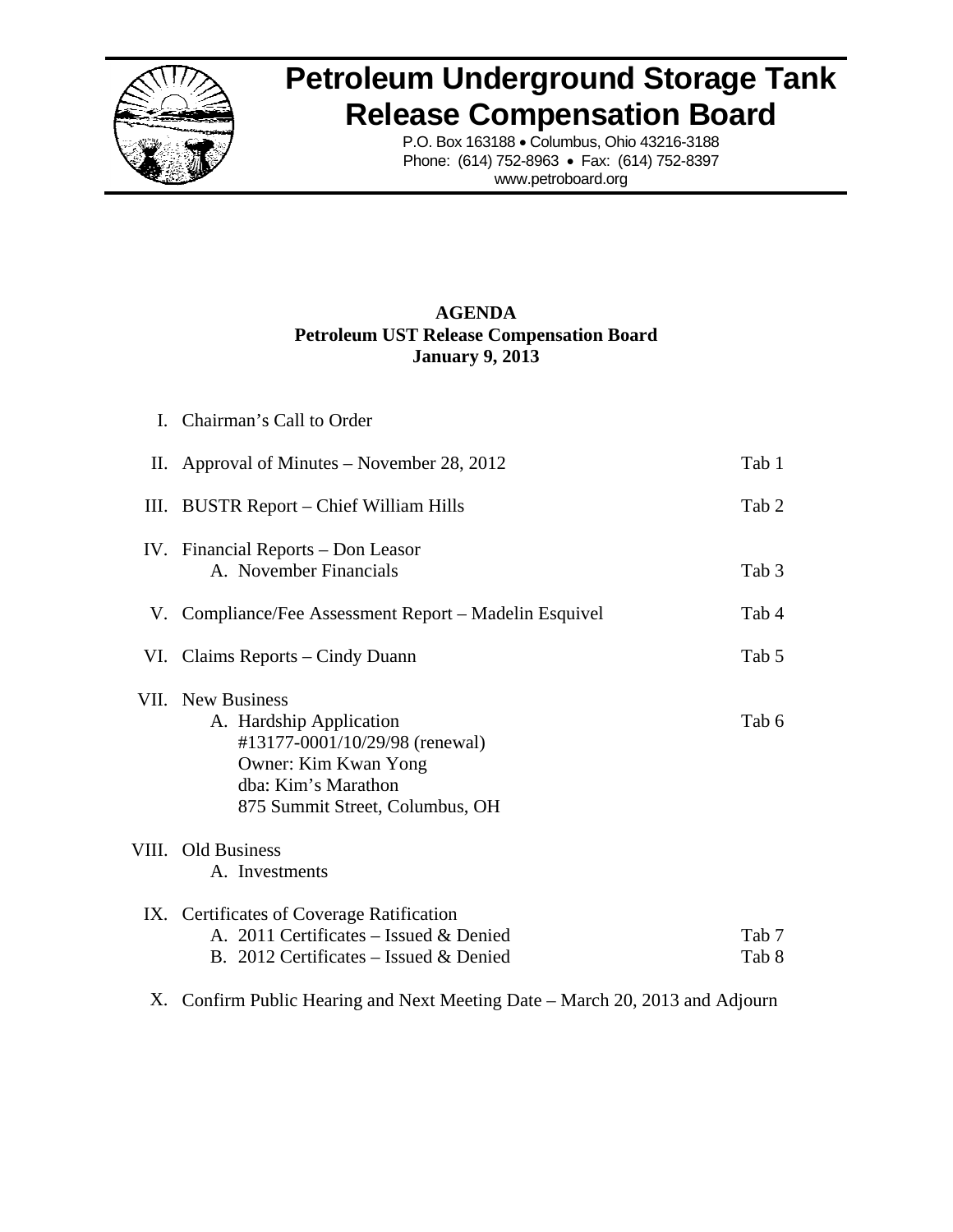# **STATE FIRE MARSHAL OHIO DEPARTMENT OF COMMERCE BUSTR**

# **Report to the PUSTRCB January 9, 2013**

# **OTTER db Upgrade Project**

As of January 2, 2013 we are in week seventy (70) of the OTTER upgrade. Phase 3 went live on April 30, 2012. BUSTR, IT Commerce and Ventech are continuing to address the open Phase 3 issues. Planning meetings, consisting of BUSTR management and IT Commerce are being conducted to determine the necessary matters to be addressed in Phase 4 of the OTTER project. Phase 4 will be a "Change Order Request" and the issues are being reviewed by Ventech and IT Commerce.

# **Click Scheduling**

As of January 2, 2013 we are in week forty‐five (45) of the project. Fifteen (15) tablets have been delivered to the State Fire Marshal. On October 22, 2012, BUSTR and SFM personnel met with DIC personnel and Click Scheduling representatives to review the inspection process and set up centralized scheduling and application interface with OTTER. Tablets for use have been formatted and equipped with the necessary functions and being used by field personnel. The final review and sign off of the specifications is being scheduled for Mid‐January by Commerce IT group and Click.

## **Release Prevention**

## **UST Operation Compliance Inspections**

The current grant cycle ends August 8, 2013. For the week ending **December 28, 2012**

> **14** inspections conducted for a total of **7782** completed inspections To‐date target projection of completed inspections is **6272 +24%** ahead of projections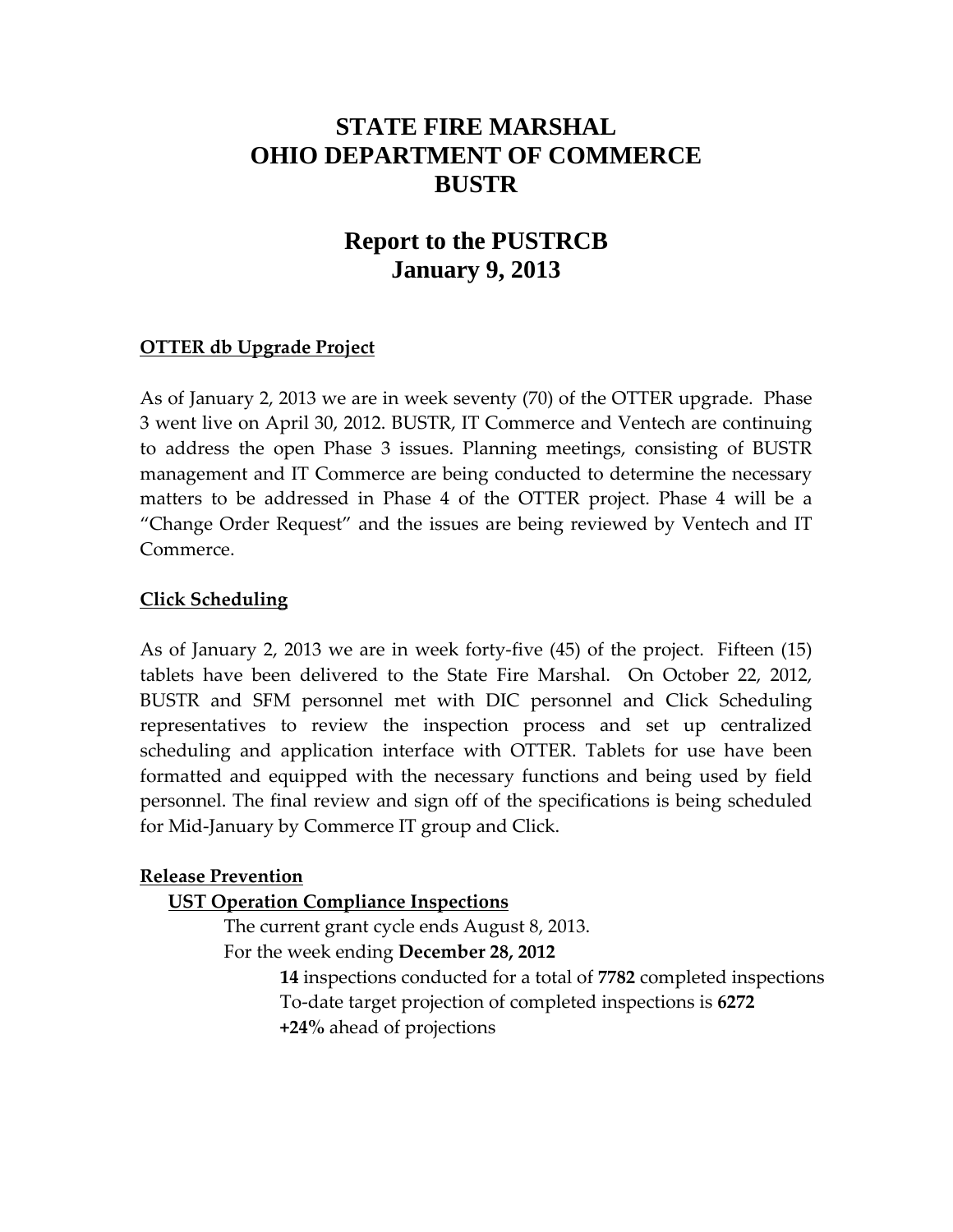# **Correction Action**

# **No Further Action Letters (NFA)**

The current grant cycle ends September 30, 2013. For the week ending **December 28, 2012**

**8** NFA's were generated, for a total of **158** NFA's To ‐ date target projection of total NFA's is **162 ‐3%** ahead of projections

| <b>Statistic</b>                | <b>Count as of 11/9/2012</b> |
|---------------------------------|------------------------------|
| Number of Registered Tanks      | 22,108                       |
| Number of Owners of Registered  | 3,772                        |
| Facilities                      |                              |
| Number of Registered Facilities | 7,575                        |
| Number of Active Releases       | 2,618                        |
| Number of Active Closures       | 1,058                        |
| Number of No Further Actions    | 27.259                       |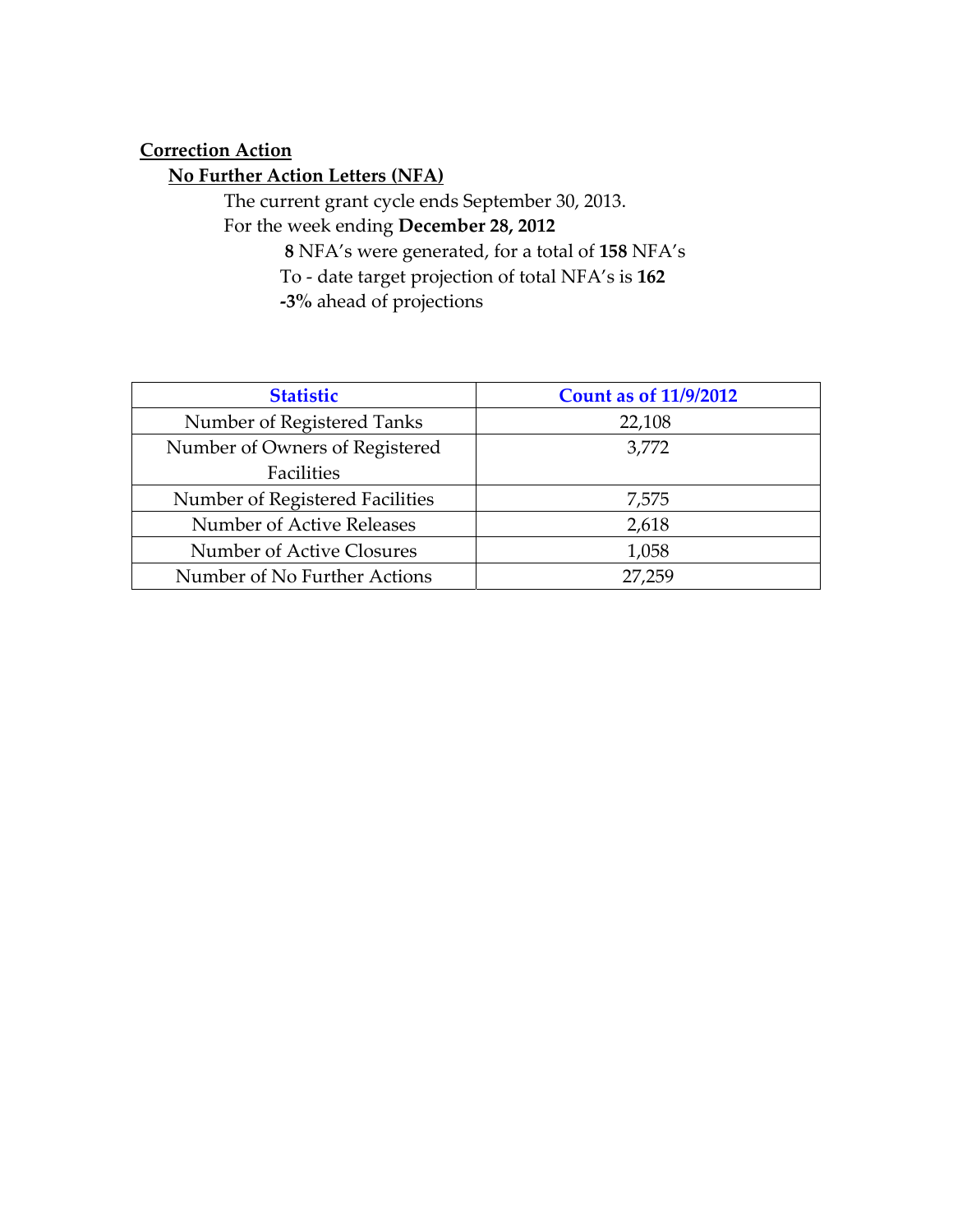#### *MONTHLY INCOME FIGURES AS OF NOVEMBER 30, 2012 (CASH BASIS)*

| Fiscal 2013                     |               |              |                  |            |            |                  | % Of          | FY 2013       |
|---------------------------------|---------------|--------------|------------------|------------|------------|------------------|---------------|---------------|
|                                 | July          | August       | <b>September</b> | October    | November   | <b>Total YTD</b> | <b>Budget</b> | <b>Budget</b> |
| Tank Revenue *                  |               |              |                  |            |            |                  |               |               |
| In house collections            | 13,181,451.66 | 284,155.00   | 129,957.00       | 85,910.78  | 6,443.74   | 13,687,918.18    |               |               |
| AG collections                  | 52,841.72     | 20,221.56    | 17,647.73        | 42,093.78  | 43,590.41  | 176,395.20       |               |               |
| Collection costs paid by owner  | (8,553.90)    | (411.55)     | (403.33)         | (6,215.04) | (3,473.78) | (19,057.60)      |               |               |
| <b>Total Tank Revenue</b>       | 13,225,739.48 | 303,965.01   | 147,201.40       | 121,789.52 | 46,560.37  | 13,845,255.78    | 98.19%        | 14,100,000    |
| Interest Income **              | 2,062.33      | 1,696.05     | 1,700.62         | 1,746.75   | 1,803.27   | 9,009.02         | 94.83%        | 9,500         |
| Miscellaneous Income            | 67.37         | 0.53         | 11.16            | 2.83       | 52.96      | 134.85           | 13.49%        | 1,000         |
| Seminar/GIN Revenue             | 0.00          | 0.00         | 0.00             | 0.00       | 0.00       | 0.00             | 0.00%         | 10,000        |
| <b>Total Income</b>             | 13,227,869.18 | 305,661.59   | 148,913.18       | 123,539.10 | 48,416.60  | 13,854,399.65    | 98.12%        | 14,120,500    |
| <b>Claims Expense</b>           | 65,588.31     | 1,177,826.81 | 611,653.77       | 900,038.30 | 815,688.78 | 3,570,795.97     | 39.68%        | 9,000,000     |
| <b>Salaries</b>                 | 99,430.46     | 104,092.68   | 91,148.40        | 104,275.67 | 118,354.85 | 517,302.06       | 42.61%        | 1,214,000     |
| Temp Services *                 | 0.00          | 0.00         | 0.00             | 0.00       | 0.00       | 0.00             | 0.00%         | 15,000        |
| Rent                            | 9,035.21      | 9,035.21     | 9,035.21         | 9,035.21   | 9,035.21   | 45,176.05        | 41.64%        | 108,500       |
| <b>Office Supplies</b>          | 1,559.11      | 760.66       | 723.41           | 797.20     | 586.99     | 4,427.37         | 34.06%        | 13,000        |
| Printing & Copying *            | 883.13        | 1,952.12     | 465.71           | 337.36     | 557.27     | 4,195.59         | 25.43%        | 16,500        |
| <b>Staff Development</b>        | 0.00          | 0.00         | 99.00            | 0.00       | 0.00       | 99.00            | 4.95%         | 2,000         |
| Advertising                     | 0.00          | 0.00         | 0.00             | 0.00       | 0.00       | 0.00             | 0.00%         | 2,000         |
| Legal & Professional            |               |              |                  |            |            |                  |               |               |
| <b>L&amp;P</b> services         | 3,417.30      | 17,444.93    | 57.00            | (74.00)    | 26,152.27  | 46,997.50        |               |               |
| Collection costs                | 9,900.47      | 15,830.25    | 2,216.72         | 6,997.90   | 20,212.37  | 55,157.71        |               |               |
| Collection costs paid by owner  | (8,553.90)    | (411.55)     | (403.33)         | (6,215.04) | (3,473.78) | (19,057.60)      |               |               |
| <b>Total L &amp; P Expense</b>  | 4,763.87      | 32,863.63    | 1,870.39         | 708.86     | 42,890.86  | 83,097.61        | 27.70%        | 300,000       |
| Travel                          | 152.00        | 9.00         | 169.75           | 467.50     | 0.00       | 798.25           | 15.97%        | 5,000         |
| <b>Employee Expenses</b>        | 1,320.00      | 1,320.00     | 1,320.00         | 0.00       | 1,320.00   | 5,280.00         | 28.39%        | 18,600        |
| Telephone                       | 935.08        | 837.58       | 858.43           | 834.07     | 465.55     | 3,930.71         | 35.41%        | 11,100        |
| Postage *                       | 129.00        | 16,631.92    | 212.85           | 3,702.45   | 264.79     | 20,941.01        | 69.80%        | 30,000        |
| Depreciation                    | 1,982.95      | 1,982.95     | 1,982.95         | 1,982.95   | 1,982.95   | 9,914.75         | 36.72%        | 27,000        |
| <b>Seminar Expense</b>          | 0.00          | 0.00         | 0.00             | 0.00       | 0.00       | 0.00             | 0.00%         | 10,000        |
| <b>Total Operating Expenses</b> | 120,190.81    | 169,485.75   | 107,886.10       | 122,141.27 | 175,458.47 | 695,162.40       | 39.21%        | 1,772,700     |
| Net Income (Cash method)        |               |              |                  |            |            | 9.588.441.28     |               |               |

\* Extremely cylical; occurs mainly during and as a result of the fee assessment period.

\*\* includes linked deposit interest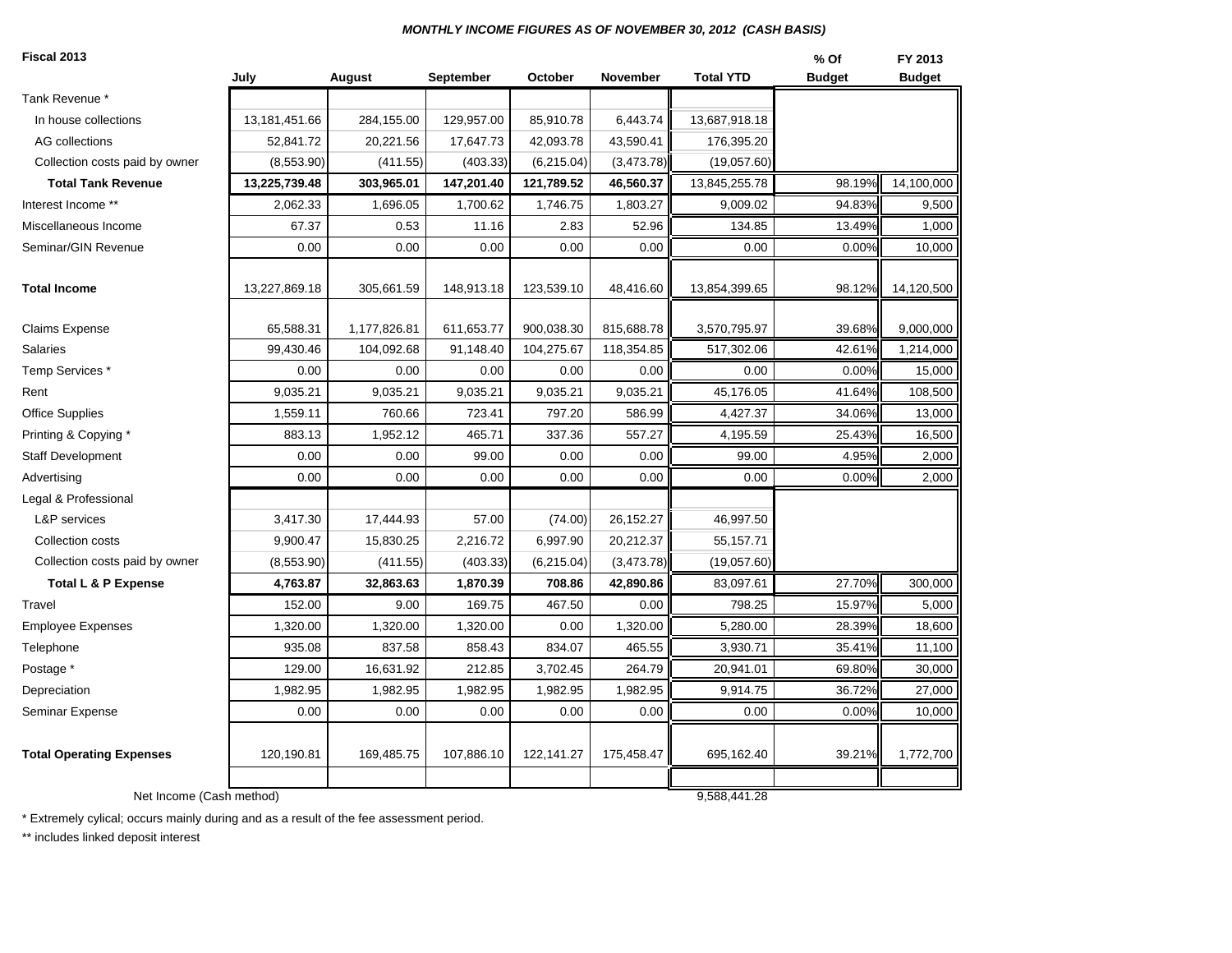# *Petroleum UST Release Compensation Board*  **Balance Sheet As of 11/30/2012**

| <b>Current Assets</b>                                            |               |                                  |  |
|------------------------------------------------------------------|---------------|----------------------------------|--|
| 108 State Cash Balance                                           | 198,739.59    |                                  |  |
| 112 Debt Service Fund                                            | 0.00          |                                  |  |
| 140 Investments - Obligated                                      | 5,429,204.03  |                                  |  |
| 141 Reinvested Interest - Obligated                              | 2,734.27      |                                  |  |
| 142 Investments - Unobligated                                    | 13,015,176.05 |                                  |  |
| 143 Reinvested Interest-Unobligated                              | 5,225.69      |                                  |  |
| <b>Total Current Assets</b>                                      |               | 18,651,079.63                    |  |
| <b>Fixed Assets</b>                                              |               |                                  |  |
| 145 Link Deposit Receivable                                      | 100,000.00    |                                  |  |
| 160 Fixed Asset-Furniture                                        | 101,884.71    |                                  |  |
| 165 Fixed Asset-Data Processing                                  | 835,217.90    |                                  |  |
| 169 Accumulated Depreciation                                     | (870, 456.47) |                                  |  |
| <b>Total Fixed Assets</b>                                        |               | 166,646.14                       |  |
| <b>Total Assets</b>                                              |               | \$18,817,725.77                  |  |
|                                                                  |               |                                  |  |
|                                                                  |               |                                  |  |
| <b>Liabilities</b>                                               |               |                                  |  |
|                                                                  |               |                                  |  |
| <b>Current Liabilities</b>                                       |               |                                  |  |
| <b>Total Current Liabilities</b>                                 |               | 0.00                             |  |
| <b>Long Term Liabilities</b>                                     |               |                                  |  |
| <b>Total Long Term Liabilities</b>                               |               | 0.00                             |  |
|                                                                  |               |                                  |  |
| <b>Total Liabilities</b>                                         |               | \$0.00                           |  |
| <b>Equity</b>                                                    |               |                                  |  |
|                                                                  |               |                                  |  |
| <b>Equity Accounts</b>                                           |               |                                  |  |
| 283 Retained Earnings (Deficiency)<br>Current Year Income (Loss) | 6,393,427.83  |                                  |  |
|                                                                  | 12,424,297.94 |                                  |  |
| <b>Total Equity</b><br><b>Total Liabilities and Equity</b>       |               | 18,817,725.77<br>\$18,817,725.77 |  |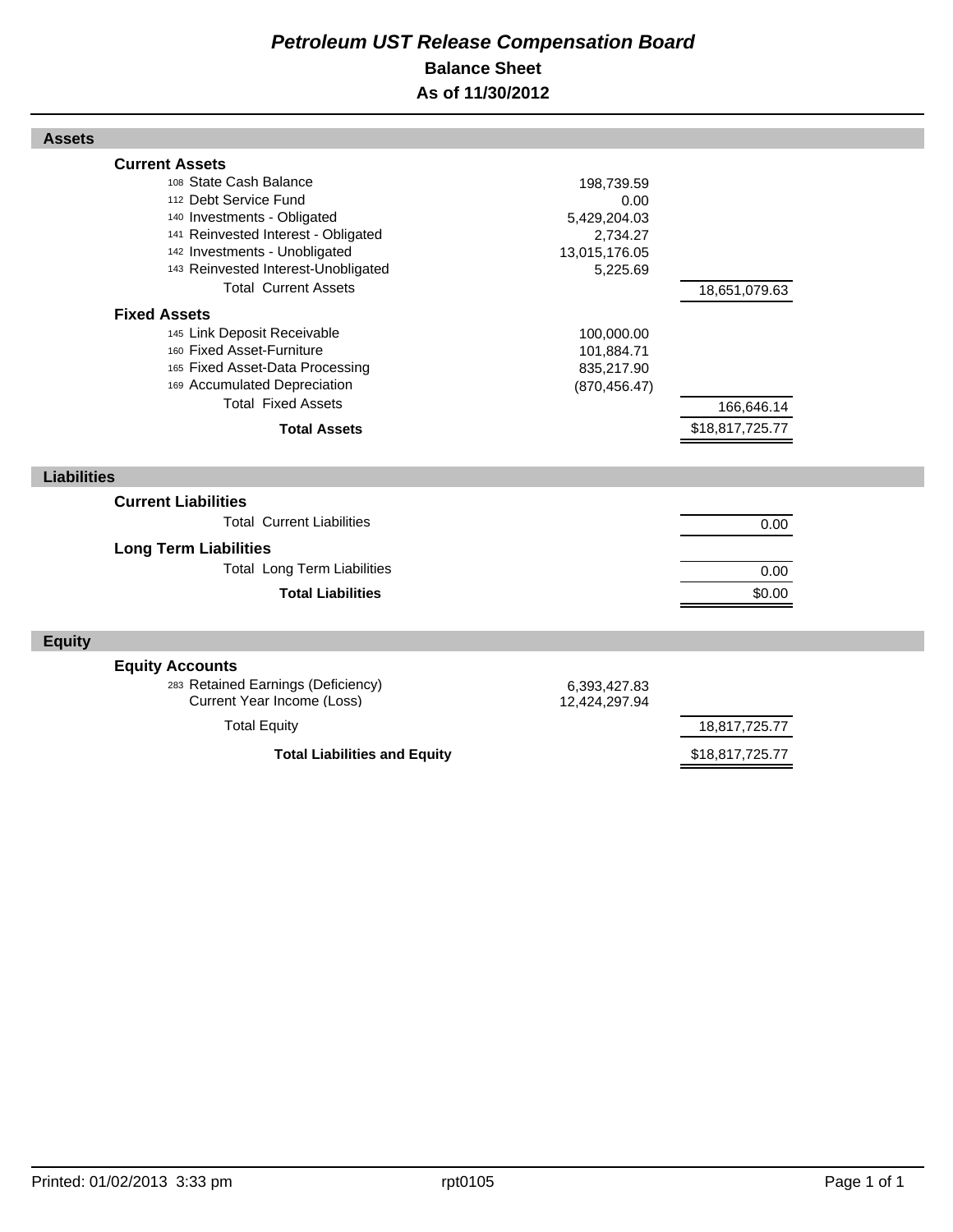# *Petroleum UST Release Compensation Board*  **Income Statement For the Month Ended 11/30/2012**

| <b>Operating Income</b>              |                 | <b>Year To Date</b> |
|--------------------------------------|-----------------|---------------------|
| <b>Tank Fees</b><br>301              | 46,560.37       | 15,723,221.18       |
| Investment Income<br>303             | 1,726.60        | 8,932.35            |
| <b>Total Operating Income</b>        | 48,286.97       | 15,732,153.53       |
| <b>Operating Expenses</b>            |                 |                     |
| Claims Paid<br>350                   | 815,688.78      | 2,909,205.13        |
| <b>Total Operating Expenses</b>      | 815,688.78      | 2,909,205.13        |
| <b>Administrative Expenses</b>       |                 |                     |
| <b>Salaries</b><br>621               | 89,800.00       | 288,172.83          |
| Rent<br>634                          | 9,035.21        | 45,176.05           |
| <b>Office Supplies</b><br>638        | 586.99          | 3,445.77            |
| Printing & Copying<br>639            | 557.27          | 2,172.46            |
| <b>Staff Development</b><br>641      | 0.00            | 99.00               |
| Legal & Professional<br>668          | 42,890.86       | 36,228.14           |
| <b>Depreciation Expense</b><br>669   | 1,982.95        | 9,914.75            |
| Travel<br>672                        | 0.00            | 671.25              |
| <b>Employee Expenses</b><br>675      | 1,320.00        | 5,280.00            |
| Telephone<br>680                     | 465.55          | 3,334.56            |
| Postage<br>681                       | 264.79          | 4,348.84            |
| <b>Total Administrative Expenses</b> | 146,903.62      | 398,843.65          |
| <b>Other Income</b>                  |                 |                     |
| Miscellaneous Income<br>701          | 52.96           | 134.85              |
| Link Interest Income<br>705          | 76.67           | 58.34               |
| <b>Total Other Income</b>            | 129.63          | 193.19              |
| Net Income (Loss)                    | (\$914, 175.80) | \$12,424,297.94     |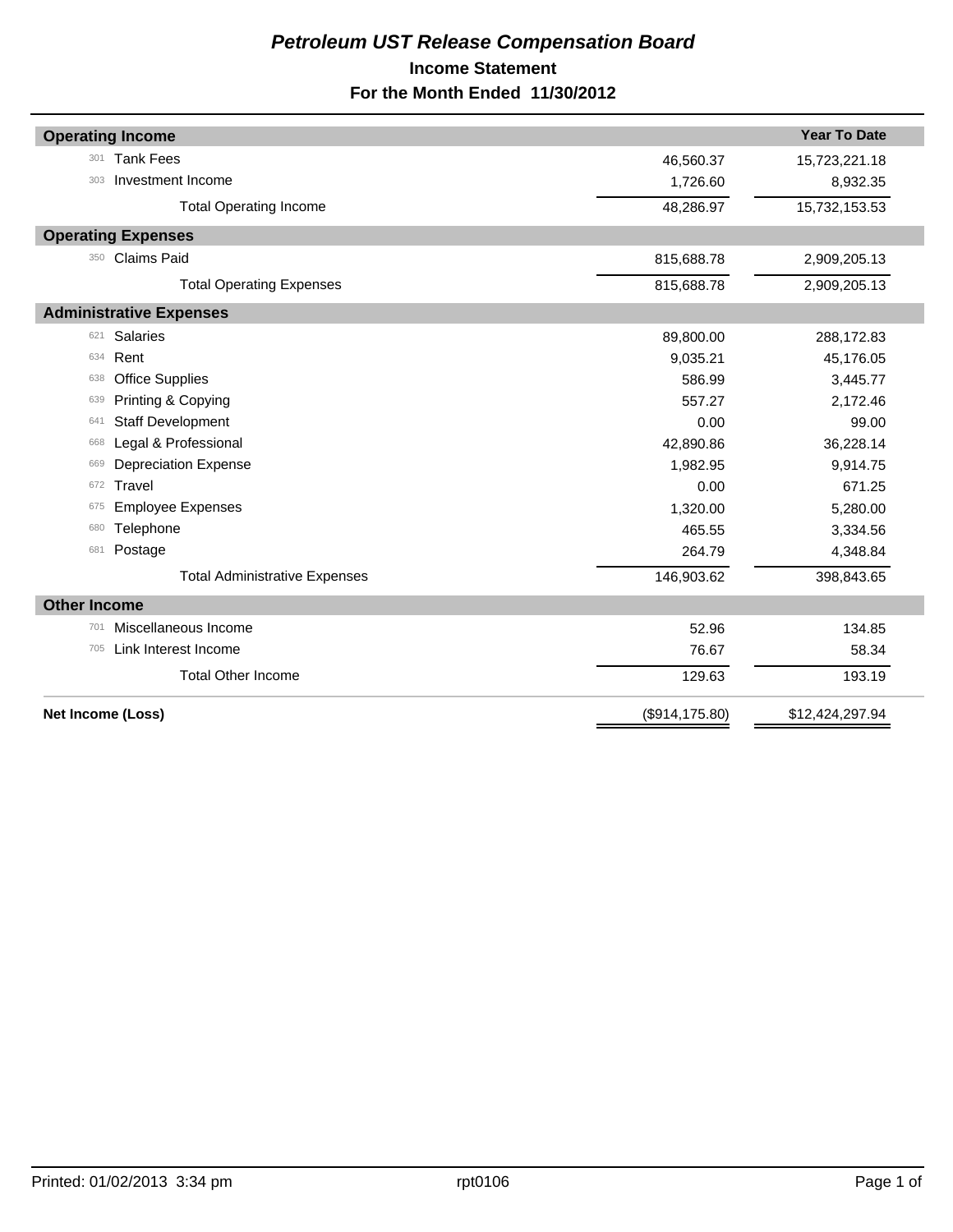# **Trial Balance** *Petroleum UST Release Compensation Board*  **Transaction Dates 11/01/2012 to 11/30/2012**

| Account | Account                               | <b>Beginning Balance</b> | Transaction   | <b>Ending Balance</b> |
|---------|---------------------------------------|--------------------------|---------------|-----------------------|
| 108     | State Cash Balance                    | 221,673.59               | (22, 934.00)  | 198,739.59            |
| 140     | Investments - Obligated               | 6,244,892.81             | (815, 688.78) | 5,429,204.03          |
| 141     | Reinvested Interest - Obligated       | 2,281.00                 | 453.27        | 2,734.27              |
| 142     | Investments - Unobligated             | 13,090,280.97            | (75, 104.92)  | 13,015,176.05         |
| 143     | Reinvested Interest-Unobligated       | 4,144.11                 | 1,081.58      | 5,225.69              |
| 145     | Link Deposit Receivable               | 100,000.00               | 0.00          | 100,000.00            |
| 160     | <b>Fixed Asset-Furniture</b>          | 101,884.71               | 0.00          | 101,884.71            |
| 165     | <b>Fixed Asset-Data Processing</b>    | 835,217.90               | 0.00          | 835,217.90            |
| 169     | <b>Accumulated Depreciation</b>       | (868, 473.52)            | (1,982.95)    | (870, 456.47)         |
| 283     | <b>Retained Earnings (Deficiency)</b> | (6,393,427.83)           | 0.00          | (6,393,427.83)        |
| 301     | <b>Tank Fees</b>                      | (15.676.660.81)          | (46, 560.37)  | (15, 723, 221.18)     |
| 303     | Investment Income                     | (7,205.75)               | (1,726.60)    | (8,932.35)            |
| 350     | <b>Claims Paid</b>                    | 2,093,516.35             | 815,688.78    | 2,909,205.13          |
| 621     | <b>Salaries</b>                       | 198,372.83               | 89,800.00     | 288,172.83            |
| 634     | Rent                                  | 36,140.84                | 9,035.21      | 45,176.05             |
| 638     | <b>Office Supplies</b>                | 2,858.78                 | 586.99        | 3,445.77              |
| 639     | Printing & Copying                    | 1,615.19                 | 557.27        | 2,172.46              |
| 641     | <b>Staff Development</b>              | 99.00                    | 0.00          | 99.00                 |
| 668     | Legal & Professional                  | (6,662.72)               | 42,890.86     | 36,228.14             |
| 669     | <b>Depreciation Expense</b>           | 7,931.80                 | 1,982.95      | 9,914.75              |
| 672     | Travel                                | 671.25                   | 0.00          | 671.25                |
| 675     | <b>Employee Expenses</b>              | 3,960.00                 | 1,320.00      | 5,280.00              |
| 680     | Telephone                             | 2,869.01                 | 465.55        | 3,334.56              |
| 681     | Postage                               | 4,084.05                 | 264.79        | 4,348.84              |
| 701     | Miscellaneous Income                  | (81.89)                  | (52.96)       | (134.85)              |
| 705     | Link Interest Income                  | 18.33                    | (76.67)       | (58.34)               |
|         |                                       | 0.00                     | 0.00          | 0.00                  |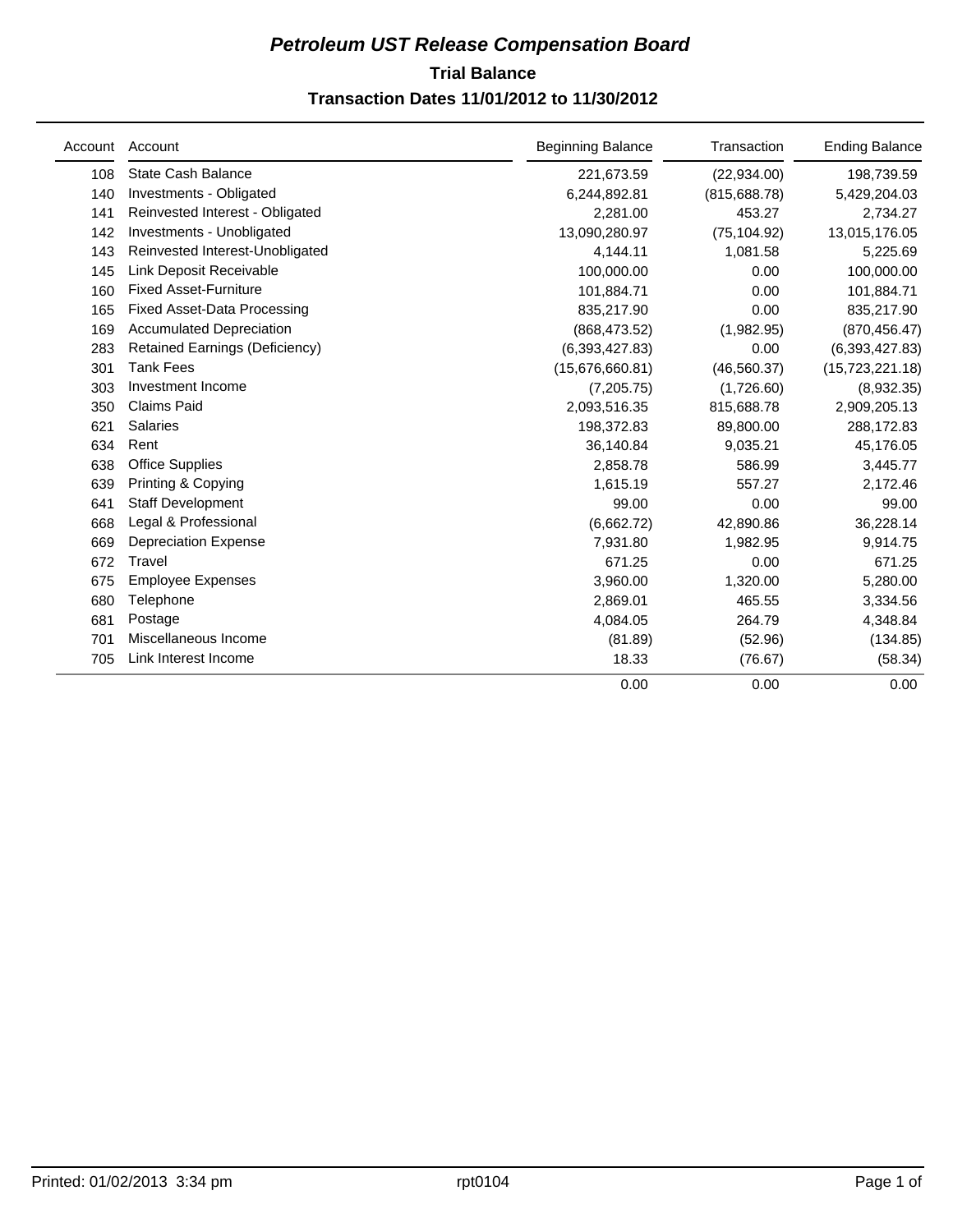#### **PETROLEUM UST RELEASE COMPENSATION BOARD PROGRAM YEAR 2012 COMPLIANCE / FEE ASSESSMENT REPORT AS OF DECEMBER 31, 2012**

|                                                      | PY 2012<br>As of 12/31/12 | PY 2012<br>As of 10/31/12 | <b>Increase from</b><br><b>Nov. Meeting</b> | PY 2011<br>(7/1/2011 - 6/30/2012) | <b>PY 2010</b><br>(7/1/2010 - 6/30/2011) | <b>PY 2009</b><br>(7/1/2009 - 6/30/2010) | Percent of<br>PY 2012/PY 2011 |
|------------------------------------------------------|---------------------------|---------------------------|---------------------------------------------|-----------------------------------|------------------------------------------|------------------------------------------|-------------------------------|
| <b>Refunds</b>                                       |                           |                           |                                             |                                   |                                          |                                          |                               |
| Amount of Refunds Paid                               | $$88,025$ (a)             | \$38,745                  | \$49,280                                    | $$387,524$ (a)                    | \$214,842                                | \$106,391                                | 23%                           |
| Number of Refunds Paid                               | 204                       | 86                        | <b>118</b>                                  | 525                               | 423                                      | 225                                      | 39%                           |
| Number of Owners Paid Refunds                        | 96                        | 42                        | 54                                          | 226                               | 205                                      | 131                                      | 42%                           |
| Number of Pending Refunds                            | 3,431                     | 3,467                     | (36)                                        |                                   |                                          |                                          |                               |
| Amount of Pending Refunds                            | \$1,538,120               | \$1,547,194               | $($ \$9,074)                                |                                   |                                          |                                          |                               |
| <b>Collections</b>                                   |                           |                           |                                             |                                   |                                          |                                          |                               |
| Amount of Refunds Used to Offset Outstanding Fees    | \$24,044                  | \$21,594                  | \$2,450                                     | \$68,517                          | \$48,700                                 | \$33,950                                 | 35%                           |
| Amount Collected by Attorney General/Special Counsel | \$209,494                 | \$132,805                 | \$76,689                                    | \$448,231                         | \$371,668 (b)                            | \$370,397 (b)                            | 47%                           |
| <b>Collection Costs</b>                              | \$66,225                  | \$34,945                  | \$31,280                                    | \$142,714                         |                                          |                                          |                               |
| Amount Collected by AG/SC, Less Collection Costs     | \$143,270                 | \$97,860                  | \$45,410                                    | \$305,517                         |                                          |                                          |                               |
| Number of Accounts Certified to the AG's office      | 271                       | 271                       |                                             | 687                               | 592                                      | 513                                      | 39%                           |
| Number of Owners Certified to the AG's office        | 54                        | 54                        | $\sqrt{ }$                                  | 250                               | 240                                      | 233                                      | 22%                           |
| Amount Certified to the AG's office                  | \$620,285                 | \$620,285                 | \$0                                         | \$1,687,168                       | \$1,820,115                              | \$1,555,520                              | 37%                           |
| <b>Appeals</b>                                       |                           |                           |                                             |                                   |                                          |                                          |                               |
| Orders Pursuant to Law                               | $7^*$                     | 8                         |                                             | *Current: 7 - under review        |                                          |                                          |                               |
| Determination to Deny a Certificate of Coverage      | $\mathbf 2$               | $\boldsymbol{2}$          |                                             |                                   |                                          |                                          |                               |
| Ability to Pay Applications                          | 4                         | 4                         |                                             |                                   |                                          |                                          |                               |
| COC Applications (As of 10/31/12)                    |                           |                           |                                             |                                   |                                          |                                          |                               |
| <b>COC Application/Fee Statements Mailed</b>         | 3,538                     |                           |                                             | 3,595                             | 3,674                                    | 3,694                                    | 98%                           |
| # of Owners Issued COC                               | 3,071                     | 2,988                     | 83                                          | 3,254                             | 3,258                                    | 3,264                                    | 94%                           |
| # of Owners w/COCs In-Process                        | 223                       | 302                       |                                             | n/a                               | n/a                                      | n/a                                      |                               |
| # of Owners w/Unresolved Pending Denials of COC      | 88                        | 54                        |                                             | 3                                 | $\overline{2}$                           | $\overline{2}$                           |                               |
| # of Owners w/Unresolved Determinations Denying COC  | 35                        | 5                         |                                             | 164                               | 207                                      | 241                                      |                               |
| <b>Unclaimed Monies/Refunds Pending</b>              |                           |                           |                                             |                                   |                                          |                                          |                               |
| Owners on Unclaimed Monies List (Uncashed Checks)    | 14                        | 14                        |                                             |                                   |                                          |                                          |                               |
| Amount of Unclaimed Monies (Uncashed Checks)         | \$4,625                   | \$4,625                   |                                             |                                   |                                          |                                          |                               |
| Owners with Refunds Pending - More Info Requested    | 69                        | 69                        |                                             |                                   |                                          |                                          |                               |
| Amount of Refunds Pending with More Info Requested   | \$73,520                  | \$73,520                  |                                             |                                   |                                          |                                          |                               |

**(a) Program year 2012 refund goal - \$275,000; PY 2012 refund amount to date - \$88,025 (32%). PY 2011 - refund goal \$250,000; refund amount \$387,524 (155%).** 

**(b) Amount includes AG and Special Counsel fees paid by Board**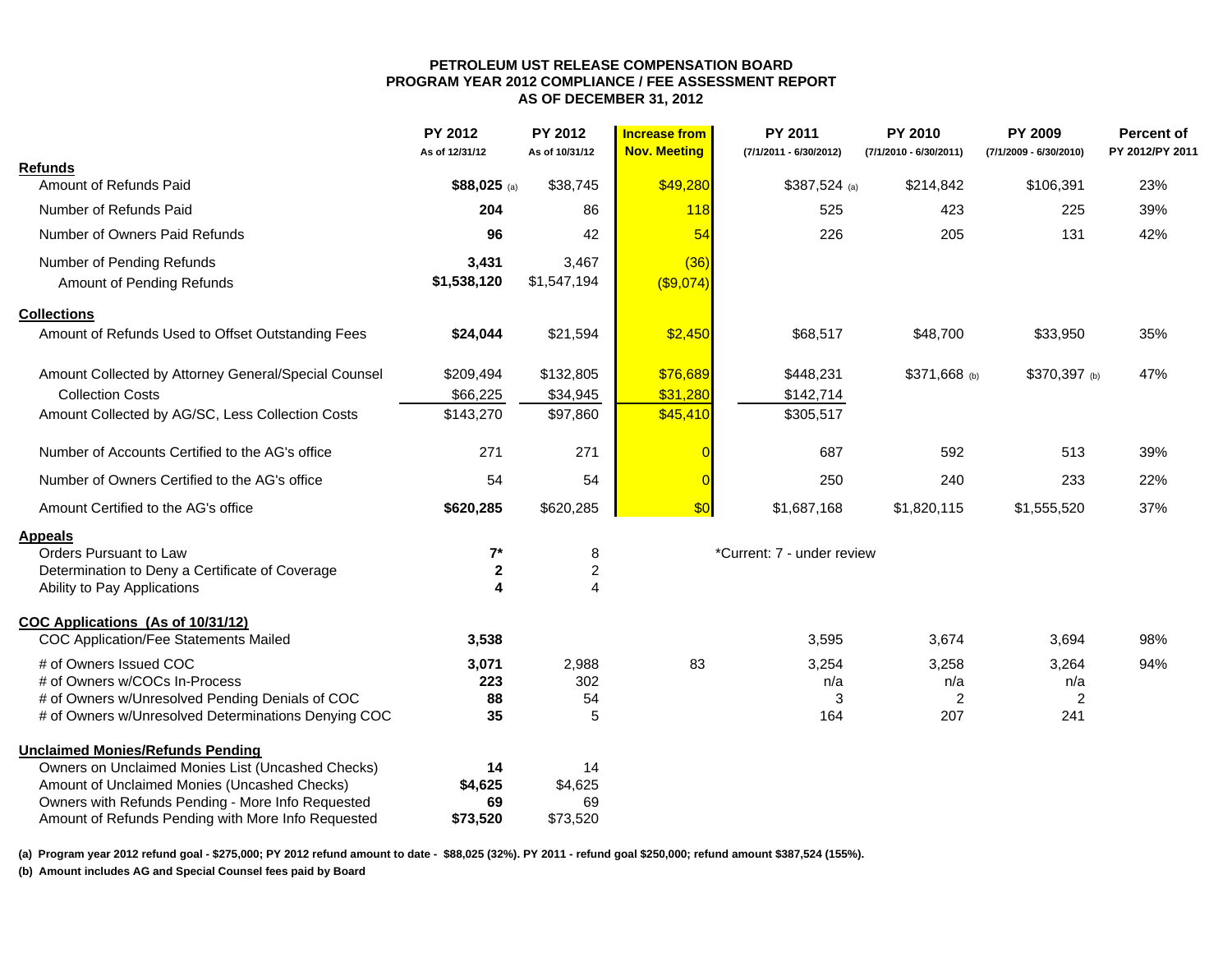# CLAIMS STATISTICS REPORT January 2, 2013

| <b>Total Number of all Sites</b>                                                             | 2842 |                 |
|----------------------------------------------------------------------------------------------|------|-----------------|
| <b>Face Value of all Claims</b>                                                              |      | \$416,156,369   |
| <b>Total Deductible Used for Settled Claims</b>                                              |      | (\$90,003,474)  |
| Deductible Remaining for Open Claims                                                         |      | (\$10,113,442)  |
| <b>Net Value</b>                                                                             |      | \$316,039,453   |
| <b>Total Disallowed Costs</b>                                                                |      | (\$75,185,217)  |
| Total Payments & Installments                                                                |      | (\$213,969,265) |
| Maximum Liability of Unpaid Claims                                                           |      | \$26,884,970    |
| Total Average Gross Value per Closed Site                                                    |      | \$127,263       |
| Total Average Net Value per Closed Site                                                      |      | \$94,282        |
| Total Average Payout per Closed Site (2079 sites)                                            |      | \$68,331        |
|                                                                                              |      |                 |
| Costs for Sites Cleaned Up Exclusively Under BUSTR's 1999 and/or 2005 Corrective Action Rule |      |                 |
| Above the Deductible (124 sites):                                                            |      |                 |
| Average clean-up costs per site:                                                             |      | \$112,773       |
| Average claim payout per site:                                                               |      | \$44,152        |
| Above and Below the Deductible (279 sites)                                                   |      |                 |
| Average clean-up costs per site:                                                             |      | \$66,067        |
| Average claim payout per site:                                                               |      | \$19,623        |
| Breakdown of all claim packages                                                              |      |                 |
| <b>Work in Progress: Open Claims</b>                                                         |      |                 |
| Number of Claims with More Information Requested                                             | 5    |                 |
| Number of Claims with More Information Received                                              | 7    |                 |
| Number of Pending Reviewable Claims                                                          | 1680 |                 |
|                                                                                              |      |                 |
| <b>Total Open Claims</b>                                                                     |      | 1,692           |
| <b>Settled/Closed Claims</b>                                                                 |      |                 |
| Number of Settled Claims                                                                     | 4807 |                 |
| Number of Closed Claims                                                                      | 7338 |                 |
| Below Deductible/NFA closed without review/Revoked                                           | 616  |                 |
| Number of Claims on Waiting List                                                             | 105  |                 |
| <b>Total Settled Claims</b>                                                                  |      | 12,866          |
| <b>Held Claims</b>                                                                           |      |                 |
| Number of Claims with Appeals Outstanding                                                    | 15   |                 |
| <b>INumber of Claims Below the Deductible</b>                                                | 269  |                 |
|                                                                                              |      |                 |
| <b>Total Held Claims</b>                                                                     |      | 284             |
| <b>Total Number of Claims</b>                                                                |      | 14,842          |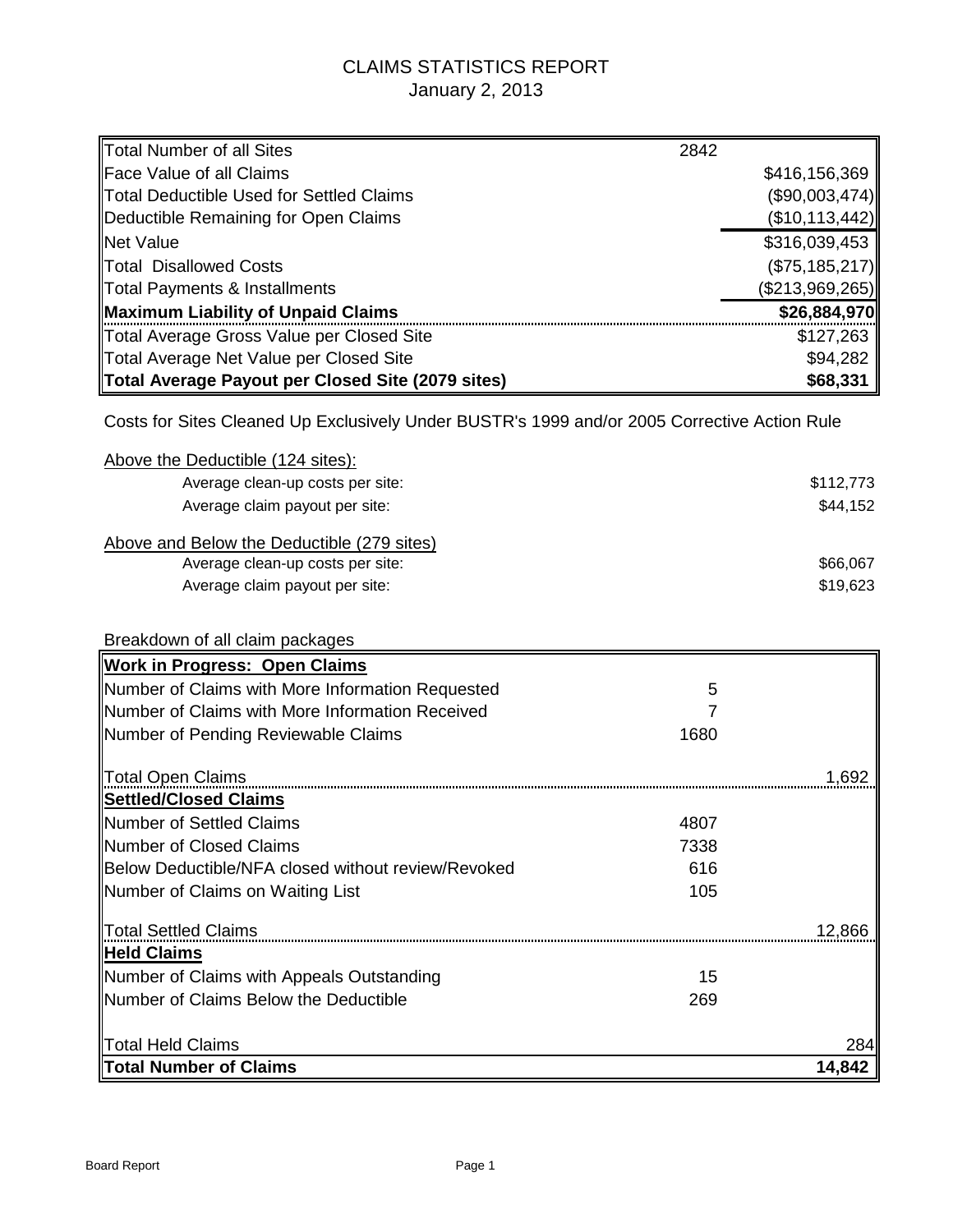#### **CLAIM SETTLEMENT SUMMARY**

| 2003<br>655<br>752 (\$14.088M)<br>66<br>\$13,455,085<br>\$4,181,941<br>\$9,472,920<br>60<br>63 (\$1.174M)<br>\$14,462<br><b>AVG/MONTH</b><br><b>AVERAGE PAYOUT PER CLAIM</b><br>2004<br>685<br>47<br>743 (\$14.527M)<br>\$14,072,003<br>\$3.886.634<br>\$10,166,903<br>\$<br><b>AVG/MONTH</b><br>62 (\$1.210M)<br>61<br><b>AVERAGE PAYOUT PER CLAIM</b><br>14,842<br>2005<br>782<br>26<br>\$14,605,477<br>823 (\$13.235M)<br>\$4,377,921<br>\$10,184,085<br>67<br>\$<br><b>AVG/MONTH</b><br>69 (\$1.103M)<br><b>AVERAGE PAYOUT PER CLAIM</b><br>13,023<br>$66.4\%$ $^{\rm E}$<br>790<br>48<br>971 (\$12.874M)<br>2006<br>\$14,231,096<br>\$4,708,846<br>\$9,446,002<br>70<br>\$<br><b>AVG/MONTH</b><br>81 (\$1.073M)<br><b>AVERAGE PAYOUT PER CLAIM</b><br>11,957<br>2007<br>738<br>65<br>\$11,727,341<br>\$4,467,443<br>61.9%<br>916 (\$13.177M)<br>\$7,259,898<br>67<br>\$<br>9,837<br><b>AVG/MONTH</b><br>76 (\$1.098M)<br><b>AVERAGE PAYOUT PER CLAIM</b><br>752<br>52<br>2008<br>867 (\$12.409M)<br>\$11,602,241<br>\$3.631.544<br>\$8,191,840<br>67<br>\$<br><b>AVG/MONTH</b><br><b>AVERAGE PAYOUT PER CLAIM</b><br>10,893<br>72 (\$1.034M)<br>$RVK/BD-NFA1$<br><b>DEDUCTIBLE USED</b><br><b>CLAIMS REC'D</b><br><b>SETTLED</b><br><b>FACE VALUE</b><br><b>DISALLOWED</b><br><b>SETTLEMENT</b><br>723<br>38<br>\$<br>7,632,171<br>2009<br>799 (\$11.078 M)<br>\$14,606,030<br>\$3,892,253<br>\$3,081,606<br>\$<br>63<br><b>AVG/MONTH</b><br>67 (\$0.923 M)<br><b>AVERAGE PAYOUT PER CLAIM</b><br>10,556<br><b>PERCENTAGES</b><br>26.6%<br>66.2%<br>705<br>52<br>\$3,016,429<br>\$<br>7,041,164<br>2010<br>808 (\$11.406 M)<br>\$12,639,804<br>\$2,582,211<br>\$<br>63<br>67 (\$0.951 M)<br><b>AVERAGE PAYOUT PER CLAIM</b><br>9,987<br><b>AVG/MONTH</b><br><b>PERCENTAGES</b><br>23.9%<br>70.0%<br>725<br>94<br>$\mathbb{S}$<br>794 (\$10.536 M)<br>\$13,320,431<br>\$2,755,350<br>\$3,537,439<br>7,027,642<br>2011<br>68<br>\$<br><b>AVG/MONTH</b><br><b>AVERAGE PAYOUT PER CLAIM</b><br>66 (\$0.878 M)<br>9,693<br><b>PERCENTAGES</b><br>20.7%<br>71.8%<br>PROGRAM YEAR 2012<br>$RVK/BD-NFA1$<br><b>MONTH</b><br><b>SETTLED</b><br><b>FACE VALUE</b><br><b>DEDUCTIBLE USED</b><br><b>CLAIMS REC'D</b><br><b>DISALLOWED</b><br><b>SETTLEMENT</b><br>$Jul-12$<br>48<br>$\mathbf{0}$<br>\$1,128,905<br>\$157,100<br>\$112,062<br>\$859,744<br>53 (\$0.618 M)<br>Aug- $12$<br>69<br>22<br>68 (\$0.853 M)<br>\$1,973,003<br>\$485,113<br>\$365,688<br>\$1,122,202<br>68<br>$\mathbf{0}$<br>Sep-12<br>\$945,710<br>50 (\$1.104 M)<br>\$1,331,072<br>\$309,471<br>\$75,891<br>$Oct-12$<br>51<br>$\boldsymbol{0}$<br>52 (\$0.565 M)<br>\$759,528<br>\$237,384<br>\$169,626<br>\$352,518<br>$Nov-12$<br>46<br>15<br>\$615,727<br>55 (\$0.961 M)<br>\$109,366<br>\$214,241<br>\$292,119<br>$Dec-12$<br>73<br>$\Omega$<br>\$836,867<br>61 (\$0.854 M)<br>\$144,716<br>\$115,940<br>\$576,212<br>$Jan-13$<br>$Feb-13$<br>$Mar-13$<br>Apr-13<br>$May-13$<br>$Jun-13$<br><b>TOTAL</b><br>339 (\$4.956 M)<br>355<br>37<br>\$6,645,103<br>\$1,443,150<br>\$1,053,448<br>\$4,148,506<br>65<br><b>AVG/MONTH</b><br>57<br>74.2%<br><b>PERCENTAGES</b> | <b>YEAR</b> | <b>CLAIMS REC'D</b> | <b>SETTLED</b> | $RVK/BD-NFA1$ | <b>NET VALUE</b> | DISALLOWED | <b>SETTLEMENT</b> | <b>PAYOUT</b>         |
|--------------------------------------------------------------------------------------------------------------------------------------------------------------------------------------------------------------------------------------------------------------------------------------------------------------------------------------------------------------------------------------------------------------------------------------------------------------------------------------------------------------------------------------------------------------------------------------------------------------------------------------------------------------------------------------------------------------------------------------------------------------------------------------------------------------------------------------------------------------------------------------------------------------------------------------------------------------------------------------------------------------------------------------------------------------------------------------------------------------------------------------------------------------------------------------------------------------------------------------------------------------------------------------------------------------------------------------------------------------------------------------------------------------------------------------------------------------------------------------------------------------------------------------------------------------------------------------------------------------------------------------------------------------------------------------------------------------------------------------------------------------------------------------------------------------------------------------------------------------------------------------------------------------------------------------------------------------------------------------------------------------------------------------------------------------------------------------------------------------------------------------------------------------------------------------------------------------------------------------------------------------------------------------------------------------------------------------------------------------------------------------------------------------------------------------------------------------------------------------------------------------------------------------------------------------------------------------------------------------------------------------------------------------------------------------------------------------------------------------------------------------------------------------------------------------------------------------------------------------------------------------------------------------------------------------------------------------------------------------------------------------------------------------------------------------------------------------------------------------------------------------------|-------------|---------------------|----------------|---------------|------------------|------------|-------------------|-----------------------|
|                                                                                                                                                                                                                                                                                                                                                                                                                                                                                                                                                                                                                                                                                                                                                                                                                                                                                                                                                                                                                                                                                                                                                                                                                                                                                                                                                                                                                                                                                                                                                                                                                                                                                                                                                                                                                                                                                                                                                                                                                                                                                                                                                                                                                                                                                                                                                                                                                                                                                                                                                                                                                                                                                                                                                                                                                                                                                                                                                                                                                                                                                                                                            |             |                     |                |               |                  |            |                   | $70.4\%$ A            |
|                                                                                                                                                                                                                                                                                                                                                                                                                                                                                                                                                                                                                                                                                                                                                                                                                                                                                                                                                                                                                                                                                                                                                                                                                                                                                                                                                                                                                                                                                                                                                                                                                                                                                                                                                                                                                                                                                                                                                                                                                                                                                                                                                                                                                                                                                                                                                                                                                                                                                                                                                                                                                                                                                                                                                                                                                                                                                                                                                                                                                                                                                                                                            |             |                     |                |               |                  |            |                   |                       |
|                                                                                                                                                                                                                                                                                                                                                                                                                                                                                                                                                                                                                                                                                                                                                                                                                                                                                                                                                                                                                                                                                                                                                                                                                                                                                                                                                                                                                                                                                                                                                                                                                                                                                                                                                                                                                                                                                                                                                                                                                                                                                                                                                                                                                                                                                                                                                                                                                                                                                                                                                                                                                                                                                                                                                                                                                                                                                                                                                                                                                                                                                                                                            |             |                     |                |               |                  |            |                   | 72.2% B,C             |
|                                                                                                                                                                                                                                                                                                                                                                                                                                                                                                                                                                                                                                                                                                                                                                                                                                                                                                                                                                                                                                                                                                                                                                                                                                                                                                                                                                                                                                                                                                                                                                                                                                                                                                                                                                                                                                                                                                                                                                                                                                                                                                                                                                                                                                                                                                                                                                                                                                                                                                                                                                                                                                                                                                                                                                                                                                                                                                                                                                                                                                                                                                                                            |             |                     |                |               |                  |            |                   |                       |
|                                                                                                                                                                                                                                                                                                                                                                                                                                                                                                                                                                                                                                                                                                                                                                                                                                                                                                                                                                                                                                                                                                                                                                                                                                                                                                                                                                                                                                                                                                                                                                                                                                                                                                                                                                                                                                                                                                                                                                                                                                                                                                                                                                                                                                                                                                                                                                                                                                                                                                                                                                                                                                                                                                                                                                                                                                                                                                                                                                                                                                                                                                                                            |             |                     |                |               |                  |            |                   | $69.7\%$ $^{\rm D}$   |
|                                                                                                                                                                                                                                                                                                                                                                                                                                                                                                                                                                                                                                                                                                                                                                                                                                                                                                                                                                                                                                                                                                                                                                                                                                                                                                                                                                                                                                                                                                                                                                                                                                                                                                                                                                                                                                                                                                                                                                                                                                                                                                                                                                                                                                                                                                                                                                                                                                                                                                                                                                                                                                                                                                                                                                                                                                                                                                                                                                                                                                                                                                                                            |             |                     |                |               |                  |            |                   |                       |
|                                                                                                                                                                                                                                                                                                                                                                                                                                                                                                                                                                                                                                                                                                                                                                                                                                                                                                                                                                                                                                                                                                                                                                                                                                                                                                                                                                                                                                                                                                                                                                                                                                                                                                                                                                                                                                                                                                                                                                                                                                                                                                                                                                                                                                                                                                                                                                                                                                                                                                                                                                                                                                                                                                                                                                                                                                                                                                                                                                                                                                                                                                                                            |             |                     |                |               |                  |            |                   |                       |
|                                                                                                                                                                                                                                                                                                                                                                                                                                                                                                                                                                                                                                                                                                                                                                                                                                                                                                                                                                                                                                                                                                                                                                                                                                                                                                                                                                                                                                                                                                                                                                                                                                                                                                                                                                                                                                                                                                                                                                                                                                                                                                                                                                                                                                                                                                                                                                                                                                                                                                                                                                                                                                                                                                                                                                                                                                                                                                                                                                                                                                                                                                                                            |             |                     |                |               |                  |            |                   |                       |
|                                                                                                                                                                                                                                                                                                                                                                                                                                                                                                                                                                                                                                                                                                                                                                                                                                                                                                                                                                                                                                                                                                                                                                                                                                                                                                                                                                                                                                                                                                                                                                                                                                                                                                                                                                                                                                                                                                                                                                                                                                                                                                                                                                                                                                                                                                                                                                                                                                                                                                                                                                                                                                                                                                                                                                                                                                                                                                                                                                                                                                                                                                                                            |             |                     |                |               |                  |            |                   |                       |
|                                                                                                                                                                                                                                                                                                                                                                                                                                                                                                                                                                                                                                                                                                                                                                                                                                                                                                                                                                                                                                                                                                                                                                                                                                                                                                                                                                                                                                                                                                                                                                                                                                                                                                                                                                                                                                                                                                                                                                                                                                                                                                                                                                                                                                                                                                                                                                                                                                                                                                                                                                                                                                                                                                                                                                                                                                                                                                                                                                                                                                                                                                                                            |             |                     |                |               |                  |            |                   |                       |
|                                                                                                                                                                                                                                                                                                                                                                                                                                                                                                                                                                                                                                                                                                                                                                                                                                                                                                                                                                                                                                                                                                                                                                                                                                                                                                                                                                                                                                                                                                                                                                                                                                                                                                                                                                                                                                                                                                                                                                                                                                                                                                                                                                                                                                                                                                                                                                                                                                                                                                                                                                                                                                                                                                                                                                                                                                                                                                                                                                                                                                                                                                                                            |             |                     |                |               |                  |            |                   |                       |
|                                                                                                                                                                                                                                                                                                                                                                                                                                                                                                                                                                                                                                                                                                                                                                                                                                                                                                                                                                                                                                                                                                                                                                                                                                                                                                                                                                                                                                                                                                                                                                                                                                                                                                                                                                                                                                                                                                                                                                                                                                                                                                                                                                                                                                                                                                                                                                                                                                                                                                                                                                                                                                                                                                                                                                                                                                                                                                                                                                                                                                                                                                                                            |             |                     |                |               |                  |            |                   | $70.6\%$ <sup>F</sup> |
|                                                                                                                                                                                                                                                                                                                                                                                                                                                                                                                                                                                                                                                                                                                                                                                                                                                                                                                                                                                                                                                                                                                                                                                                                                                                                                                                                                                                                                                                                                                                                                                                                                                                                                                                                                                                                                                                                                                                                                                                                                                                                                                                                                                                                                                                                                                                                                                                                                                                                                                                                                                                                                                                                                                                                                                                                                                                                                                                                                                                                                                                                                                                            |             |                     |                |               |                  |            |                   |                       |
|                                                                                                                                                                                                                                                                                                                                                                                                                                                                                                                                                                                                                                                                                                                                                                                                                                                                                                                                                                                                                                                                                                                                                                                                                                                                                                                                                                                                                                                                                                                                                                                                                                                                                                                                                                                                                                                                                                                                                                                                                                                                                                                                                                                                                                                                                                                                                                                                                                                                                                                                                                                                                                                                                                                                                                                                                                                                                                                                                                                                                                                                                                                                            |             |                     |                |               |                  |            |                   |                       |
|                                                                                                                                                                                                                                                                                                                                                                                                                                                                                                                                                                                                                                                                                                                                                                                                                                                                                                                                                                                                                                                                                                                                                                                                                                                                                                                                                                                                                                                                                                                                                                                                                                                                                                                                                                                                                                                                                                                                                                                                                                                                                                                                                                                                                                                                                                                                                                                                                                                                                                                                                                                                                                                                                                                                                                                                                                                                                                                                                                                                                                                                                                                                            |             |                     |                |               |                  |            |                   |                       |
|                                                                                                                                                                                                                                                                                                                                                                                                                                                                                                                                                                                                                                                                                                                                                                                                                                                                                                                                                                                                                                                                                                                                                                                                                                                                                                                                                                                                                                                                                                                                                                                                                                                                                                                                                                                                                                                                                                                                                                                                                                                                                                                                                                                                                                                                                                                                                                                                                                                                                                                                                                                                                                                                                                                                                                                                                                                                                                                                                                                                                                                                                                                                            |             |                     |                |               |                  |            |                   |                       |
|                                                                                                                                                                                                                                                                                                                                                                                                                                                                                                                                                                                                                                                                                                                                                                                                                                                                                                                                                                                                                                                                                                                                                                                                                                                                                                                                                                                                                                                                                                                                                                                                                                                                                                                                                                                                                                                                                                                                                                                                                                                                                                                                                                                                                                                                                                                                                                                                                                                                                                                                                                                                                                                                                                                                                                                                                                                                                                                                                                                                                                                                                                                                            |             |                     |                |               |                  |            |                   |                       |
|                                                                                                                                                                                                                                                                                                                                                                                                                                                                                                                                                                                                                                                                                                                                                                                                                                                                                                                                                                                                                                                                                                                                                                                                                                                                                                                                                                                                                                                                                                                                                                                                                                                                                                                                                                                                                                                                                                                                                                                                                                                                                                                                                                                                                                                                                                                                                                                                                                                                                                                                                                                                                                                                                                                                                                                                                                                                                                                                                                                                                                                                                                                                            |             |                     |                |               |                  |            |                   |                       |
|                                                                                                                                                                                                                                                                                                                                                                                                                                                                                                                                                                                                                                                                                                                                                                                                                                                                                                                                                                                                                                                                                                                                                                                                                                                                                                                                                                                                                                                                                                                                                                                                                                                                                                                                                                                                                                                                                                                                                                                                                                                                                                                                                                                                                                                                                                                                                                                                                                                                                                                                                                                                                                                                                                                                                                                                                                                                                                                                                                                                                                                                                                                                            |             |                     |                |               |                  |            |                   |                       |
|                                                                                                                                                                                                                                                                                                                                                                                                                                                                                                                                                                                                                                                                                                                                                                                                                                                                                                                                                                                                                                                                                                                                                                                                                                                                                                                                                                                                                                                                                                                                                                                                                                                                                                                                                                                                                                                                                                                                                                                                                                                                                                                                                                                                                                                                                                                                                                                                                                                                                                                                                                                                                                                                                                                                                                                                                                                                                                                                                                                                                                                                                                                                            |             |                     |                |               |                  |            |                   |                       |
|                                                                                                                                                                                                                                                                                                                                                                                                                                                                                                                                                                                                                                                                                                                                                                                                                                                                                                                                                                                                                                                                                                                                                                                                                                                                                                                                                                                                                                                                                                                                                                                                                                                                                                                                                                                                                                                                                                                                                                                                                                                                                                                                                                                                                                                                                                                                                                                                                                                                                                                                                                                                                                                                                                                                                                                                                                                                                                                                                                                                                                                                                                                                            |             |                     |                |               |                  |            |                   |                       |
|                                                                                                                                                                                                                                                                                                                                                                                                                                                                                                                                                                                                                                                                                                                                                                                                                                                                                                                                                                                                                                                                                                                                                                                                                                                                                                                                                                                                                                                                                                                                                                                                                                                                                                                                                                                                                                                                                                                                                                                                                                                                                                                                                                                                                                                                                                                                                                                                                                                                                                                                                                                                                                                                                                                                                                                                                                                                                                                                                                                                                                                                                                                                            |             |                     |                |               |                  |            |                   |                       |
|                                                                                                                                                                                                                                                                                                                                                                                                                                                                                                                                                                                                                                                                                                                                                                                                                                                                                                                                                                                                                                                                                                                                                                                                                                                                                                                                                                                                                                                                                                                                                                                                                                                                                                                                                                                                                                                                                                                                                                                                                                                                                                                                                                                                                                                                                                                                                                                                                                                                                                                                                                                                                                                                                                                                                                                                                                                                                                                                                                                                                                                                                                                                            |             |                     |                |               |                  |            |                   |                       |
|                                                                                                                                                                                                                                                                                                                                                                                                                                                                                                                                                                                                                                                                                                                                                                                                                                                                                                                                                                                                                                                                                                                                                                                                                                                                                                                                                                                                                                                                                                                                                                                                                                                                                                                                                                                                                                                                                                                                                                                                                                                                                                                                                                                                                                                                                                                                                                                                                                                                                                                                                                                                                                                                                                                                                                                                                                                                                                                                                                                                                                                                                                                                            |             |                     |                |               |                  |            |                   |                       |
|                                                                                                                                                                                                                                                                                                                                                                                                                                                                                                                                                                                                                                                                                                                                                                                                                                                                                                                                                                                                                                                                                                                                                                                                                                                                                                                                                                                                                                                                                                                                                                                                                                                                                                                                                                                                                                                                                                                                                                                                                                                                                                                                                                                                                                                                                                                                                                                                                                                                                                                                                                                                                                                                                                                                                                                                                                                                                                                                                                                                                                                                                                                                            |             |                     |                |               |                  |            |                   |                       |
|                                                                                                                                                                                                                                                                                                                                                                                                                                                                                                                                                                                                                                                                                                                                                                                                                                                                                                                                                                                                                                                                                                                                                                                                                                                                                                                                                                                                                                                                                                                                                                                                                                                                                                                                                                                                                                                                                                                                                                                                                                                                                                                                                                                                                                                                                                                                                                                                                                                                                                                                                                                                                                                                                                                                                                                                                                                                                                                                                                                                                                                                                                                                            |             |                     |                |               |                  |            |                   |                       |
|                                                                                                                                                                                                                                                                                                                                                                                                                                                                                                                                                                                                                                                                                                                                                                                                                                                                                                                                                                                                                                                                                                                                                                                                                                                                                                                                                                                                                                                                                                                                                                                                                                                                                                                                                                                                                                                                                                                                                                                                                                                                                                                                                                                                                                                                                                                                                                                                                                                                                                                                                                                                                                                                                                                                                                                                                                                                                                                                                                                                                                                                                                                                            |             |                     |                |               |                  |            |                   |                       |
|                                                                                                                                                                                                                                                                                                                                                                                                                                                                                                                                                                                                                                                                                                                                                                                                                                                                                                                                                                                                                                                                                                                                                                                                                                                                                                                                                                                                                                                                                                                                                                                                                                                                                                                                                                                                                                                                                                                                                                                                                                                                                                                                                                                                                                                                                                                                                                                                                                                                                                                                                                                                                                                                                                                                                                                                                                                                                                                                                                                                                                                                                                                                            |             |                     |                |               |                  |            |                   |                       |
|                                                                                                                                                                                                                                                                                                                                                                                                                                                                                                                                                                                                                                                                                                                                                                                                                                                                                                                                                                                                                                                                                                                                                                                                                                                                                                                                                                                                                                                                                                                                                                                                                                                                                                                                                                                                                                                                                                                                                                                                                                                                                                                                                                                                                                                                                                                                                                                                                                                                                                                                                                                                                                                                                                                                                                                                                                                                                                                                                                                                                                                                                                                                            |             |                     |                |               |                  |            |                   |                       |
|                                                                                                                                                                                                                                                                                                                                                                                                                                                                                                                                                                                                                                                                                                                                                                                                                                                                                                                                                                                                                                                                                                                                                                                                                                                                                                                                                                                                                                                                                                                                                                                                                                                                                                                                                                                                                                                                                                                                                                                                                                                                                                                                                                                                                                                                                                                                                                                                                                                                                                                                                                                                                                                                                                                                                                                                                                                                                                                                                                                                                                                                                                                                            |             |                     |                |               |                  |            |                   |                       |
|                                                                                                                                                                                                                                                                                                                                                                                                                                                                                                                                                                                                                                                                                                                                                                                                                                                                                                                                                                                                                                                                                                                                                                                                                                                                                                                                                                                                                                                                                                                                                                                                                                                                                                                                                                                                                                                                                                                                                                                                                                                                                                                                                                                                                                                                                                                                                                                                                                                                                                                                                                                                                                                                                                                                                                                                                                                                                                                                                                                                                                                                                                                                            |             |                     |                |               |                  |            |                   |                       |
|                                                                                                                                                                                                                                                                                                                                                                                                                                                                                                                                                                                                                                                                                                                                                                                                                                                                                                                                                                                                                                                                                                                                                                                                                                                                                                                                                                                                                                                                                                                                                                                                                                                                                                                                                                                                                                                                                                                                                                                                                                                                                                                                                                                                                                                                                                                                                                                                                                                                                                                                                                                                                                                                                                                                                                                                                                                                                                                                                                                                                                                                                                                                            |             |                     |                |               |                  |            |                   |                       |
|                                                                                                                                                                                                                                                                                                                                                                                                                                                                                                                                                                                                                                                                                                                                                                                                                                                                                                                                                                                                                                                                                                                                                                                                                                                                                                                                                                                                                                                                                                                                                                                                                                                                                                                                                                                                                                                                                                                                                                                                                                                                                                                                                                                                                                                                                                                                                                                                                                                                                                                                                                                                                                                                                                                                                                                                                                                                                                                                                                                                                                                                                                                                            |             |                     |                |               |                  |            |                   |                       |
|                                                                                                                                                                                                                                                                                                                                                                                                                                                                                                                                                                                                                                                                                                                                                                                                                                                                                                                                                                                                                                                                                                                                                                                                                                                                                                                                                                                                                                                                                                                                                                                                                                                                                                                                                                                                                                                                                                                                                                                                                                                                                                                                                                                                                                                                                                                                                                                                                                                                                                                                                                                                                                                                                                                                                                                                                                                                                                                                                                                                                                                                                                                                            |             |                     |                |               |                  |            |                   |                       |
|                                                                                                                                                                                                                                                                                                                                                                                                                                                                                                                                                                                                                                                                                                                                                                                                                                                                                                                                                                                                                                                                                                                                                                                                                                                                                                                                                                                                                                                                                                                                                                                                                                                                                                                                                                                                                                                                                                                                                                                                                                                                                                                                                                                                                                                                                                                                                                                                                                                                                                                                                                                                                                                                                                                                                                                                                                                                                                                                                                                                                                                                                                                                            |             |                     |                |               |                  |            |                   |                       |
|                                                                                                                                                                                                                                                                                                                                                                                                                                                                                                                                                                                                                                                                                                                                                                                                                                                                                                                                                                                                                                                                                                                                                                                                                                                                                                                                                                                                                                                                                                                                                                                                                                                                                                                                                                                                                                                                                                                                                                                                                                                                                                                                                                                                                                                                                                                                                                                                                                                                                                                                                                                                                                                                                                                                                                                                                                                                                                                                                                                                                                                                                                                                            |             |                     |                |               |                  |            |                   |                       |
|                                                                                                                                                                                                                                                                                                                                                                                                                                                                                                                                                                                                                                                                                                                                                                                                                                                                                                                                                                                                                                                                                                                                                                                                                                                                                                                                                                                                                                                                                                                                                                                                                                                                                                                                                                                                                                                                                                                                                                                                                                                                                                                                                                                                                                                                                                                                                                                                                                                                                                                                                                                                                                                                                                                                                                                                                                                                                                                                                                                                                                                                                                                                            |             |                     |                |               |                  |            |                   |                       |
| <b>AVERAGE PAYOUT PER CLAIM</b><br>\$11,686                                                                                                                                                                                                                                                                                                                                                                                                                                                                                                                                                                                                                                                                                                                                                                                                                                                                                                                                                                                                                                                                                                                                                                                                                                                                                                                                                                                                                                                                                                                                                                                                                                                                                                                                                                                                                                                                                                                                                                                                                                                                                                                                                                                                                                                                                                                                                                                                                                                                                                                                                                                                                                                                                                                                                                                                                                                                                                                                                                                                                                                                                                |             |                     |                |               |                  | 21.7%      |                   |                       |

<sup>A</sup>Includes a settlement agreement in PY 2003 with a major oil company for 66 claims for \$663,775 (a payout percentage of 45.5%) <sup>B</sup>Includes a settlement agreement in PY 2004 with a major oil company for 98 claims for \$1,100,000 (a payout percentage of 59.2%)

CIncludes a settlement agreement in PY 2004 with a major oil company for 33 claims for \$417,500 (a payout percentage of 76.6%)

 $<sup>D</sup>$  Includes a settlement agreement in PY 2005 with a major oil company for 89 claims for \$912,000 (a payout percentage of 62.5%)</sup>

<sup>E</sup>Includes a settlement agreement in PY 2006 with a major oil company for 124 claims for \$1,832,000 (a payout percentage of 63.5%)

Fincludes a settlement agreement in PY 2008 with a major oil company for 136 claims for \$1,820,000 (a payout percentage of 60.8%)  $<sup>G</sup>$ Includes a settlement agreement in PY 2009 with a major oil company for 96 claims for \$1,215,000 (a payout percentage of 46.9%)</sup>

<sup>1</sup>Eligibility revoked and/or Below Deductible claims with an NFA are not included in the claims payout statistics.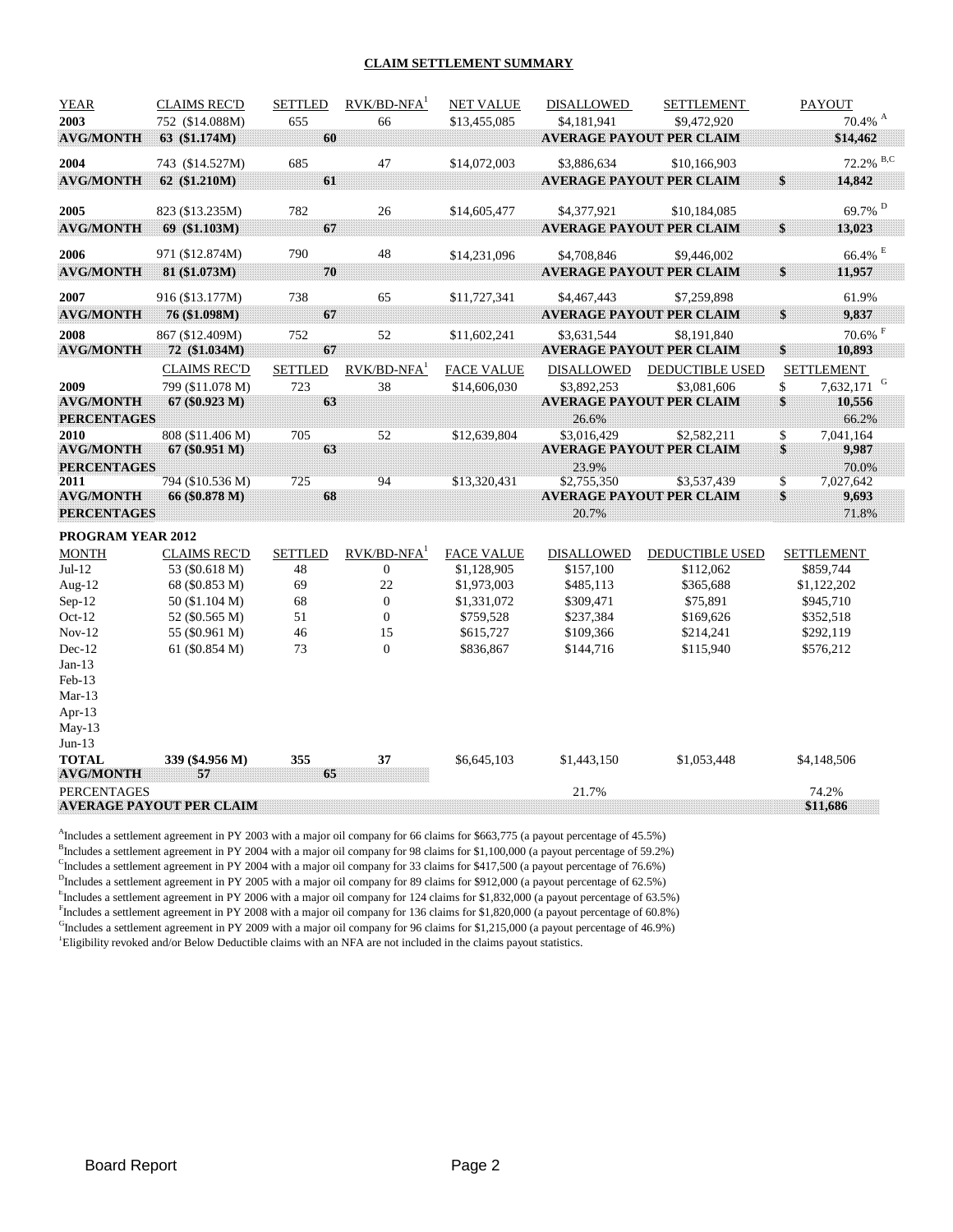## **ELIGIBILITY STATISTICS REPORT**

January 2, 2013

#### **Breakdown of Applications**

*More Info Requested* 1 *In Review* 19<br> *Total Open Applications* 20 **Total Open Applications** 

|                |                         |                  |               | $D$ cinai iscasons 1 1 2009-2011 |     | 7 U   |
|----------------|-------------------------|------------------|---------------|----------------------------------|-----|-------|
|                | <b>REC'D</b>            | APP'D            | <b>DENIED</b> | No Release                       | 84  | 31.1% |
| <b>PY 2003</b> | 78                      | 66               | 42            | Late Filing                      | 61  | 22.6% |
| Average/mo.    | $\overline{7}$          | $\boldsymbol{9}$ |               | No Valid COC                     | 33  | 12.2% |
|                |                         |                  |               | Abandoned/Out of                 |     |       |
|                |                         |                  |               | <b>Compliance Tank</b>           | 26  | 9.6%  |
| <b>PY 2004</b> | 72                      | 79               | 48            | No CA Required                   | 12  | 4.4%  |
| Average/mo.    | 6                       | 11               |               | Pre-Fund Release                 | 9   | 3.3%  |
|                |                         |                  |               | Incomplete App                   | 8   | 3.0%  |
| <b>PY 2005</b> | 96                      | 71               | 34            | <b>Untimely Fees</b>             | 4   | 1.5%  |
| Average/mo.    | 8                       | 9                |               | No Fee Payment                   | 3   | 1.1%  |
|                |                         |                  |               | No Response                      | 3   | 1.1%  |
| <b>PY 2006</b> | 109                     | 69               | 34            | Other                            | 27  | 10.0% |
| Average/mo.    | 9                       | $\boldsymbol{9}$ |               | <b>Total</b>                     | 270 |       |
| <b>PY 2007</b> |                         |                  |               |                                  |     |       |
|                | 108                     | 71               | 29            |                                  |     |       |
| Average/mo.    | 9                       | 8                |               |                                  |     |       |
| <b>PY 2008</b> | 96                      | 63               | 30            |                                  |     |       |
| Average/mo.    | 8                       |                  | 8             |                                  |     |       |
| <b>PY 2009</b> | 85                      | 81               | 20            |                                  |     |       |
| Average/mo.    | $\overline{7}$          |                  | 8             |                                  |     |       |
|                |                         |                  |               |                                  |     |       |
| <b>PY 2010</b> | 38                      | 48               | 18            |                                  |     |       |
| Average/mo.    | $\overline{\mathbf{3}}$ |                  | 6             |                                  |     |       |
| <b>PY 2011</b> | 63                      | 45               | 15            |                                  |     |       |
| Average/mo.    | 5                       |                  | 5             |                                  |     |       |

|       |              |               | Denial Reasons PY 2003-2011 |     | %     |
|-------|--------------|---------------|-----------------------------|-----|-------|
| REC'D | <b>APP'D</b> | <b>DENIED</b> | No Release                  | 84  | 31.1% |
| 78    | 66           | 42            | Late Filing                 | 61  | 22.6% |
| 7     | 9            |               | No Valid COC                | 33  | 12.2% |
|       |              |               | Abandoned/Out of            |     |       |
|       |              |               | <b>Compliance Tank</b>      | 26  | 9.6%  |
| 72    | 79           | 48            | No CA Required              | 12  | 4.4%  |
| 6     | 11           |               | Pre-Fund Release            | 9   | 3.3%  |
|       |              |               | Incomplete App              | 8   | 3.0%  |
| 96    | 71           | 34            | <b>Untimely Fees</b>        | 4   | 1.5%  |
| 8     | 9            |               | No Fee Payment              | 3   | 1.1%  |
|       |              |               | No Response                 | 3   | 1.1%  |
| 109   | 69           | 34            | <b>Other</b>                | 27  | 10.0% |
| 9     | 9            |               | Total                       | 270 |       |

| <b>Program Year 2012</b> |  |
|--------------------------|--|

|              | <b>REC'D</b> | <b>APP'D</b> | <b>DENIED</b> | No Release              | 3  |
|--------------|--------------|--------------|---------------|-------------------------|----|
| $Jul-12$     |              | 6            | 3             | Late Filing             | 2  |
| Aug- $12$    | 3            | 2            |               | No Valid COC            |    |
| $Sep-12$     |              | 0            | 0             | Abandoned / OOC         | 2  |
| $Oct-12$     | 8            |              | 4             | No CA Required          | 2  |
| $Nov-12$     |              |              | 0             | <b>Pre-Fund Release</b> |    |
| $Dec-12$     | 9            | 8            | 3             | Incomplete App          |    |
| $Jan-13$     |              |              |               | <b>Untimely Fees</b>    |    |
| $Feb-13$     |              |              |               | No Fee Payment          |    |
| $Mar-13$     |              |              |               | No Response             |    |
| Apr-13       |              |              |               | Other                   |    |
| $May-13$     |              |              |               | <b>Total</b>            | 12 |
| $Jun-13$     |              |              |               |                         |    |
| <b>TOTAL</b> | 41           | 23           | 12            |                         |    |
| Average/mo.  |              | 6            |               |                         |    |

| Program Year 2012 |              |              |               | Denial Reasons PY 2012  |    |
|-------------------|--------------|--------------|---------------|-------------------------|----|
|                   | <b>REC'D</b> | <b>APP'D</b> | <b>DENIED</b> | No Release              |    |
| $Jul-12$          |              | 6            | 3             | Late Filing             |    |
| Aug- $12$         | 3            | 2            |               | No Valid COC            |    |
| $Sep-12$          |              |              |               | Abandoned / OOC         | 2  |
| $Oct-12$          | 8            |              | 4             | No CA Required          | 2  |
| $Nov-12$          |              |              |               | <b>Pre-Fund Release</b> |    |
| $Dec-12$          | 9            | 8            | 3             | Incomplete App          |    |
| $Jan-13$          |              |              |               | <b>Untimely Fees</b>    |    |
| $Feb-13$          |              |              |               | No Fee Payment          |    |
| $Mar-13$          |              |              |               | No Response             |    |
| Apr- $13$         |              |              |               | <b>Other</b>            |    |
| $May-13$          |              |              |               | Total                   | 12 |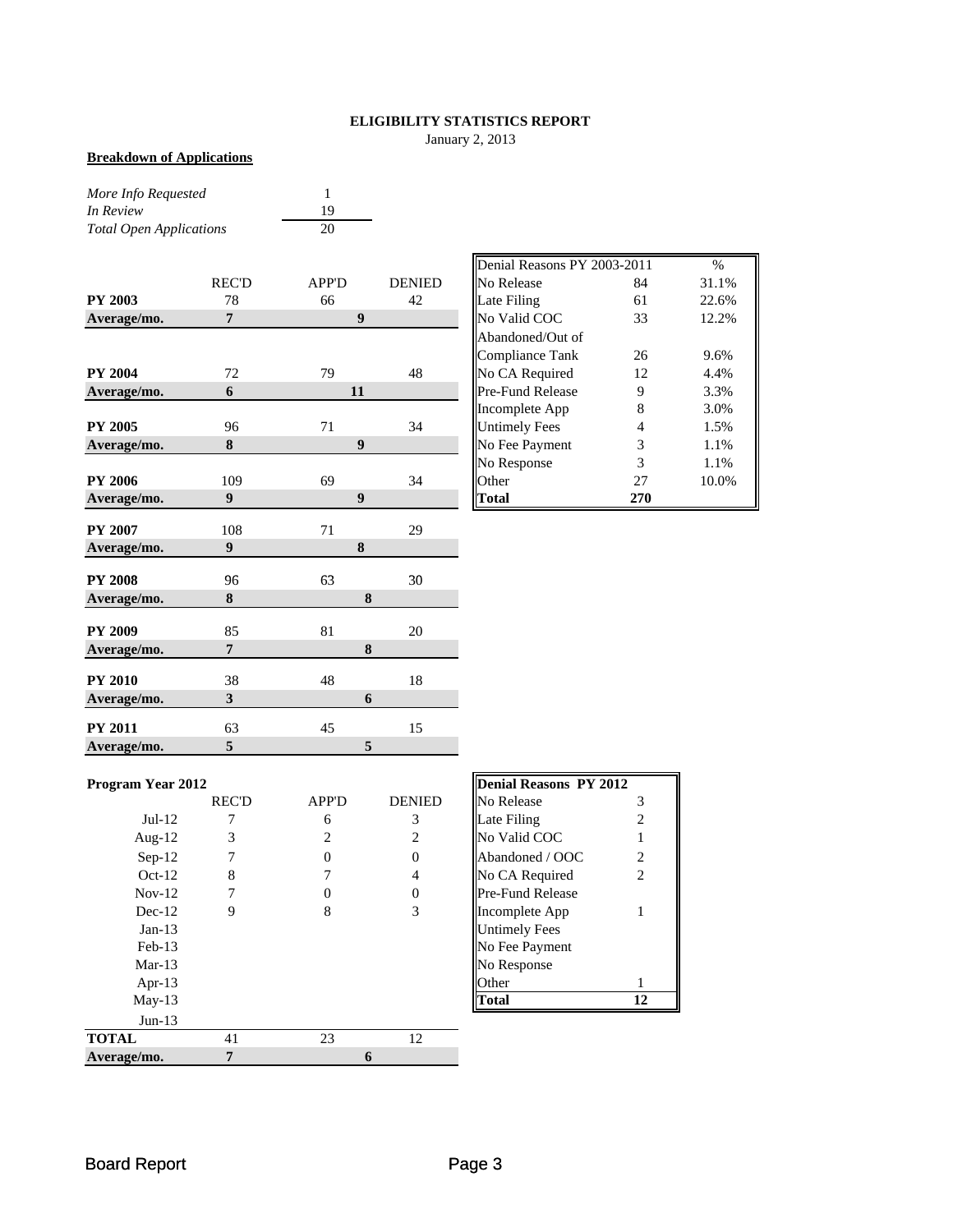# **COST PRE-APPROVAL STATISTICS REPORT**

January 2, 2013

**Mandatory Cost Pre-Approvals Voluntary Pre-Approvals**

| Number Annual RAPs in Review                 |  | INumber in Review |  |
|----------------------------------------------|--|-------------------|--|
| Number Annual FPR in Review                  |  |                   |  |
| All Other Mandatory Open Cost Pre-Approvals: |  |                   |  |
| Total Open Mandatory Cost Pre-Approvals      |  |                   |  |

|                |              |                 |              | <b>Annual RAP Cost</b> | <b>Annual FPR</b><br><b>Cost Pre-</b>    |              |              |              |              |              | Monitoring/      | <b>Calibration</b> |               |               |              |              |
|----------------|--------------|-----------------|--------------|------------------------|------------------------------------------|--------------|--------------|--------------|--------------|--------------|------------------|--------------------|---------------|---------------|--------------|--------------|
|                |              | <b>New RAPs</b> |              | <b>Pre-Approvals</b>   | <b>Mandatory IRA</b><br><b>Approvals</b> |              | Tier 3       |              | Plan         |              | <b>Voluntary</b> |                    | <b>TOTALS</b> |               |              |              |
|                | <b>REC'D</b> | <b>DET'D</b>    | <b>REC'D</b> | <b>DET'D</b>           | <b>REC'D</b>                             | <b>DET'D</b> | <b>REC'D</b> | <b>DET'D</b> | <b>REC'D</b> | <b>DET'D</b> | <b>REC'D</b>     | <b>DET'D</b>       | <b>REC'D</b>  | <b>DET'DI</b> | <b>REC'D</b> | <b>DET'D</b> |
| PY 2003        | 34           | 30              | 257          | 234                    | $^{(1)}$                                 | $\Omega$     | 8            | 8            | 12           |              | 18               | 15                 | 62            | 59            | 391          | 351          |
| PY 2004        | 40           | 22              | 121          | 138                    | 10                                       | $\theta$     | 2            | 3            | 18           | 18           | 12               | 9                  | 41            | 45            | 244          | 235          |
| PY 2005        | 32           | 28              | 56           | 55                     | 82                                       | 63           | 9            | ⇁            | 32           | 28           | 37               | 38                 | 38            | 40            | 286          | 259          |
| PY 2006        | 23           | 42              | 26           | 29                     | 49                                       | 54           | 11           | 11           | 25           | 31           | 33               | 35                 | 45            | 49            | 212          | 251          |
| PY 2007        | 26           | 35              | 22           | 21                     | 49                                       | 49           | 12           | 11           | 16           | 20           | 26               | 28                 | 44            | 39            | 195          | 203          |
| <b>PY 2008</b> | 28           | 23              | 38           | 33                     | 49                                       | 46           |              | 10           | 11           | 12           | -61              | 44                 | 45            | 54            | 239          | 222          |
| PY 2009        | 28           | 21              | 26           | 25                     | 58                                       | 67           |              | h.           | 22           | 18           | 40               | 33                 | 28            | 35            | 209          | 205          |
| PY 2010        | 22           | 21              | 20           | 24                     | 46                                       | 68           | 8            | 9            | 20           | 28           | 33               | 36                 | 32            | 31            | 181          | 217          |
| PY 2011        | 34           | 29              | 18           | 17                     | 54                                       | 55           |              | ◠            | 22           |              | 47               | 44                 | 41            | 47            | 220          | 211          |

|                |                |                 |                | <b>Annual RAP Cost</b> | <b>Annual FPR</b><br><b>Cost Pre-</b> |                |                      |                |                |                | Monitoring/  | <b>Calibration</b> |              |                  |              |               |
|----------------|----------------|-----------------|----------------|------------------------|---------------------------------------|----------------|----------------------|----------------|----------------|----------------|--------------|--------------------|--------------|------------------|--------------|---------------|
| <b>PY 2012</b> |                | <b>New RAPs</b> |                | <b>Pre-Approvals</b>   | <b>Approvals</b>                      |                | <b>Mandatory IRA</b> |                |                | Tier 3         |              | <b>Plan</b>        |              | <b>Voluntary</b> |              | <b>TOTALS</b> |
|                | <b>REC'D</b>   | <b>DET'D</b>    | <b>REC'D</b>   | <b>DET'D</b>           | <b>REC'D</b>                          | <b>DET'D</b>   | <b>REC'D</b>         | <b>DET'D</b>   | <b>REC'D</b>   | <b>DET'D</b>   | <b>REC'D</b> | <b>DET'D</b>       | <b>REC'D</b> | <b>DET'D</b>     | <b>REC'D</b> | <b>DET'D</b>  |
| $Jul-12$       | 2              | 2               | $\overline{0}$ | 2                      | 3                                     | 14             |                      | $\overline{4}$ | 2              | 4              | $\Omega$     | 4                  | 4            | 2                | 12           | 32            |
| Aug-12         | $\overline{4}$ | 2               |                | $\overline{2}$         | 4                                     | 5              | $\mathbf{0}$         | $\mathbf{0}$   | 3              |                | 4            |                    |              |                  | 17           | 12            |
| Sep-12         |                | 3               |                | $\mathbf{0}$           | 5                                     | $\overline{4}$ |                      | $\mathbf{0}$   | 3              |                | 3            | 4                  | 3            | 3                | 17           | 15            |
| Oct-12         |                | 3               |                | $\mathbf{0}$           | 3                                     | 6              | $\boldsymbol{0}$     | $\mathbf{0}$   | $\overline{2}$ |                |              | $\Omega$           | 2            |                  | 10           | 11            |
| $Nov-12$       | $\theta$       | 2               | $\overline{2}$ | $\overline{2}$         | 5                                     | $\overline{4}$ | $\overline{2}$       | $\mathbf{0}$   |                | 3              |              | 4                  | 4            | 5                | 21           | 20            |
| Dec-12         |                | $\overline{2}$  | $\overline{2}$ | 3                      | 2                                     | 5              | $\boldsymbol{0}$     |                | $\Omega$       | 4              | 3            | 3                  | $\theta$     | 3                | 8            | 21            |
| $Jan-13$       |                |                 |                |                        |                                       |                |                      |                |                |                |              |                    |              |                  |              |               |
| Feb-13         |                |                 |                |                        |                                       |                |                      |                |                |                |              |                    |              |                  |              |               |
| $Mar-13$       |                |                 |                |                        |                                       |                |                      |                |                |                |              |                    |              |                  |              |               |
| Apr-13         |                |                 |                |                        |                                       |                |                      |                |                |                |              |                    |              |                  |              |               |
| $May-13$       |                |                 |                |                        |                                       |                |                      |                |                |                |              |                    |              |                  |              |               |
| $Jun-13$       |                |                 |                |                        |                                       |                |                      |                |                |                |              |                    |              |                  |              |               |
| <b>TOTALS</b>  | 9              | 14              | 7              | 9                      | 22                                    | 38             | $\overline{4}$       | 5              | 11             | 14             | 18           | 16                 | 14           | 15               | 85           | 111           |
| Avg./Mo        | $\bf{3}$       | $\mathbf{2}$    |                | $\mathbf{2}$           | 4                                     | 6              |                      |                | $\mathbf{2}$   | $\overline{2}$ | $\mathbf{3}$ | 3                  | 2            | 3                | 14           | 19            |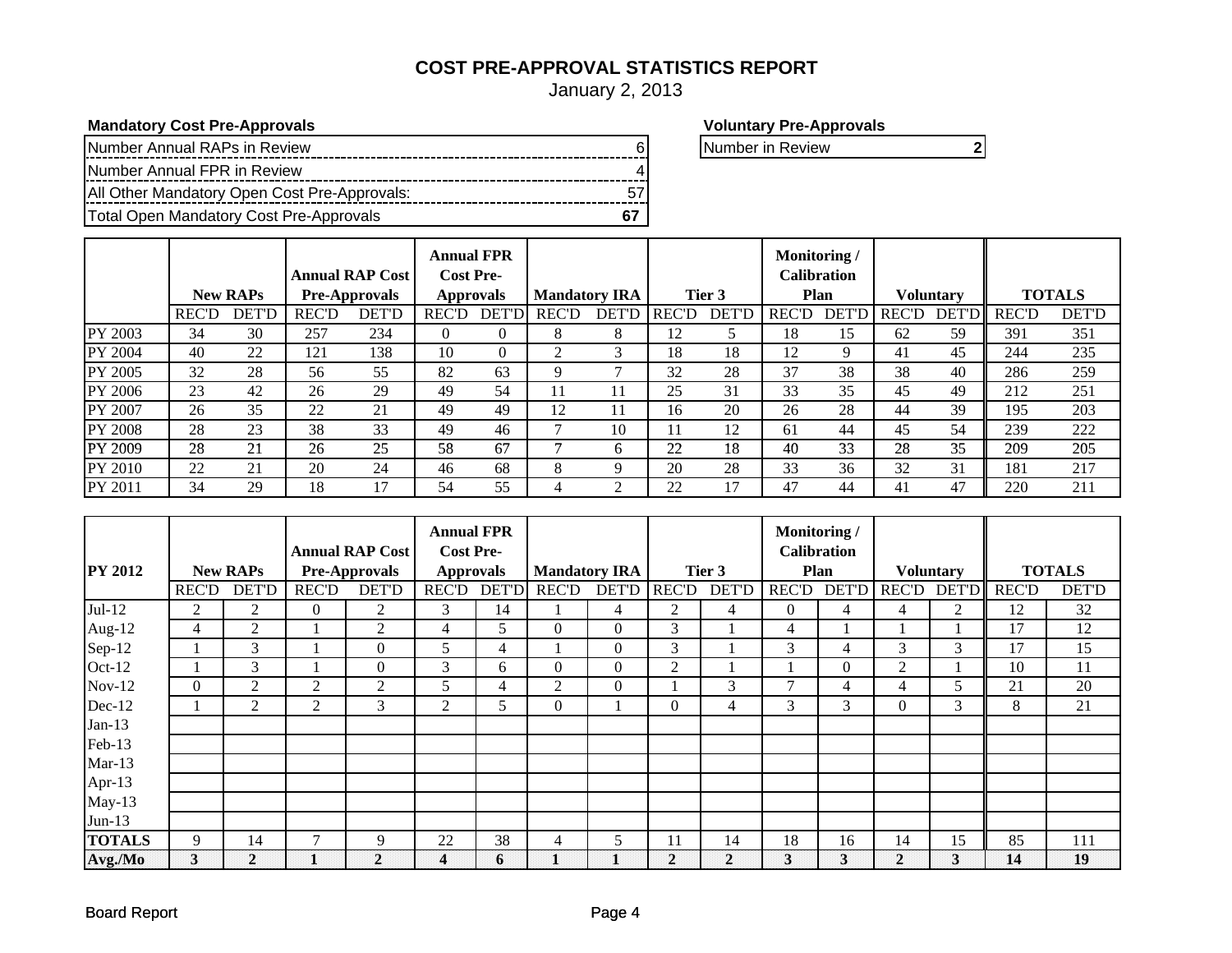# Petroleum Underground Storage Tank Release Compensation Board Investment Recommendations January 9, 2013

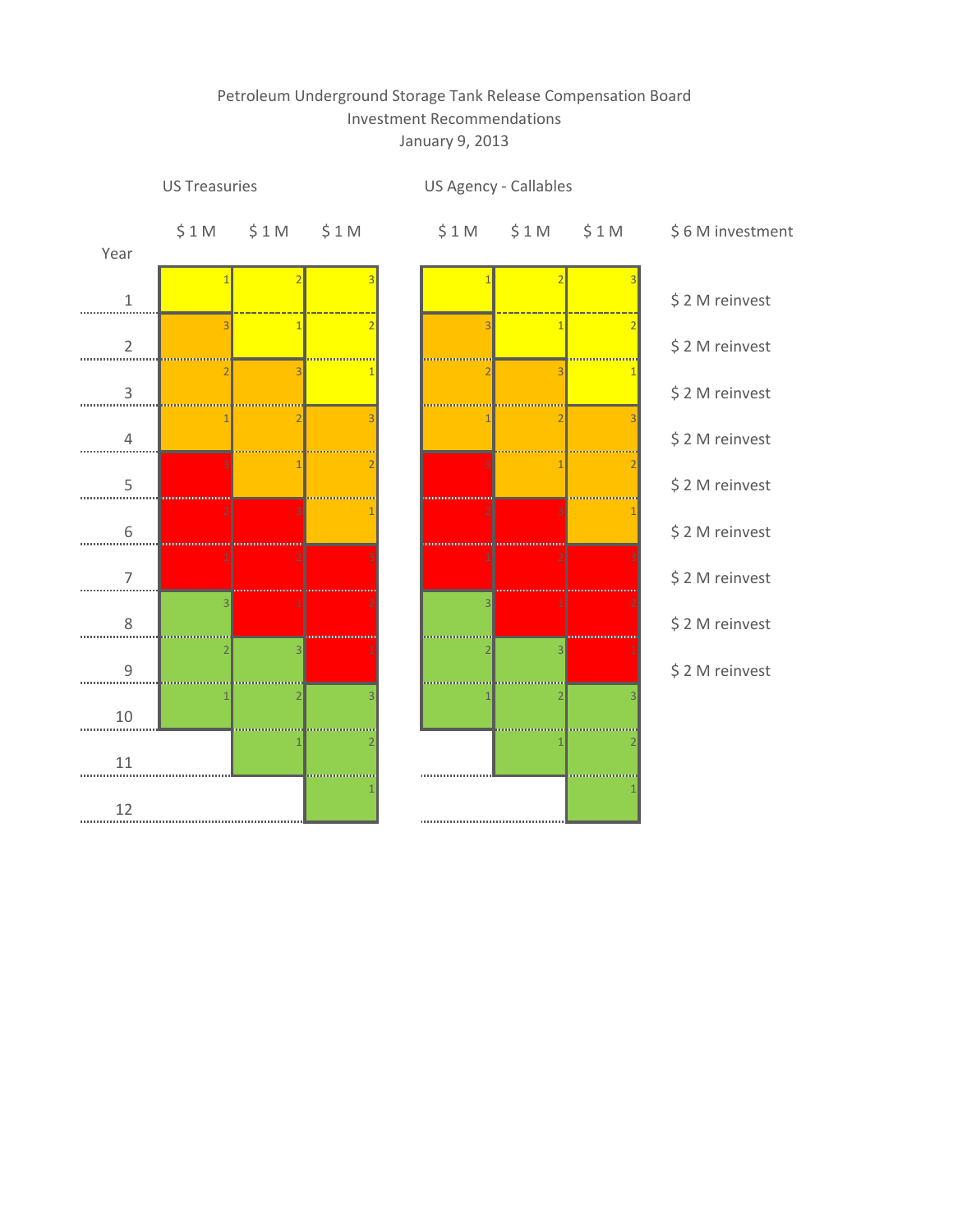## Petroleum UST Release Compensation Board Facility Certificate Listing

Program Year 2011

COC Eff Date: Yes COC Print Date: Yes

## Printed from *11/26/2012* to 01/07/2013

| Owner/Fac  |                         | UST Cnt Own / Fac Name     | Own / Fac Address                      | <b>Eff Date</b> | <b>Print Date</b> | <b>Override Reason</b>         | <b>Denial Status</b> |
|------------|-------------------------|----------------------------|----------------------------------------|-----------------|-------------------|--------------------------------|----------------------|
|            |                         |                            |                                        |                 |                   |                                |                      |
| 14511-0057 | $\overline{1}$          | Deer Creek /Marina         | 20635 Waterloo Rd, Mt Sterling OH      | 07/01/2011      | 11/29/2012        | Not Required: Post 11-30-09 Pa | N/A                  |
| 14511-0061 | -1                      | Deer Creek Marina          | 20635 Waterloo Rd, Mt Sterling OH      | 07/01/2011      | 11/29/2012        | Not Required: Post 11-30-09 Pa | N/A                  |
| 14511-0102 | $\overline{1}$          | East Harbor Marina 2       | 1169 N Buck Rd, Lakeside OH            | 07/01/2011      | 11/29/2012        | Not Required: Post 11-30-09 Pa | N/A                  |
| 14511-0107 | $\overline{1}$          | Est Harbor Marina 1        | 1169 N Buck Rd, Lakeside OH            | 07/01/2011      | 11/29/2012        | Not Required: Post 11-30-09 Pa | N/A                  |
| 14511-0114 | $\overline{2}$          | Buck Creek Marina 1        | 1901 Buck Creek Lane, Springfield OH   | 07/01/2011      | 11/29/2012        | N/A                            | N/A                  |
| 14511-0121 | $\mathbf 1$             | Alum Creek Marina 1        | 3615 S Old State Rd, Delaware OH       | 07/01/2011      | 11/29/2012        | Not Required: Post 11-30-09 Pa | N/A                  |
| 14511-0122 | 2                       | Alum Creek Marina 2        | 3615 S Old State Rd, Delaware OH       | 07/01/2011      | 11/29/2012        | Not Required: Post 11-30-09 Pa | N/A                  |
| 14511-0150 | -1                      | West Branch Marina 4       | 5708 Esworthy Rd, Ravenna OH           | 07/01/2011      | 11/29/2012        | Not Required: Post 11-30-09 Pa | N/A                  |
| 14511-0151 | $\mathbf{1}$            | West Branch Marina 5       | 5708 Esworthy Rd, Ravenna OH           | 07/01/2011      | 11/29/2012        | Not Required: Post 11-30-09 Pa | N/A                  |
| 14511-0182 | $\mathbf{1}$            | Geneva Marina              | Padanarum Rd, Geneva OH                | 07/01/2011      | 11/29/2012        | Not Required: Post 11-30-09 Pa | N/A                  |
| 14511-0183 | $\overline{\mathbf{1}}$ | Geneva Marina              | PO Bpx 429 Padanarum Rd, Geneva OH     | 07/01/2011      | 11/29/2012        | Not Required: Post 11-30-09 Pa | N/A                  |
| 14511-0190 | $\mathbf{1}$            | Cleveland Wildwood Marina  | 17025 Lakeshore Boulevard, Cleveland O | 07/01/2011      | 11/29/2012        | Not Required: Post 11-30-09 Pa | N/A                  |
| 14511-0191 | $\mathbf{1}$            | Cleveland Wildwood Marina  | 17025 Lakeshore Boulevard, Cleveland O | 07/01/2011      | 11/29/2012        | Not Required: Post 11-30-09 Pa | N/A                  |
| 14511-0192 | $\mathbf{1}$            | Cleveland E 55th St Marina | 5555 E. Memorial Parkway, Cleveland OH | 07/01/2011      | 11/29/2012        | Not Required: Post 11-30-09 Pa | N/A                  |
| 14511-0193 | $\mathbf{1}$            | Cleveland E 55th St Marina | 5555 E. Memorial Parkway, Cleveland OH | 07/01/2011      | 11/29/2012        | Not Required: Post 11-30-09 Pa | N/A                  |
| 14511-0194 | $\overline{2}$          | Cleveland Edgewater Marina | 6500 Memorial Shoreway W., Cleveland O | 07/01/2011      | 11/29/2012        | Not Required: Post 11-30-09 Pa | N/A                  |
| 14511-0195 | $\uparrow$              | Cleveland Edgewater Marina | 6500 Memorial Shoreway W., Cleveland O | 07/01/2011      | 11/29/2012        | Not Required: Post 11-30-09 Pa | N/A                  |
| 14511-0272 | 2                       | Burr Oak Dock 1            | Rt Box 286, Gloster OH                 | 07/01/2011      | 11/29/2012        | N/A                            | N/A                  |
| 14511-0273 | $\mathbf{1}$            | Delaware Marina 4          | 5202 US St Rt 23 North, Delaware OH    | 07/01/2011      | 11/29/2012        | Not Required: Post 11-30-09 Pa | N/A                  |
| 14511-0274 | $\mathbf{1}$            | Delaware Marina 5          | 5202 US St Rt 23 North, Delaware OH    | 07/01/2011      | 11/29/2012        | Not Required: Post 11-30-09 Pa | N/A                  |
| 14511-0275 | $\mathbf{1}$            | Hueston Woods Marina       | Rt 1, College Corner OH                | 07/01/2011      | 11/29/2012        | N/A                            | N/A                  |
| 14511-0278 | $\mathbf{1}$            | Maumee Bay Pro Shop        | 1400 Park Road, Oregon OH              | 07/01/2011      | 11/29/2012        | Not Required: Post 11-30-09 Pa | N/A                  |
| 14511-0279 | $\mathbf{1}$            | Maumee Bay Mtce Control    | Maumee Bay Mtce Control, Oregon OH     | 07/01/2011      | 11/29/2012        | Not Required: Post 11-30-09 Pa | N/A                  |
| 14511-0280 | $\mathbf{1}$            | Maumee Bay Mtce Control 2  | Maumee Bay Mtce Control 2, Oregon OH   | 07/01/2011      | 11/29/2012        | Not Required: Post 11-30-09 Pa | N/A                  |
| 14511-0289 | $\ddot{\phantom{1}}$    | Paint Creek Marina 7       | 14265 US Rt 50, Bainbridge OH          | 07/01/2011      | 11/29/2012        | N/A                            | N/A                  |
| 14511-0290 | $\mathbf{1}$            | Rocky Fork Marina 10       | 9800 N Shore Drive, Hillsboro OH       | 07/01/2011      | 11/29/2012        | N/A                            | N/A                  |
| 14511-0291 | $\overline{2}$          | Grand Lake St Marys Marina | PO Box 308, St Marys OH                | 07/01/2011      | 11/29/2012        | N/A                            | N/A                  |
| 14511-0292 | $\mathbf{1}$            | Salt Fork Old Marina 4     | 14755 Cadiz Road, Lore City OH         | 07/01/2011      | 11/29/2012        | Not Required: Post 11-30-09 Pa | N/A                  |
| 14511-0293 | $\mathbf{1}$            | Salt Fork Old Marina 5     | 14755 Cadiz Road, Lore City OH         | 07/01/2011      | 11/29/2012        | Not Required: Post 11-30-09 Pa | N/A                  |
| 14511-0294 | $\blacktriangleleft$    | Salt For New Marina 4      | 14755 Cadiz Road, Lore City OH         | 07/01/2011      | 11/29/2012        | Not Required: Post 11-30-09 Pa | N/A                  |
| 14511-0295 | $\blacktriangleleft$    | Salt Fork New Marina 5     | 14755 Cadiz Road, Lore City OH         | 07/01/2011      | 11/29/2012        | Not Required: Post 11-30-09 Pa | N/A                  |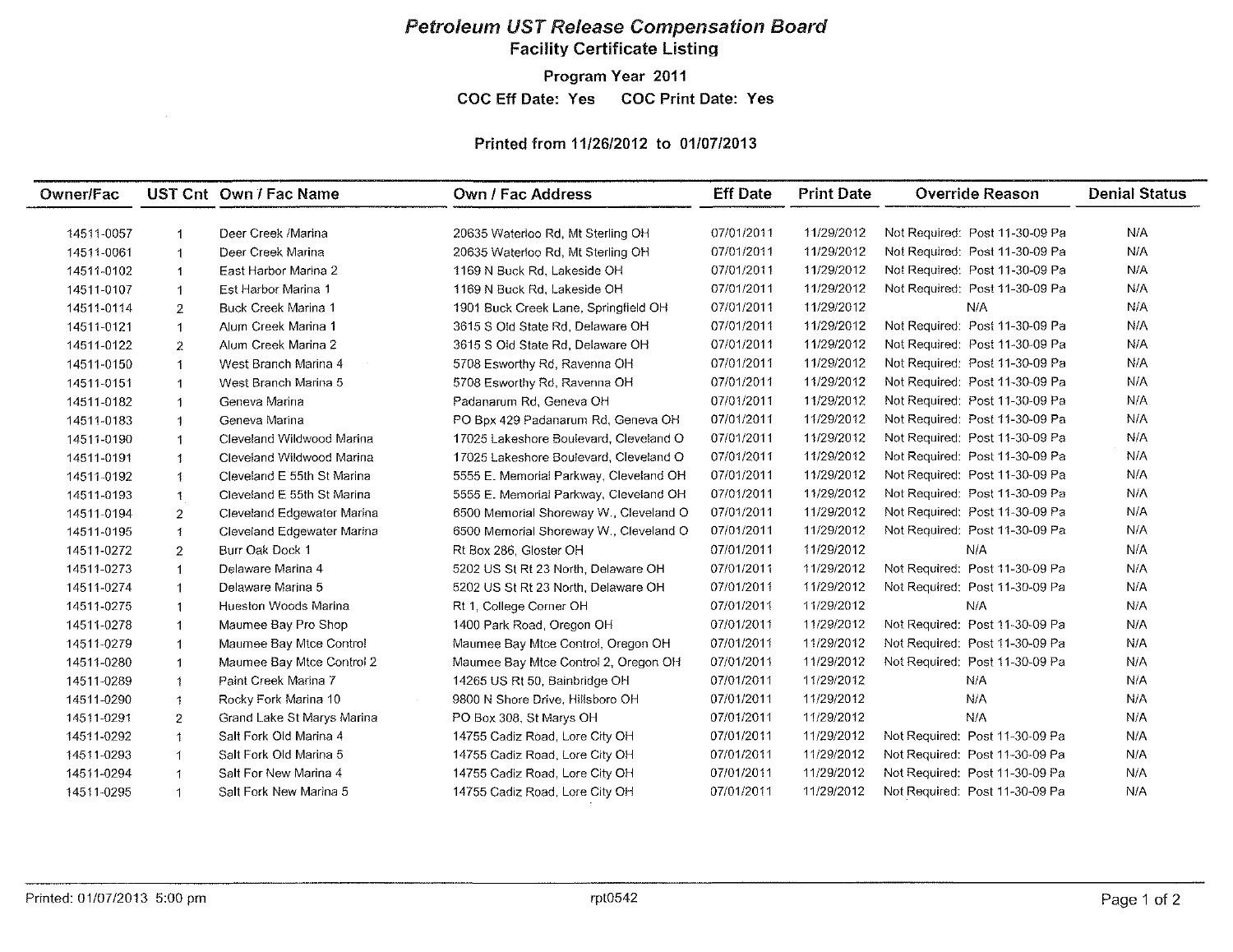| Owner/Fac                   | UST Cnt Own / Fac Name | Own / Fac Address | Eff Date | <b>Print Date</b> | Override Reason | <b>Denial Status</b> |
|-----------------------------|------------------------|-------------------|----------|-------------------|-----------------|----------------------|
|                             |                        |                   |          |                   | $\sim$          |                      |
| <b>Total Owners</b>         |                        |                   |          |                   |                 |                      |
| <b>Total Facilities</b>     | 31                     |                   |          |                   |                 |                      |
| <b>Total USTs</b>           | 36                     |                   |          |                   |                 |                      |
| <b>Total Determinations</b> | 31                     |                   |          |                   |                 |                      |

 $\frac{1}{\sqrt{2}}$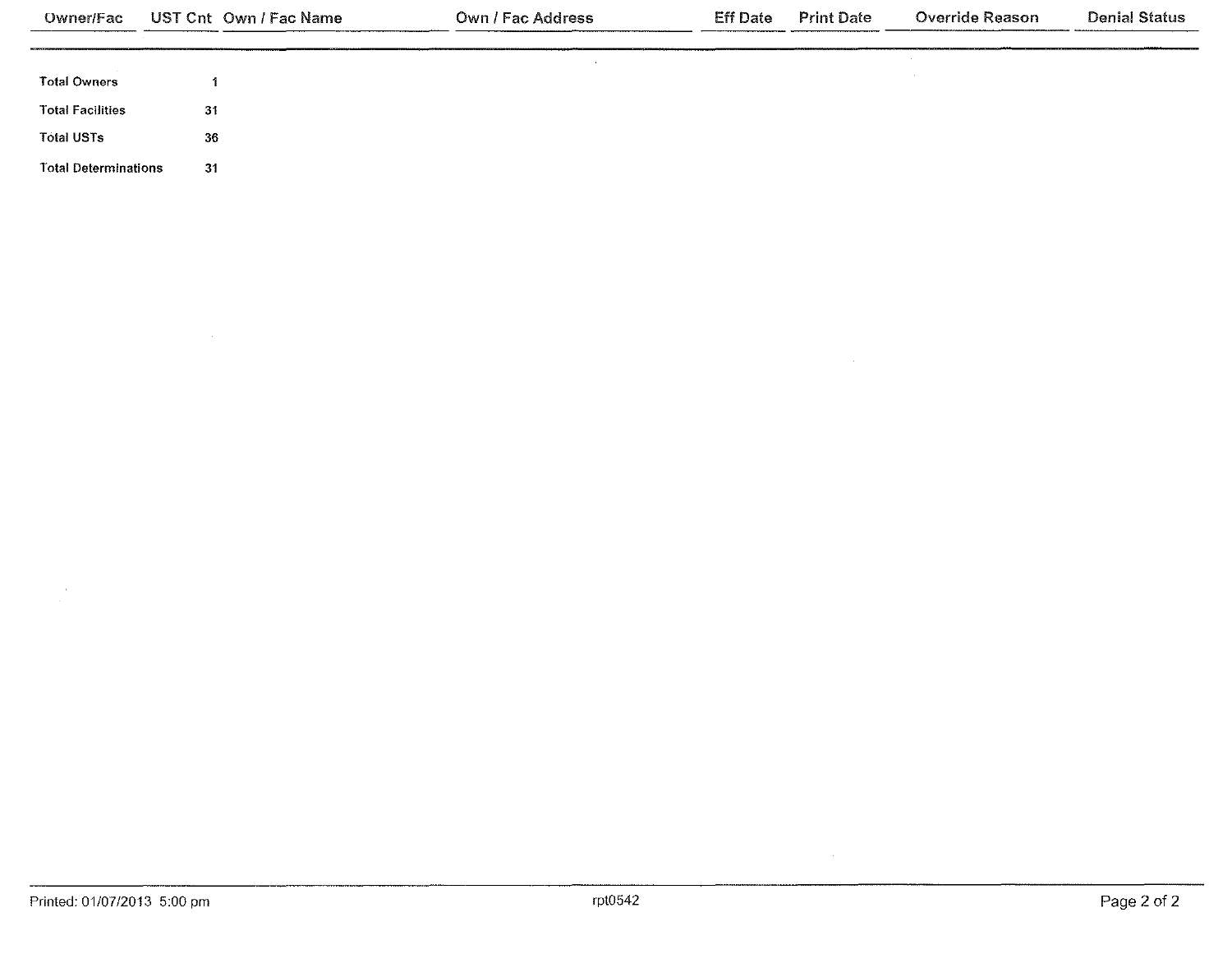## Petroleum UST Release Compensation Board Facility Certificate Listing

Program Year 2011 COC Eff Date: No COC Print Date: No Denial Status: DETERMINATION

#### Date of Determination from 11/26/2012 to 117/13

| Owner/Fac                   | UST Cnt Own / Fac Name | <b>Own / Fac Address</b>             | <b>Eff Date</b> | <b>Print Date</b> | <b>Override Reason</b> | <b>Denial Status</b> |
|-----------------------------|------------------------|--------------------------------------|-----------------|-------------------|------------------------|----------------------|
| 9224-0004                   | Ross County Engineer   | 755 Fairgrounds Road, Chillicothe OH |                 |                   | N/A                    | Determination        |
| <b>Total Owners</b>         |                        |                                      |                 |                   |                        |                      |
| <b>Total Facilities</b>     |                        |                                      |                 |                   |                        |                      |
| <b>Total USTs</b>           |                        |                                      |                 |                   |                        |                      |
| <b>Total Determinations</b> |                        |                                      |                 |                   |                        |                      |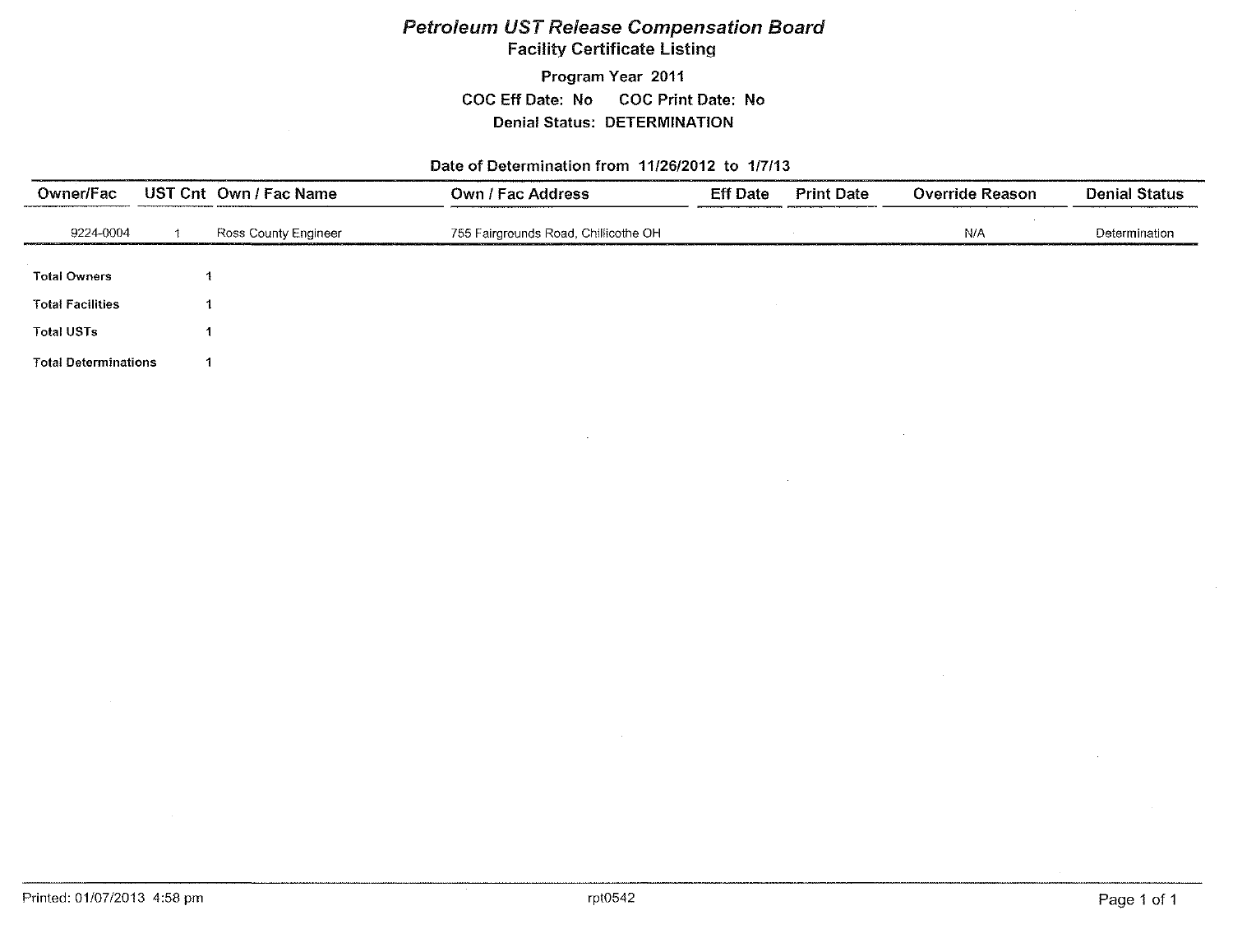# Petroleum UST Release Compensation Board Facility Certificate Listing

Program Year 2012 COC Eff Date: No COC Print Date: No Denial Status: DETERMINATION

#### Date of Determination from 11/26/2012 to 117/13

| Owner/Fac  |                | UST Cnt Own / Fac Name        | <b>Own / Fac Address</b>                   | <b>Eff Date</b> | <b>Print Date</b> | <b>Override Reason</b> | <b>Denial Status</b> |
|------------|----------------|-------------------------------|--------------------------------------------|-----------------|-------------------|------------------------|----------------------|
|            |                |                               |                                            |                 |                   |                        |                      |
| 2579-0002  | $\mathbf{2}$   | Swagelok Co                   | 328 Bishop Road, Highland Heights OH       |                 |                   | N/A                    | Determination        |
| 4212-0001  | 4              | Currens B P                   | 587 Delaware Avenue, Marion OH             |                 |                   | N/A                    | Determination        |
| 9605-0001  | $\mathbf{2}$   | Shady Hollow Country Club     | 4865 Wales Rd NW, Massillon OH             |                 |                   | N/A                    | Determination        |
| 9946-0001  | $\overline{2}$ | St. John Medical Center       | 29000 Center Ridge Road, Westlake OH       |                 |                   | N/A                    | Determination        |
| 12313-0001 | -1             | Berea Police City Hall        | 11 Berea Commons, Berea OH                 |                 |                   | N/A                    | Determination        |
| 13006-0001 | 3              | Howard's Sunoco               | 726 W. Broad Street, Columbus OH           |                 |                   | N/A                    | Determination        |
| 15346-0001 | 3              | Ketchum's Store               | 20 Orange Street, Hockingport OH           |                 |                   | N/A                    | Determination        |
| 17037-0001 | $\overline{2}$ | Loveland Marathon             | 106 W. Loveland Avenue, Loveland OH        |                 |                   | N/A                    | Determination        |
| 18243-0013 | 4              | R & A Corporation             | 24655 US Highway 23 S., Circleville OH     |                 |                   | N/A                    | Determination        |
| 18713-0001 | 3              | Schneider's Marathon          | 1649 State Route 125, Hamersville OH       |                 |                   | N/A                    | Determination        |
| 18862-0001 | $\mathbf{1}$   | Three Centennial              | 895 Central Ave, Cincinnati OH             |                 |                   | N/A                    | Determination        |
| 19356-0001 | $\overline{1}$ | John Hinderer Honda           | 1515 Hebron Road, Heath OH                 |                 |                   | N/A                    | Determination        |
| 19443-0001 | 3              | 4-Takhar                      | 2501 Dryden Rd., Moraine OH                |                 |                   | N/A                    | Determination        |
| 20155-0001 | 4              | North Ridge Marathon          | 5411 Pearl Road, Lorain OH                 |                 |                   | N/A                    | Determination        |
| 20198-0001 |                | Batavia Marathon              | 520 W Main St, Batavia OH                  |                 |                   | N/A                    | Determination        |
| 20384-0001 |                | Lordstown Speed Check         | 6565 Tod Avenue S.W., Warren OH            |                 |                   | N/A                    | Determination        |
| 20533-0018 | 4              | Farzade of Toledo Inc.        | 801 S. Byrne Road, Toledo OH               |                 |                   | N/A                    | Determination        |
| 20862-0001 | $\overline{4}$ | <b>Rasuls Market</b>          | 14938 Akron Canfield Road, Berlin Center ( |                 |                   | N/A                    | Determination        |
| 20930-0001 | 3              | Eastside Mini Mart            | 615 Oak Street, Toledo OH                  |                 |                   | N/A                    | Determination        |
| 21682-0001 | 6              | Mouneimne Properties, LLC     | 849 E. 5th Avenue, Columbus OH             |                 |                   | N/A                    | Determination        |
| 21830-0001 | 3              | Stephanie Jo Barnett Property | 1301 Eastern Avenue, Gallipolis OH         |                 |                   | N/A                    | Determination        |
| 21830-0002 | 3              | Stephanie Jo Barnett Property | 125 Marion Pike, Coal Grove OH             |                 |                   | N/A                    | Determination        |
| 21858-0001 | $\overline{4}$ | Angel Petroleum, LLC          | 22492 Brookpark Road, Cleveland OH         |                 |                   | N/A                    | Determination        |
| 21859-0001 | $\overline{2}$ | <b>BDS Petroleum, LLC</b>     | 800 S, Prospect Street, Ravenna OH         |                 |                   | N/A                    | Determination        |
| 21982-0001 | 3              | Ohio Gas Station 4, Inc.      | 30220 Euclid Avenue, Wickliffe OH          |                 |                   | N/A                    | Determination        |
| 21995-0002 | 3              | Difesa Solutions, LLC         | 2801 Perry Drive SW, Canton OH             |                 |                   | N/A                    | Determination        |
| 22237-0001 | $\mathbf{z}$   | Sunview Petroleum, Inc.       | 813 Lovers Lane Road, Akron OH             |                 |                   | N/A                    | Determination        |
| 22251-0001 | 3              | Abdul K. Aki Property         | 1133 N. Summit Street., Toledo OH          |                 |                   | N/A                    | Determination        |
| 22255-0001 | $\overline{2}$ | Z. M. & F., Inc.              | 3245 E. Broad Street, Columbus OH          |                 |                   | N/A                    | Determination        |
| 22342-0001 | $\overline{4}$ | 4751 East Main Street, LLC    | 4751 E. Main Street, Columbus OH           |                 |                   | N/A                    | Determination        |
| 22432-0001 | 3              | Third Street Petroleum, LLC   | 727 W. 3rd Street, Dayton OH               |                 |                   | N/A                    | Determination        |
| 22537-0001 | $\overline{2}$ | Thomas J. Martin Property     | 708 Lincolnway W., Massillon OH            |                 |                   | N/A                    | Determination        |
| 22578-0001 | 5              | Malwa Petro Inc.              | 235 W. Main Street, Deshler OH             |                 |                   | N/A                    | Determination        |
| 22648-0001 | 1              | RG Steel Warren, LLC          | 999 Pine Avenue S.E., Warren OH            |                 |                   | N/A                    | Determination        |
| 22664-0001 | $\overline{2}$ | Belmont Gas & Food Mart       | 911 Belmont Avenue, Youngstown OH          |                 |                   | N/A                    | Determination        |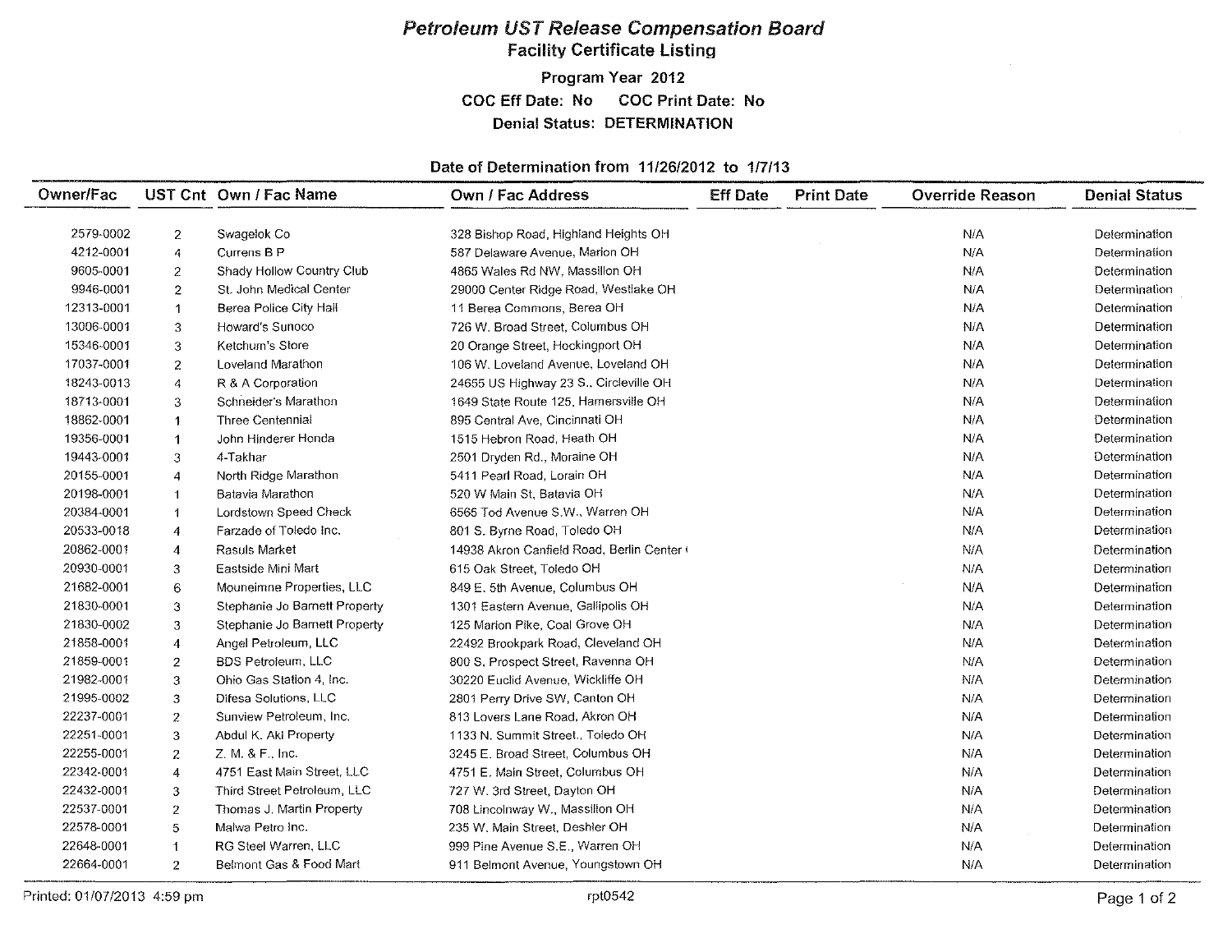| <b>Owner/Fac</b>            | USI Cnt Own / Fac Name | Own / Fac Address | <b>Eff Date</b> | <b>Print Date</b> | <b>Override Reason</b> | <b>Denial Status</b> |
|-----------------------------|------------------------|-------------------|-----------------|-------------------|------------------------|----------------------|
|                             |                        |                   |                 |                   |                        |                      |
| <b>Total Owners</b>         | 34                     |                   |                 |                   |                        |                      |
| <b>Total Facilities</b>     | 35                     |                   |                 |                   |                        |                      |
| <b>Total USTs</b>           | 96                     |                   |                 |                   |                        |                      |
| <b>Total Determinations</b> | 35                     |                   |                 |                   |                        |                      |

 $\sim$ 

 $\mathcal{L}$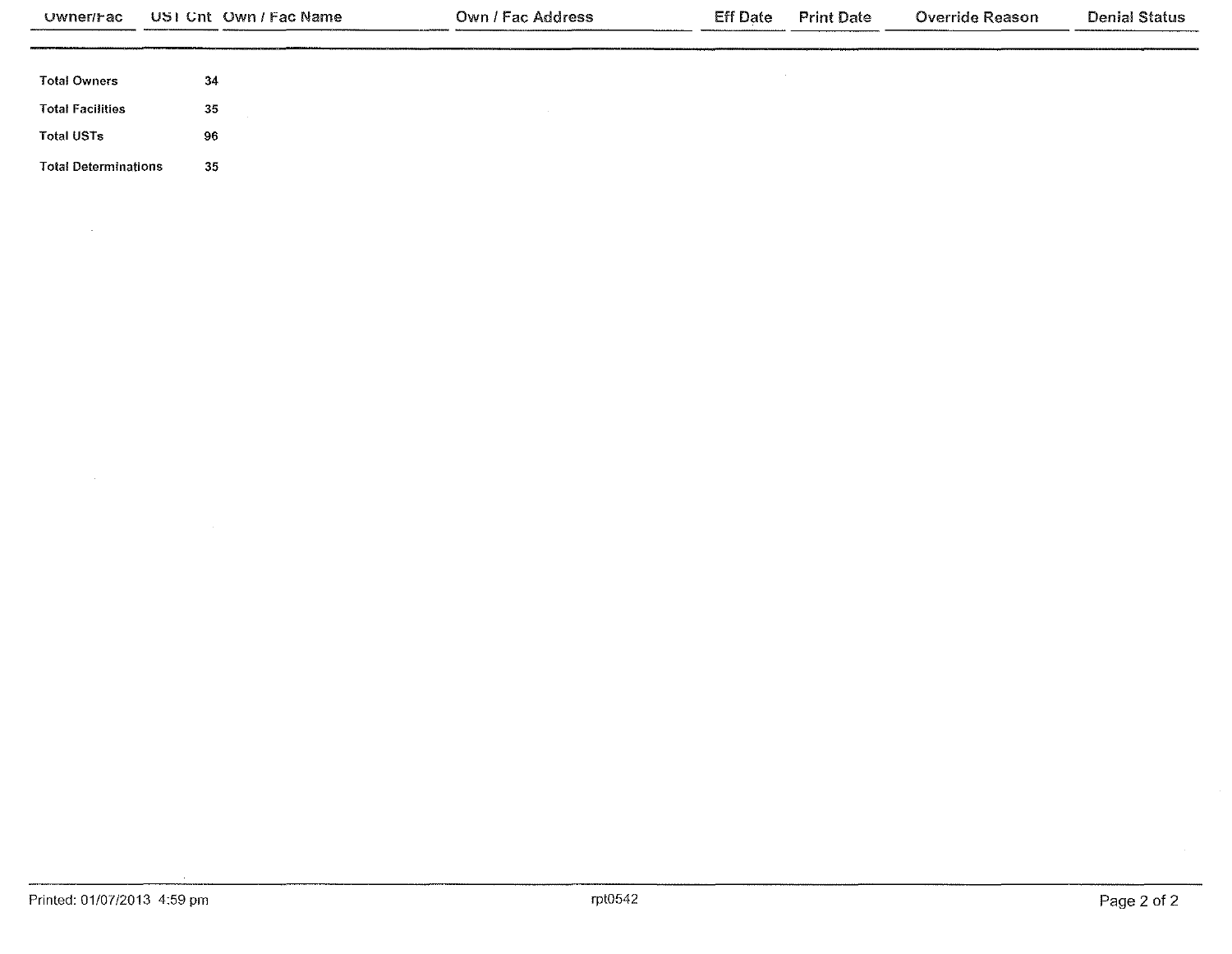# Petroleum UST Release Compensation Board Facility Certificate Listing

Program Year 2012

COC Eff Date: Yes COC Print Date: Yes

#### Printed from 11/26/2012 to 01/07/2013

| Owner/Fac |                         | UST Cnt Own / Fac Name             | <b>Own / Fac Address</b>                  | <b>Eff Date</b> | <b>Print Date</b> | <b>Override Reason</b>         | <b>Denial Status</b> |
|-----------|-------------------------|------------------------------------|-------------------------------------------|-----------------|-------------------|--------------------------------|----------------------|
|           |                         |                                    |                                           |                 |                   |                                |                      |
| 1048-0001 | -1                      | <b>Bishop's Storehouse</b>         | 4431 Marketing Place, Groveport OH        | 08/21/2012      | 01/04/2013        | Not Required: Post 11-30-09 Pa | N/A                  |
| 1104-0001 | $\overline{2}$          | Board's Northridge Car Care Center | 1321 Moorefield Road, Springfield OH      | 11/23/2012      | 12/13/2012        | Not Required: Post 11-30-09 Pa | N/A                  |
| 1532-0126 | 4                       | Dover Bellstores                   | 201 W. Ohio Avenue. Dover OH              | 09/21/2012      | 01/04/2013        | Not Required: Post 11-30-09 Pa | N/A                  |
| 1532-0127 | $\overline{4}$          | <b>Hayesville Bellstores</b>       | 1923 State Route 60, Ashland OH           | 11/30/2012      | 01/04/2013        | Not Required: Post 11-30-09 Pa | N/A                  |
| 1700-0002 | $\mathbf{1}$            | <b>Holy Cross Cemetery</b>         | 14609 Brookpark Road, Brookpark OH        | 07/23/2012      | 11/29/2012        | Not Required: Post 11-30-09 Pa | N/A                  |
| 1700-0003 | $\mathbf{1}$            | Calvary Cemetery                   | 555 North Ridge Road, Lorain OH           | 07/23/2012      | 11/29/2012        | Not Required: Post 11-30-09 Pa | N/A                  |
| 1700-0004 | $\overline{c}$          | <b>Resurrection Cemetery</b>       | 6303 Cemetery Road, Valley City OH        | 07/23/2012      | 11/29/2012        | Not Required: Post 11-30-09 Pa | N/A                  |
| 1700-0005 | $\ddot{1}$              | St Mary Cemetery                   | 7284 Lake Avenue, Elvria OH               | 07/23/2012      | 11/29/2012        | Not Required: Post 11-30-09 Pa | N/A                  |
| 1700-0006 | $\mathbf{1}$            | Holy Cross Cemetary                | 100 E. Waterloo Raod, Akron OH            | 07/23/2012      | 11/29/2012        | Not Required: Post 11-30-09 Pa | N/A                  |
| 1700-0007 | $\ddagger$              | All Saints Cemetery                | 480 Highland Road, Northfield OH          | 07/23/2012      | 11/29/2012        | Not Required: Post 11-30-09 Pa | N/A                  |
| 1806-0001 | 4                       | <b>B</b> E Pizza                   | 18992 Main Street, Broadway OH            | 07/05/2012      | 12/13/2012        | <b>FR Demonstrated</b>         | Accepted             |
| 1806-0002 | $\overline{\mathbf{c}}$ | Raceway Mini-Mart Inc              | 9039 Larue Prospect Rd, Larue OH          | 07/05/2012      | 12/13/2012        | <b>FR Demonstrated</b>         | Accepted             |
| 2067-0004 | $\uparrow$              | Marion City Garage                 | 960 W. Center Street, Marion OH           | 07/16/2012      | 12/13/2012        | <b>FR Demonstrated</b>         | Accepted             |
| 2067-0007 | $\blacktriangleleft$    | Marion Municipal                   | 1530 Pole Lane Rd, Marion OH              | 07/16/2012      | 12/13/2012        | FR Demonstrated                | Accepted             |
| 4270-0001 | $\mathbf{1}$            | Fremont Airport                    | 365 S State Route 53, Fremont OH          | 07/01/2012      | 12/13/2012        | FR Demonstrated                | Accepted             |
| 4812-0001 | $\boldsymbol{2}$        | Harold J Becker Co Inc             | 3946 Indian Ripple Road, Dayton (Beaverc  | 07/12/2012      | 11/29/2012        | Not Required: Post 11-30-09 Pa | N/A                  |
| 4882-0002 | $\bf8$                  | The Hartley Company                | 319 Wheeling Ave, Cambridge OH            | 07/01/2012      | 12/13/2012        | Not Required: Post 11-30-09 Pa | N/A                  |
| 4882-0006 | $\mathfrak s$           | Starfire 5                         | 1002 Wheeling Ave, Cambridge OH           | 07/01/2012      | 12/13/2012        | Not Required: Post 11-30-09 Pa | N/A                  |
| 4882-0009 | 4                       | Starfire 8                         | 727 Pershing Rd, Zanesville OH            | 07/01/2012      | 12/13/2012        | Not Required: Post 11-30-09 Pa | N/A                  |
| 4882-0011 | 5                       | Starfire 10                        | 431 National Rd, Bridgeport OH            | 07/01/2012      | 12/13/2012        | Not Required: Post 11-30-09 Pa | N/A                  |
| 4882-0013 | 3                       | Rose Moore Inc.                    | 841 Main St, Zanesville OH                | 07/01/2012      | 12/13/2012        | Not Required: Post 11-30-09 Pa | N/A                  |
| 4882-0018 | 3                       | Starfire 17                        | 300 W Main St, Byesville OH               | 07/01/2012      | 12/13/2012        | Not Required: Post 11-30-09 Pa | N/A                  |
| 4882-0019 | 3                       | Marietta Starfire 18               | 277 Muskingum Drive, Marietta OH          | 07/01/2012      | 12/13/2012        | Not Required: Post 11-30-09 Pa | N/A                  |
| 4882-0020 | $\overline{4}$          | Starfire 19                        | 1311 Maysville Ave, Zanesville OH         | 07/01/2012      | 12/13/2012        | Not Required: Post 11-30-09 Pa | N/A                  |
| 4882-0023 | 5                       | Woolfes Huff and Puff              | 605 W Main, New Lexington OH              | 07/01/2012      | 12/13/2012        | Not Required: Post 11-30-09 Pa | N/A                  |
| 4882-0025 | 3                       | 24 JJI                             | 1648 50 Linden Ave, Zanesville OH         | 07/01/2012      | 12/13/2012        | Not Required: Post 11-30-09 Pa | N/A                  |
| 4882-0027 | 4                       | Cline's Starfire                   | 166 N Broad St, Breman OH                 | 07/01/2012      | 12/13/2012        | Not Required: Post 11-30-09 Pa | N/A                  |
| 4882-0028 | 4                       | Shop Mart                          | Stimson Ave, Athens OH                    | 07/01/2012      | 12/13/2012        | Not Required: Post 11-30-09 Pa | N/A                  |
| 4882-0029 | 3                       | G and L Service                    | 781 S 2nd St, Coshocton OH                | 07/01/2012      | 12/13/2012        | Not Required: Post 11-30-09 Pa | N/A                  |
| 4882-0030 | 4                       | Duncan Falls Shell                 | 252 Main St, Duncan Falls OH              | 07/01/2012      | 12/13/2012        | Not Required: Post 11-30-09 Pa | N/A                  |
| 4882-0032 | $\overline{4}$          | <b>Cartners Shell</b>              | 9760 Plainfield Rd, N Salem OH            | 07/01/2012      | 12/13/2012        | Not Required: Post 11-30-09 Pa | N/A                  |
| 4882-0033 | 4                       | Starfire 36                        | 204 E Main, Barnsville OH                 | 07/01/2012      | 12/13/2012        | Not Required: Post 11-30-09 Pa | N/A                  |
| 4882-0034 | $\overline{4}$          | 37 Norwich                         | 8490 E Pike, Norwich OH                   | 07/01/2012      | 12/13/2012        | Not Required: Post 11-30-09 Pa | N/A                  |
| 4882-0036 | 4                       | Starfire 39                        | 507-511 Crawford-broadway, Martinsferry C | 07/01/2012      | 12/13/2012        | Not Required: Post 11-30-09 Pa | N/A                  |
| 4882-0037 | 5                       | 209 Shell                          | 2246 Southgate Pkway, Cambridge OH        | 07/01/2012      | 12/13/2012        | Not Required: Post 11-30-09 Pa | N/A                  |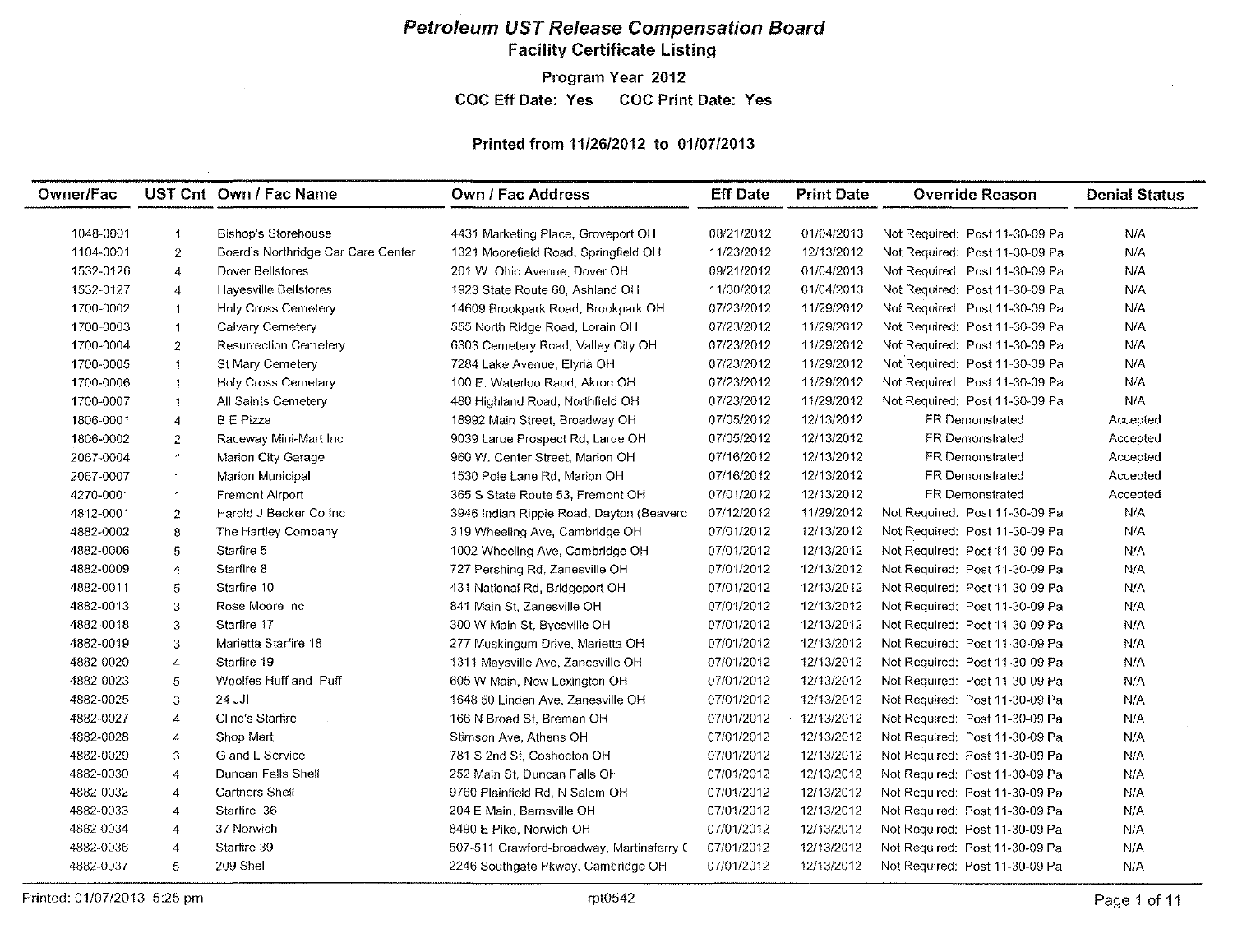| <b>Owner/Fac</b> |                | UST Cnt Own / Fac Name              | Own / Fac Address                        | <b>Eff Date</b> | <b>Print Date</b> | <b>Override Reason</b>         | <b>Denial Status</b> |
|------------------|----------------|-------------------------------------|------------------------------------------|-----------------|-------------------|--------------------------------|----------------------|
| 4882-0043        | 5              | West Pike Shell                     | 2655 W. Pike, Zanesville OH              | 07/01/2012      | 12/13/2012        | Not Required: Post 11-30-09 Pa | N/A                  |
| 4882-0044        | 4              | 49 Shell                            | 2755 Maysville Avenue, Zanesville OH     | 07/01/2012      | 12/13/2012        | Not Required: Post 11-30-09 Pa | N/A                  |
| 4882-0046        | 4              | 51 Shell                            | 10583 Jacksontown Rd, Thornville OH      | 07/01/2012      | 12/13/2012        | Not Required: Post 11-30-09 Pa | N/A                  |
| 4882-0047        | 4              | L and R Shell                       | 2nd and Chestnut, Coshocton OH           | 07/01/2012      | 12/13/2012        | Not Required: Post 11-30-09 Pa | N/A                  |
| 4882-0048        | 3              | Jims Shell                          | 129 State St, New Comerstown OH          | 07/01/2012      | 12/13/2012        | Not Required: Post 11-30-09 Pa | N/A                  |
| 4882-0049        | 4              | <b>Hicks Shell</b>                  | 1414 E Chestnut, Coshocton OH            | 07/01/2012      | 12/13/2012        | Not Required: Post 11-30-09 Pa | N/A                  |
| 4882-0051        | 4              | Clarington Starfire                 | Main & Market Sts, Clarington OH         | 07/01/2012      | 12/13/2012        | Not Required: Post 11-30-09 Pa | N/A                  |
| 4882-0052        | 4              | Gene's 63                           | 324 Dewey Ave, Cambridge OH              | 07/01/2012      | 12/13/2012        | Not Required: Post 11-30-09 Pa | N/A                  |
| 4882-0053        | 4              | Shadyside Starfire 64               | 41st and Central Ave, Shadyside OH       | 07/01/2012      | 12/13/2012        | Not Required: Post 11-30-09 Pa | N/A                  |
| 4882-0054        | 4              | Martins Ferry Starfire 67           | Zane and Hanover St, Martins Ferry OH    | 07/01/2012      | 12/13/2012        | Not Required: Post 11-30-09 Pa | N/A                  |
| 4882-0058        | 5              | Troy Starfire 27                    | 3311 S County Rd 25a, Troy OH            | 07/01/2012      | 12/13/2012        | Not Required: Post 11-30-09 Pa | N/A                  |
| 4882-0068        | 4              | 54 One Stop Drive Thru              | 2550 E Pike, Zanesville OH               | 07/01/2012      | 12/13/2012        | Not Required: Post 11-30-09 Pa | N/A                  |
| 4882-0070        | 5              | Starfire 61                         | 901 N Main St, Orrville OH               | 07/01/2012      | 12/13/2012        | Not Required: Post 11-30-09 Pa | N/A                  |
| 4882-0071        | 6              | Starfire 60                         | 101 McCauley Drive, Uhrichsville OH      | 07/01/2012      | 12/13/2012        | Not Required: Post 11-30-09 Pa | N/A                  |
| 4882-0072        | 4              | Cadiz Shell                         | 655 Lincoln Avenue, Cadiz OH             | 07/01/2012      | 12/13/2012        | Not Required: Post 11-30-09 Pa | N/A                  |
| 4882-0076        | $\overline{c}$ | Waynesburg Union                    | 120 Canal Street, Waynesburg OH          | 07/01/2012      | 12/13/2012        | Not Required: Post 11-30-09 Pa | N/A                  |
| 4882-0081        | 3              | Bp Oil 08259                        | 9547 Cadiz Road, Cambridge OH            | 07/01/2012      | 12/13/2012        | Not Required: Post 11-30-09 Pa | N/A                  |
| 4882-0085        | 4              | BP Oil 02046                        | 497 Pike Street, Marietta OH             | 07/01/2012      | 12/13/2012        | Not Required: Post 11-30-09 Pa | N/A                  |
| 4882-0087        | 4              | Bp Oil 08206                        | 542 Richland Avenue, Athens OH           | 07/01/2012      | 12/13/2012        | Not Required: Post 11-30-09 Pa | N/A                  |
| 4882-0088        | 3              | Bp Oil 08351                        | 971 Chestnut St, Nelsonville OH          | 07/01/2012      | 12/13/2012        | Not Required: Post 11-30-09 Pa | N/A                  |
| 4882-0091        | 3              | Bp Oil 08382                        | 418 S Marietta Street, St Clairsville OH | 07/01/2012      | 12/13/2012        | Not Required: Post 11-30-09 Pa | N/A                  |
| 4882-0092        | 3              | Bp Oil 08406                        | 302 S Third St, Steubenville OH          | 07/01/2012      | 12/13/2012        | Not Required: Post 11-30-09 Pa | N/A                  |
| 4882-0093        | 4              | <b>Bp Oil 08410</b>                 | 1400 University Blvd, Steubenville OH    | 07/01/2012      | 12/13/2012        | Not Required: Post 11-30-09 Pa | N/A                  |
| 4882-0095        | 3              | Bp Oil 08429                        | 1528 Franklin Avenue, Toronto OH         | 07/01/2012      | 12/13/2012        | Not Required: Post 11-30-09 Pa | N/A                  |
| 4882-0099        | 5              | BP Oil 05107                        | 103 Main, Apple Creek OH                 | 07/01/2012      | 12/13/2012        | Not Required: Post 11-30-09 Pa | N/A                  |
| 4882-0100        | 3              | <b>BP Oil 05380</b>                 | 310 South Market, Wooster OH             | 07/01/2012      | 12/13/2012        | Not Required: Post 11-30-09 Pa | N/A                  |
| 4882-0101        | 4              | <b>BP Oil 05976</b>                 | 111 East Jackson, Millersburg OH         | 07/01/2012      | 12/13/2012        | Not Required: Post 11-30-09 Pa | N/A                  |
| 4882-0103        | 3              | Bp Oil 05379                        | 2958 Cleveland Rd, Wooster OH            | 07/01/2012      | 12/13/2012        | Not Required: Post 11-30-09 Pa | N/A                  |
| 4882-0104        | 3              | Bp Oil 05383                        | 3013 Lincolnway East, Wooster OH         | 07/01/2012      | 12/13/2012        | Not Required: Post 11-30-09 Pa | N/A                  |
| 4882-0106        | 4              | Bp Oil 05371                        | 5 West Buckeye St, W Salem OH            | 07/01/2012      | 12/13/2012        | Not Required: Post 11-30-09 Pa | N/A                  |
| 4882-0108        | 4              | The Fort                            | 102 5th Street, Beverly OH               | 07/01/2012      | 12/13/2012        | Not Required: Post 11-30-09 Pa | N/A                  |
| 5278-0001        | $\mathbf{1}$   | <b>Wastewater Plant</b>             | 1015 S. Orchard Island Road, Russells Po | 07/30/2012      | 11/29/2012        | Not Required: Post 11-30-09 Pa | N/A                  |
| 5479-0001        | $\overline{1}$ | Jake Sweeney BMW                    | 11535 McGillard Street, Cincinnati OH    | 07/30/2012      | 01/04/2013        | PD Response Accepted           | Accepted             |
| 6332-0001        | $\mathbf{1}$   | Lakota Bus Garage                   | 5710 County Road 13, Kansas OH           | 07/01/2012      | 12/13/2012        | PD Response Accepted           | Accepted             |
| 6507-0001        | 4              | Delta Snack Shop                    | 430 Delta Avenue, Cincinnati OH          | 12/17/2012      | 01/04/2013        | PD Response Accepted           | Accepted             |
| 6860-0001        | $\overline{2}$ | Marbo Inv., Inc.                    | 1058 Fostoria Ave., Findlay OH           | 12/06/2012      | 12/13/2012        | FR Demonstrated                | Accepted             |
| 7114-0001        | $\mathbf{1}$   | Medina Recycling, Inc.              | 370 Lake Rd, Medina OH                   | 12/06/2012      | 12/13/2012        | FR Demonstrated                | Accepted             |
| 8739-0001        | 3              | Ray Prus & Son, Inc.                | 5325 Wooster Road, Cincinnati OH         | 07/23/2012      | 11/29/2012        | Not Required: Post 11-30-09 Pa | N/A                  |
| 9330-0001        | 1.             | Ryder Transportation Svcs 0116A     | 11250 Brookpark Road, Cleveland OH       | 07/01/2012      | 12/13/2012        | Not Required: Post 11-30-09 Pa | N/A                  |
| 9330-0002        | 2              | Ryder Transportation Svcs 0562A     | 7540 Independence Drive, Walton Hills O  | 07/01/2012      | 12/13/2012        | Not Required: Post 11-30-09 Pa | N/A                  |
| 9330-0007        | $\mathbf{1}$   | Ryder Transportation Svcs 0312A     | 10382 US 224 West, Findlay OH            | 07/01/2012      | 12/13/2012        | Not Required: Post 11-30-09 Pa | N/A                  |
| 9330-0017        | 1              | Ryder Transportation Services 1554A | 1250 N Main St, Mansfield OH             | 07/01/2012      | 12/13/2012        | Not Required: Post 11-30-09 Pa | N/A                  |
| 9330-0018        | 1.             | Ryder Transportation Svcs 1137 B    | 780 Killian Road, Akron OH               | 07/01/2012      | 12/13/2012        | Not Required: Post 11-30-09 Pa | N/A                  |
| 9330-0019        | $\ddagger$     | Ryder Transportation Services 0322A | 1190 Gest St, Cincinnati OH              | 07/01/2012      | 12/13/2012        | Not Required: Post 11-30-09 Pa | <b>N/A</b>           |
|                  |                |                                     |                                          |                 |                   |                                |                      |

 $\sim$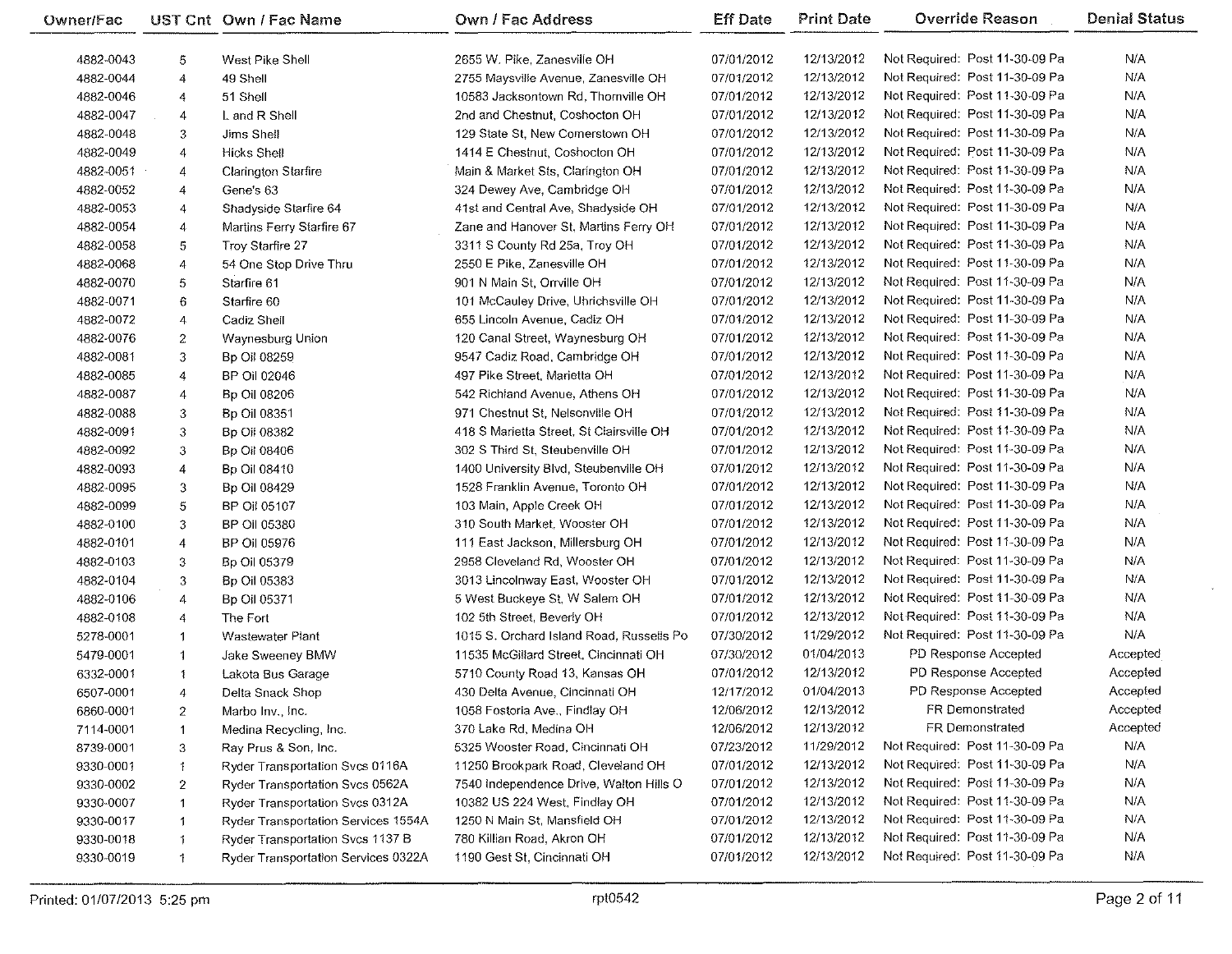| Owner/Fac  |                | UST Cnt Own / Fac Name               | <b>Own / Fac Address</b>                | <b>Eff Date</b> | <b>Print Date</b> | <b>Override Reason</b>         | <b>Denial Status</b> |
|------------|----------------|--------------------------------------|-----------------------------------------|-----------------|-------------------|--------------------------------|----------------------|
| 9330-0020  |                | Ryder Transportation Services 0372A  | 2575 Commodity Circle, Sharonville OH   | 07/01/2012      | 12/13/2012        | Not Required: Post 11-30-09 Pa | N/A                  |
| 9330-0021  | $\mathbf{1}$   | Ryder Transportation Services 0473A  | 3580 Needmore Road, Dayton OH           | 07/01/2012      | 12/13/2012        | Not Required: Post 11-30-09 Pa | N/A                  |
| 9330-0022  | $\overline{2}$ | Ryder Transportation Services 0120A  | 2600 E Westbelt Dr, Columbus OH         | 07/01/2012      | 12/13/2012        | Not Required: Post 11-30-09 Pa | N/A                  |
| 9330-0023  | $\overline{2}$ | Ryder Transportation Services 0639A  | 775 Schrock Rd, Columbus OH             | 07/01/2012      | 12/13/2012        | Not Required: Post 11-30-09 Pa | N/A                  |
| 9330-0024  | $\mathbf 1$    | Ryder Transportation Services 2649A  | 2269 Williams Road, Obetz OH            | 07/01/2012      | 12/13/2012        | Not Required: Post 11-30-09 Pa | N/A                  |
| 9330-0027  | 4              | Ryder Transportation Services 1680 C | 1101 E. Lutz Road, Archbold OH          | 07/01/2012      | 12/13/2012        | Not Required: Post 11-30-09 Pa | N/A                  |
| 9330-0028  | $\mathbf 1$    | Ryder Transportation Services #0740  | 515 Independence Drive, Napoleon OH     | 07/01/2012      | 12/13/2012        | Not Required: Post 11-30-09 Pa | N/A                  |
| 9330-0029  | $\mathbf{1}$   | Ryder Transportation Serv #0345B     | 4196 E Pike, Zanesville OH              | 07/01/2012      | 12/13/2012        | Not Required: Post 11-30-09 Pa | N/A                  |
| 9330-0031  | $\mathbf{1}$   | Ryder Transportation Service #0631   | 2024 E Manhattan Blvd, Toledo OH        | 07/01/2012      | 12/13/2012        | Not Required: Post 11-30-09 Pa | N/A                  |
| 9740-0001  | $\mathbf 1$    | Skypark Inc                          | 3071 Greenwich Rd, Wadsworth OH         | 07/12/2012      | 11/29/2012        | Not Required: Post 11-30-09 Pa | N/A                  |
| 11160-0001 | $\mathbf{2}$   | Svc Garage                           | 3976 Rhodes Ave, New Boston OH          | 07/09/2012      | 12/13/2012        | FR Demonstrated                | Accepted             |
| 11373-0003 | $\mathbf{2}$   | Human Services Building              | 416 S. East Street, Lebanon OH          | 07/01/2012      | 11/29/2012        | PD Response Accepted           | Accepted             |
| 11373-0005 | $\mathbf{1}$   | Deerfield Hamilton WWTP              | 6193 Stryker Road, Maineville OH        | 07/01/2012      | 11/29/2012        | PD Response Accepted           | Accepted             |
| 12302-0001 | 5              | Beaver Pike Express                  | 5611 Beaver Pike Road, Beaver OH        | 07/01/2012      | 12/13/2012        | Not Required: Post 11-30-09 Pa | N/A                  |
| 12302-0002 | 6              | Bodimer's Grocery                    | 3747 Rt-35, Rodney OH                   | 07/01/2012      | 12/13/2012        | Not Required: Post 11-30-09 Pa | N/A                  |
| 12302-0003 | 5              | Brown's Market 1                     | Route 4 Box 1508, Gallipolis OH         | 07/01/2012      | 12/13/2012        | Not Required: Post 11-30-09 Pa | N/A                  |
| 12302-0004 | 5              | Spring Valley Marathon               | 391 Jackson Pike, Gallipolis OH         | 07/01/2012      | 12/13/2012        | Not Required: Post 11-30-09 Pa | N/A                  |
| 12302-0009 | 3              | G & G Grocery                        | St Rt 7, Addison OH                     | 07/01/2012      | 12/13/2012        | Not Required: Post 11-30-09 Pa | N/A                  |
| 12302-0012 | 5              | Main Express #6                      | 259 Chillicothe St. Jackson OH          | 07/01/2012      | 12/13/2012        | Not Required: Post 11-30-09 Pa | N/A                  |
| 12302-0014 | 5              | Marathon Food Mart                   | 17286 State Route 247, Seaman OH        | 07/01/2012      | 12/13/2012        | Not Required: Post 11-30-09 Pa | N/A                  |
| 12302-0015 | 5.             | Food Mart 218                        | 6770 SR 7 S, Gallipolis OH              | 07/01/2012      | 12/13/2012        | Not Required: Post 11-30-09 Pa | N/A                  |
| 12302-0016 | 4              | Robert's Five Pt's Exp               | 34110 State Route 7, Pomeroy OH         | 07/01/2012      | 12/13/2012        | Not Required: Post 11-30-09 Pa | N/A                  |
| 12302-0020 | $\overline{3}$ | Main Express #7                      | 1390 North Bridge St, Chillicothe OH    | 07/01/2012      | 12/13/2012        | Not Required: Post 11-30-09 Pa | N/A                  |
| 12302-0021 | 5              | Marathon Food Mart                   | 25360 State Route 41, Peebles OH        | 07/01/2012      | 12/13/2012        | Not Required: Post 11-30-09 Pa | N/A                  |
| 12302-0031 | 4              | Riverside Food Mart                  | 431 West Main, Pomeroy OH               | 07/01/2012      | 12/13/2012        | Not Required: Post 11-30-09 Pa | N/A                  |
| 12302-0032 | 4              | Marathon Food Center                 | 5615 Washington Rd, Albany OH           | 07/01/2012      | 12/13/2012        | Not Required: Post 11-30-09 Pa | N/A                  |
| 12302-0035 | 4              | Little Hocking Grocery & Deli        | Rt 50 St Rt 7 N, Little Hocking OH      | 07/01/2012      | 12/13/2012        | Not Required: Post 11-30-09 Pa | N/A                  |
| 12302-0036 | 3              | Guysville Food Mart                  | 19100 Route 50, Guysville OH            | 07/01/2012      | 12/13/2012        | Not Required: Post 11-30-09 Pa | N/A                  |
| 12302-0037 | 5              | Bud's One Stop                       | 970 E. Main Street, Jackson OH          | 07/01/2012      | 12/13/2012        | Not Required: Post 11-30-09 Pa | N/A                  |
| 12302-0038 | 3              | Chauncey Food Mart                   | 5 Converse St, Chauncey OH              | 07/01/2012      | 12/13/2012        | Not Required: Post 11-30-09 Pa | N/A                  |
| 12302-0039 | 3              | Beverly Marathon                     | 5th & Ullman, Beverly OH                | 07/01/2012      | 12/13/2012        | Not Required: Post 11-30-09 Pa | N/A                  |
| 12302-0040 | 4              | Mason Co. E One Twenty Four Mart     | 31637 Dead Man's Curve Rd., Pomeroy O   | 07/01/2012      | 12/13/2012        | Not Required: Post 11-30-09 Pa | N/A                  |
| 12302-0041 | 4              | The Detour                           | 7575 St. Rt. 327, Wellston OH           | 07/01/2012      | 12/13/2012        | Not Required: Post 11-30-09 Pa | N/A                  |
| 12302-0043 | $\overline{4}$ | Hamden Marathon                      | 38321 State Route 93, Hamden OH         | 07/01/2012      | 12/13/2012        | Not Required: Post 11-30-09 Pa | N/A                  |
| 12302-0044 | 3              | Marietta Marathon                    | 498 Pike Street, Marietta OH            | 07/01/2012      | 12/13/2012        | Not Required: Post 11-30-09 Pa | N/A                  |
| 12302-0045 | 3              | <b>Bud's One Stop</b>                | 5220 State Route 78, Buchtel OH         | 07/01/2012      | 12/13/2012        | Not Required: Post 11-30-09 Pa | N/A                  |
| 12621-0003 | $\overline{z}$ | Rollins Leasing                      | 29310 Clayton, Wickliffe OH             | 07/30/2012      | 01/04/2013        | Not Required: Post 11-30-09 Pa | N/A                  |
| 13383-0001 | 4              | Adena Regional Medical Center        | 272 Hospital Road, Chillicothe OH       | 07/01/2012      | 11/29/2012        | Not Required: Post 11-30-09 Pa | N/A                  |
| 13383-0001 | -1             | Adena Regional Medical Center        | 272 Hospital Road, Chillicothe OH       | 07/01/2012      | 11/29/2012        | Exempt Tank                    | N/A                  |
| 13576-0001 | -1             | Midlake 644 CO L41113                | 517-533 Portage Lakes Dr, Coventry Town | 07/06/2012      | 12/13/2012        | Not Required: Post 11-30-09 Pa | N/A                  |
| 13576-0002 |                | Parkway 724 CO L41104                | 400 E Wilbeth Rd, Akron OH              | 07/06/2012      | 12/13/2012        | Not Required: Post 11-30-09 Pa | N/A                  |
| 13576-0003 | 1              | Stadium 784 CO L41118                | 115 Massillon Rd, Akron OH              | 07/06/2012      | 12/13/2012        | Not Required: Post 11-30-09 Pa | N/A                  |
| 13576-0008 |                | University 864 CO L42103             | 1600 W Market St, Akron OH              | 07/06/2012      | 12/13/2012        | Not Required: Post 11-30-09 Pa | N/A                  |
| 13576-0010 | 3              | Akron Data Center L42110             | 700 Bell St, Akron OH                   | 07/06/2012      | 12/13/2012        | Not Required: Post 11-30-09 Pa | N/A                  |
|            |                |                                      |                                         |                 |                   |                                |                      |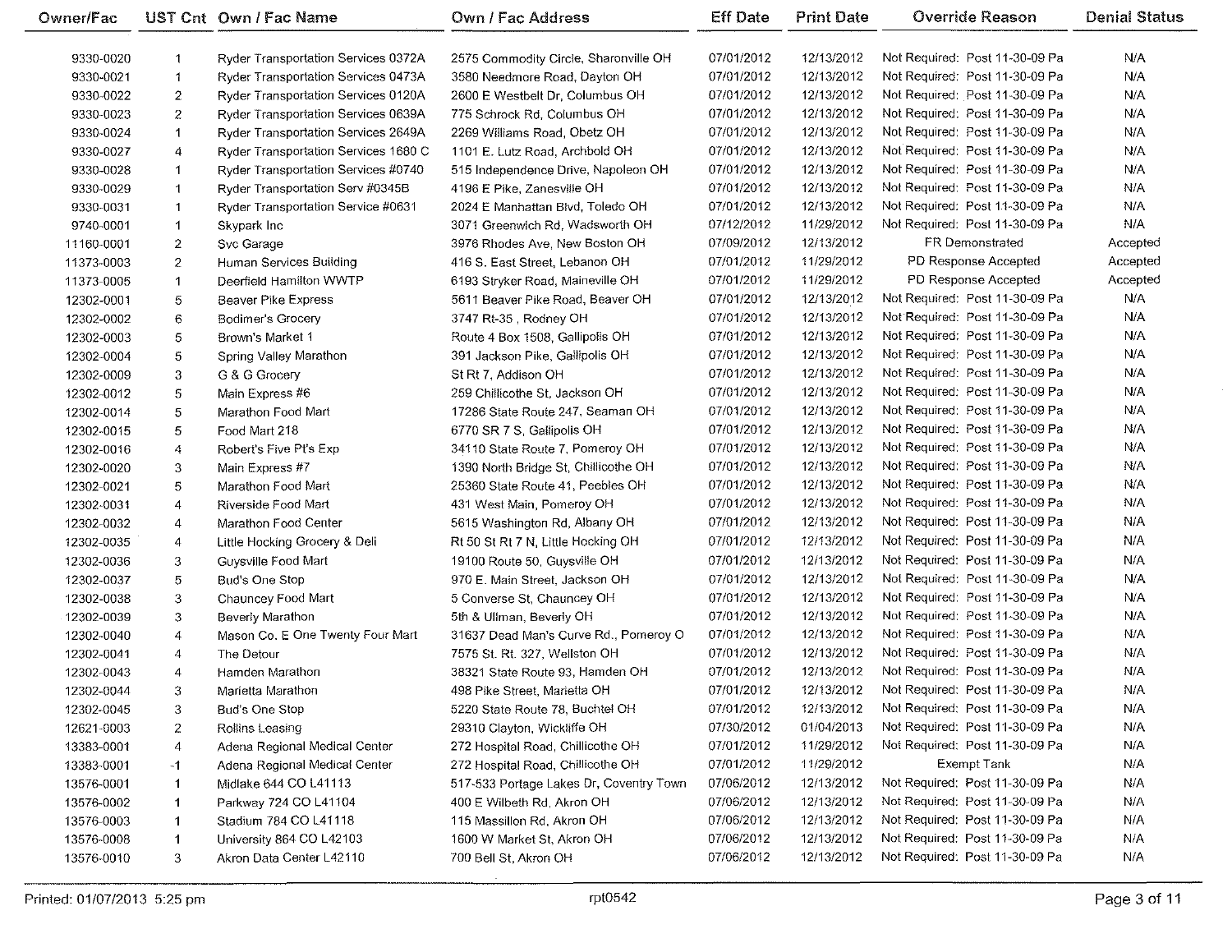| Owner/Fac  |              | UST Cnt Own / Fac Name                   | Own / Fac Address                                         | <b>Eff Date</b>          | <b>Print Date</b>        | Override Reason                                        | <b>Denial Status</b> |
|------------|--------------|------------------------------------------|-----------------------------------------------------------|--------------------------|--------------------------|--------------------------------------------------------|----------------------|
| 13576-0012 | -1           | West Bowery EQRM L42101                  | 50 W Bowery St, Akron OH                                  | 07/06/2012               | 12/13/2012               | Not Required: Post 11-30-09 Pa                         | N/A                  |
| 13576-0013 | $\mathbf{1}$ | Alliance 821 CO L43506                   | 861 S Arch St, Alliance OH                                | 07/06/2012               | 12/13/2012               | Not Required: Post 11-30-09 Pa                         | N/A                  |
| 13576-0014 | $\mathbf{1}$ | Alton 878 ESS CO L37107                  | 100 Norton Rd, New Rome OH                                | 07/06/2012               | 12/13/2012               | Not Required: Post 11-30-09 Pa                         | N/A                  |
| 13576-0015 | 1            | Sherwood 745 CO L41105                   | 72 E Hiram, Barberton OH                                  | 07/06/2012               | 12/13/2012               | Not Required: Post 11-30-09 Pa                         | N/A                  |
| 13576-0016 | 1            | Valley 825 CO L41134                     | 83 31st St, Barberton OH                                  | 07/06/2012               | 12/13/2012               | Not Required: Post 11-30-09 Pa                         | N/A                  |
| 13576-0018 | $\ddagger$   | Barnesville 425 CO L35214                | 142 N Arch St, Barnesville OH                             | 07/06/2012               | 12/13/2012               | Not Required: Post 11-30-09 Pa                         | N/A                  |
| 13576-0019 | $\mathbf{1}$ | Bevercreek 426 CO L56126                 | 3262 Dayton-Xenia Rd, Beavercreek OH                      | 07/06/2012               | 12/13/2012               | Not Required: Post 11-30-09 Pa                         | N/A                  |
| 13576-0020 | $\mathbf{1}$ | Bedford 232 CO L28101                    | 739 S Broadway Ave, Bedford OH                            | 07/06/2012               | 12/13/2012               | Not Required: Post 11-30-09 Pa                         | N/A                  |
| 13576-0021 | $\mathbf{1}$ | Bellaire 676 CO L35308                   | 3373 Guernsey Ave, Bellaire OH                            | 07/06/2012               | 12/13/2012               | Not Required: Post 11-30-09 Pa                         | N/A                  |
| 13576-0022 | $\ddagger$   | Berea 234 CO L21112                      | 20 Bagley Rd, Berea OH                                    | 07/06/2012               | 12/13/2012               | Not Required: Post 11-30-09 Pa                         | N/A                  |
| 13576-0024 | 1            | Skyline 758 CO L47126                    | 80 Boardman-Canfield Rd, Boardman OH                      | 07/06/2012               | 12/13/2012               | Not Required: Post 11-30-09 Pa                         | N/A                  |
| 13576-0025 | 1            | Brecksville 526 CO L24116                | 7411 Chippewa Rd, Brecksville OH                          | 07/06/2012               | 12/13/2012               | Not Required: Post 11-30-09 Pa                         | N/A                  |
| 13576-0026 | $\mathbf{1}$ | Corporate Data Center L24118             | 6889 Snowville, Brecksville OH                            | 07/06/2012               | 12/13/2012               | Not Required: Post 11-30-09 Pa                         | N/A                  |
| 13576-0028 | $\mathbf{1}$ | Brookfield Masury L47120                 | 7931 Warren-Sharon Rd, Brookfield OH                      | 07/06/2012               | 12/13/2012               | Not Required: Post 11-30-09 Pa                         | N/A                  |
| 13576-0030 | $\mathbf{1}$ | Clearwater South 267 L21117              | 16351 Brookpark Rd, Brookpark OH                          | 07/06/2012               | 12/13/2012               | Not Required: Post 11-30-09 Pa                         | N/A                  |
| 13576-0031 | $\mathbf{1}$ | Burton 834 CO L26201                     | 14524 Main St, Burton OH                                  | 07/06/2012               | 12/13/2012               | Not Required: Post 11-30-09 Pa                         | N/A                  |
| 13576-0032 | 1            | Canal Winchester 837 L34119              | 6301 Bixby Rd, Canal Winchester OH                        | 07/06/2012               | 12/13/2012               | Not Required: Post 11-30-09 Pa                         | N/A                  |
| 13576-0033 | 1            | Canfield 533 CO L46146                   | 18 Scott St, Canfield OH                                  | 07/06/2012               | 12/13/2012               | Not Required: Post 11-30-09 Pa                         | N/A                  |
| 13576-0034 | 1            | Glendale 452 #1ESS L43112                | 420 Mckinley Ave NW, Canton OH                            | 07/06/2012               | 12/13/2012               | Not Required: Post 11-30-09 Pa                         | N/A                  |
| 13576-0037 | $\mathbf 1$  | Dayton 433 CO L56119                     | 7201 Far Hills Ave, Centerville OH                        | 07/06/2012               | 12/13/2012               | Not Required: Post 11-30-09 Pa                         | N/A                  |
| 13576-0039 | 1            | Scotland 729 CO L25140                   | 7631 Mayfield Rd, Chesterland OH                          | 07/06/2012               | 12/13/2012               | Not Required: Post 11-30-09 Pa                         | N/A                  |
| 13576-0042 | 1            | Clearwater 251 CO L21113                 | 13630 Lorain, Cleveland OH                                | 07/06/2012               | 12/13/2012               | Not Required: Post 11-30-09 Pa                         | N/A                  |
| 13576-0044 | 1            | Melrose 631 CO L22103                    | 6513 Guthrie Ave, Cleveland OH                            | 07/06/2012               | 12/13/2012               | Not Required: Post 11-30-09 Pa                         | N/A                  |
| 13576-0045 | $\uparrow$   | Shadyside 741 CO L22107<br>$\mathcal{L}$ | 4314 State Rd, Cleveland OH                               | 07/06/2012               | 12/13/2012               | Not Required: Post 11-30-09 Pa                         | N/A                  |
| 13576-0046 | $\mathbf{1}$ | 621 CO L23105                            | 700-750 Huron Rd, Cleveland OH                            | 07/06/2012               | 12/13/2012               | Not Required: Post 11-30-09 Pa                         | N/A                  |
| 13576-0048 | $\mathbf{1}$ | Henderson 431 CO L24105                  | 5400 Prospect Ave, Cleveland OH                           | 07/06/2012               | 12/13/2012               | Not Required: Post 11-30-09 Pa                         | N/A                  |
| 13576-0049 | $\mathbf{1}$ | Michigan 641 CO L24108                   | 7225 Broadway Ave, Cleveland OH                           | 07/06/2012               | 12/13/2012               | Not Required: Post 11-30-09 Pa                         | N/A                  |
| 13576-0051 | 1            | Garfield 421 CO L25103                   | 2130 E 107th St, Cleveland OH                             | 07/06/2012               | 12/13/2012               | Not Required: Post 11-30-09 Pa                         | N/A                  |
| 13576-0053 | -1           | Glenville 451 CO L27104                  | 12223 Saint Clair Ave, Cleveland OH                       | 07/06/2012               | 12/13/2012               | Not Required: Post 11-30-09 Pa                         | N/A                  |
| 13576-0054 | 1            | Kenmore 531 CO L27107                    | 18900 Nottingham Rd, Cleveland OH                         | 07/06/2012               | 12/13/2012               | Not Required: Post 11-30-09 Pa                         | N/A                  |
| 13576-0057 | $\mathbf{1}$ | Fairmount 381 CO L25106                  | 13174 Cedar Rd, Cleveland Heights OH                      | 07/06/2012               | 12/13/2012               | Not Required. Post 11-30-09 Pa                         | N/A                  |
| 13576-0060 | $\mathbf 1$  | Columbus 291 CO L31302                   | 1265 Indianola Ave, Columbus OH                           | 07/06/2012               | 12/13/2012               | Not Required: Post 11-30-09 Pa                         | N/A                  |
|            | 2            | Columbus 262 CO & PA L32107              | 3419 Indianola, Columbus OH                               | 07/06/2012               | 12/13/2012               | Not Required: Post 11-30-09 Pa                         | N/A                  |
| 13576-0062 | $\mathbf{1}$ | Columbus 451 CO L32114                   | 4646 Reed Rd, Columbus OH                                 | 07/06/2012               | 12/13/2012               | Not Required: Post 11-30-09 Pa                         | N/A                  |
| 13576-0064 |              | Columbus 25 CO L33105                    | 1415 Franklin Ave. Columbus OH                            | 07/06/2012               | 12/13/2012               | Not Required: Post 11-30-09 Pa                         | N/A                  |
| 13576-0066 | 1            |                                          |                                                           |                          | 12/13/2012               | Not Required: Post 11-30-09 Pa                         |                      |
| 13576-0067 |              | Columbus 44 CO L33110                    | 355 Thurman Ave, Columbus OH                              | 07/06/2012               | 12/13/2012               | Not Required: Post 11-30-09 Pa                         | N/A<br>N/A           |
| 13576-0068 | -1           | Columbus 23 CO L34104                    | 3101 Main St, Columbus OH<br>2615 W Broad St, Columbus OH | 07/06/2012<br>07/06/2012 | 12/13/2012               | Not Required: Post 11-30-09 Pa                         | N/A                  |
| 13576-0071 | 1            | Columbus 274 CO L37110                   |                                                           | 07/06/2012               | 12/13/2012               | Not Required: Post 11-30-09 Pa                         | N/A                  |
| 13576-0073 | 1.           | Columbus 486 CO L37101                   | 2025 Northwest Blvd, Columbus OH                          | 07/06/2012               |                          | Not Required: Post 11-30-09 Pa                         |                      |
| 13576-0074 | $\mathbf{1}$ | Coshocton 622 CO L35408                  | 641 Walnut St, Coshocton OH                               |                          | 12/13/2012               |                                                        | N/A                  |
| 13576-0075 | $\mathbf{1}$ | Walbridge 928 CO L41114                  | 208 W Portage St, Cuyahoga Falls OH                       | 07/06/2012               | 12/13/2012               | Not Required: Post 11-30-09 Pa<br>Piping CP NR - Other | N/A<br>N/A           |
| 13576-0076 | 1            | Dayton 141 CO L54105                     | 564 Kolping Ave, Dayton OH                                | 07/06/2012<br>07/06/2012 | 12/13/2012<br>12/13/2012 | Not Required: Post 11-30-09 Pa                         | N/A                  |
| 13576-0077 | $\mathbf 1$  | 300 W. 1st Street Building L54147        | 300 W First St, Dayton OH                                 |                          |                          | Not Required: Post 11-30-09 Pa                         |                      |
| 13576-0078 | $\mathbf{1}$ | Dayotn 274 CO L55107                     | 2220 Catalpa Dr. Dayton OH                                | 07/06/2012               | 12/13/2012               |                                                        | N/A                  |

 $\sim$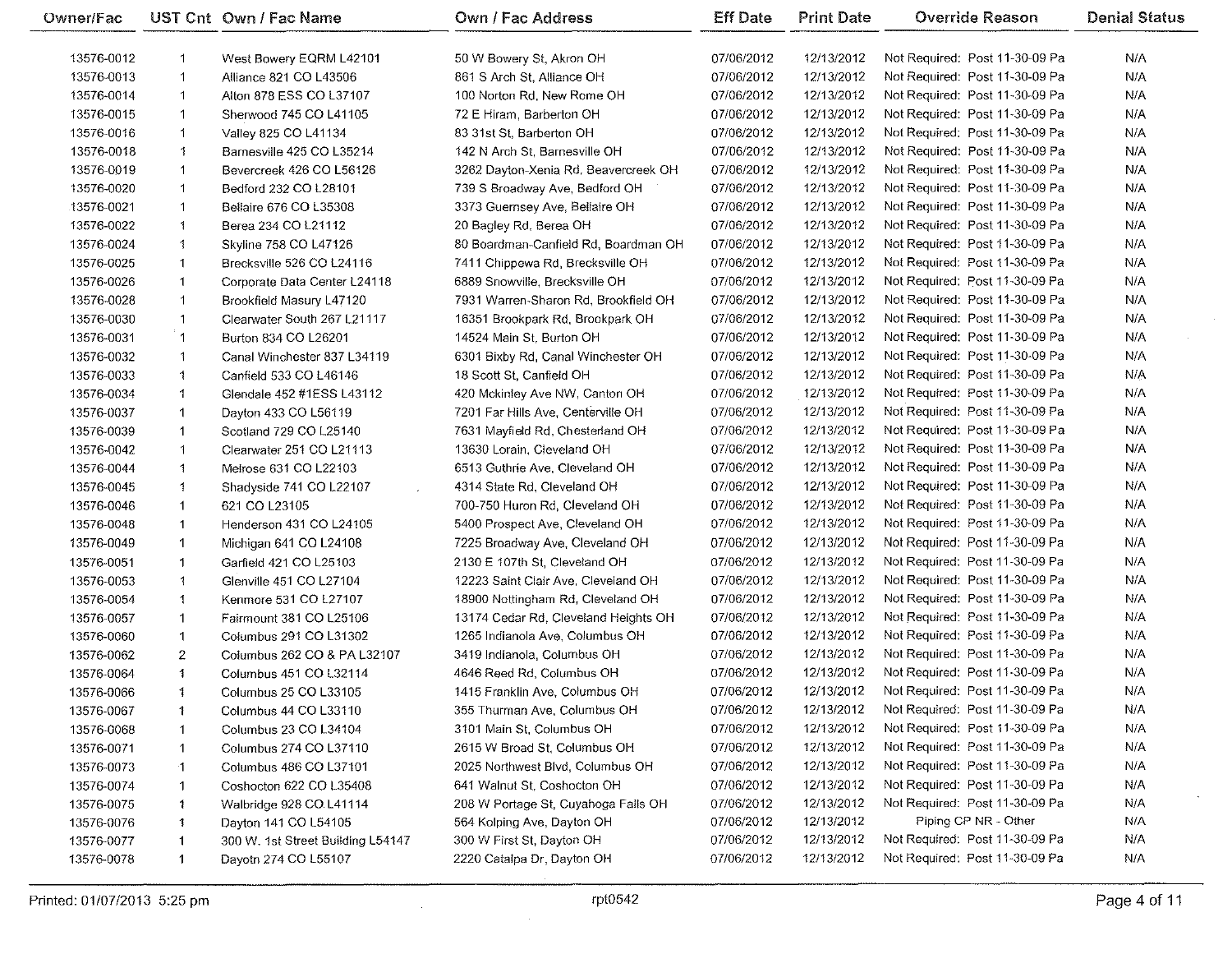| Owner/Fac  |                      | UST Cnt Own / Fac Name                   | Own / Fac Address                                               | <b>Eff Date</b>          | <b>Print Date</b>        | Override Reason                | <b>Denial Status</b> |
|------------|----------------------|------------------------------------------|-----------------------------------------------------------------|--------------------------|--------------------------|--------------------------------|----------------------|
| 13576-0080 | 1                    | Dayotn 233 CO L55137                     | 4401 Brandt Pike, Dayton OH                                     | 07/06/2012               | 12/13/2012               | Not Required: Post 11-30-09 Pa | N/A                  |
| 13576-0082 | $\mathbf 1$          | Dayton 263 CO-ESS L56106                 | 4209 W Third St, Dayton OH                                      | 07/06/2012               | 12/13/2012               | Not Required: Post 11-30-09 Pa | N/A                  |
| 13576-0083 | $\mathbf 1$          | Dayton 293 CO L56108                     | 3001 Far Hills, Dayton OH                                       | 07/06/2012               | 12/13/2012               | Not Required: Post 11-30-09 Pa | N/A                  |
| 13576-0086 | -1                   | Dublin 889 CO # 5 ESS L32229             | 4270 Tuller Rd, Dublin OH                                       | 07/06/2012               | 12/13/2012               | Not Required: Post 11-30-09 Pa | N/A                  |
| 13576-0087 | 1                    | East Liverpool 385 CO L47609             | 214 W Fifth St, East Liverpool OH                               | 07/06/2012               | 12/13/2012               | Not Required: Post 11-30-09 Pa | N/A                  |
| 13576-0088 | 1                    | Redwood 731 CO L27110                    | 25900 Lakeland Blvd, Euclid OH                                  | 07/06/2012               | 12/13/2012               | Not Required: Post 11-30-09 Pa | N/A                  |
| 13576-0090 | $\ddot{\mathbf{1}}$  | Fairborn 878 CO L54132                   | 21 Pleasant Ave, Fairborn OH                                    | 07/06/2012               | 12/13/2012               | Not Required: Post 11-30-09 Pa | N/A                  |
| 13576-0091 | $\ddot{\phantom{1}}$ | Findlay 422 CO L52203                    | 121 W Hardin St, Findlay OH                                     | 07/06/2012               | 12/13/2012               | Not Required: Post 11-30-09 Pa | N/A                  |
| 13576-0093 | 1                    | Fostoria 435 CO L52101                   | 121 E North St, Fostoria OH                                     | 07/06/2012               | 12/13/2012               | Not Required: Post 11-30-09 Pa | N/A                  |
| 13576-0094 | $\mathbf 1$          | Franklin 746 CO ESS L57702               | 254 S Main St, Franklin OH                                      | 07/06/2012               | 12/13/2012               | Not Required: Post 11-30-09 Pa | N/A                  |
| 13576-0095 | $\mathbf 1$          | Fremont 332 CO L52305                    | 903-911 Croghan St, Fremont OH                                  | 07/06/2012               | 12/13/2012               | Not Required: Post 11-30-09 Pa | N/A                  |
| 13576-0096 | $\mathbf 1$          | Gahanna 47 CO L33118                     | 2580 McCutcheon Rd, Gahanna OH                                  | 07/06/2012               | 12/13/2012               | Not Required: Post 11-30-09 Pa | N/A                  |
| 13576-0097 | $\mathbf 1$          | Gallpolis 446 CO L36301                  | 54-62 Locust St, Gallipolis OH                                  | 07/06/2012               | 12/13/2012               | Not Required: Post 11-30-09 Pa | N/A                  |
| 13576-0098 | $\blacktriangleleft$ | Greenburg 896 CO L41146                  | 4344 S Arlington Rd, Greensburg OH                              | 07/06/2012               | 12/13/2012               | Not Required: Post 11-30-09 Pa | N/A                  |
| 13576-0099 | $\mathbf 1$          | Hartville 877 CO ES L43140               | 120 Prospect Ave, Hartville OH                                  | 07/06/2012               | 12/13/2012               | Not Required: Post 11-30-09 Pa | N/A                  |
| 13576-0102 | $\mathbf 1$          | <b>Hilliard 876 CO ESS L37128</b>        | 4055 E Columbia St, Hilliard OH                                 | 07/06/2012               | 12/13/2012               | Not Required: Post 11-30-09 Pa | N/A                  |
| 13576-0103 | $\mathbf 1$          | Hillsboro #39 Central Office L57208      | 134 W. Beech Street, Hillsboro OH                               | 07/06/2012               | 12/13/2012               | Not Required: Post 11-30-09 Pa | N/A                  |
| 13576-0104 | 1                    | Holland 86X CO-ESS L51112                | 1155 Clark St, Holland OH                                       | 07/06/2012               | 12/13/2012               | Not Required: Post 11-30-09 Pa | N/A                  |
| 13576-0105 | 1                    | Hubbard 534 CO #2 ESS L46145             | 32 Oak Knoll Dr. Hubbard OH                                     | 07/06/2012               | 12/13/2012               | Not Required: Post 11-30-09 Pa | N/A                  |
| 13576-0106 | 1                    | Independence 524 CO L24103               | 7207 Valley View Rd, Independence OH                            | 07/06/2012               | 12/13/2012               | Not Required: Post 11-30-09 Pa | N/A                  |
| 13576-0107 | 1                    | Ironton 532 CO L36411                    | 821 Park Ave, Ironton OH                                        | 07/06/2012               | 12/13/2012               | Not Required: Post 11-30-09 Pa | N/A                  |
| 13576-0108 | -1                   | Kent 673 CO L41301                       | 203 N. Depeyster Street, Kent OH                                | 07/06/2012               | 12/13/2012               | Not Required: Post 11-30-09 Pa | N/A                  |
| 13576-0109 | 1.                   | Lakewood 521 CO L21106                   | 14223 Detroit Ave, Lakewood OH                                  | 07/06/2012               | 12/13/2012               | Not Required: Post 11-30-09 Pa | N/A                  |
| 13576-0111 | 1                    | London 852 CO L36613                     | 56 S Union St, London OH                                        | 07/06/2012               | 12/13/2012               | Not Required: Post 11-30-09 Pa | N/A                  |
| 13576-0112 | $\overline{1}$       | Lockbourne 491 CO L34113                 | 1200 Rathmell Rd, Lockbourne OH                                 | 07/06/2012               | 12/13/2012               | Not Required. Post 11-30-09 Pa | N/A                  |
| 13576-0113 | $\mathbf{1}$         | Trojan Louisville 87 L43116              | 110 N Mill St, Louisville OH                                    | 07/06/2012               | 12/13/2012               | Not Required: Post 11-30-09 Pa | N/A                  |
| 13576-0114 | $\mathbf{1}$         | Montrose 622 CO L28104                   | 15915 Libby Rd, Maple Heights OH                                | 07/06/2012               | 12/13/2012               | Not Required: Post 11-30-09 Pa | N/A                  |
| 13576-0115 | $\mathbf{1}$         | Marietta 373 CO L35705                   | 526 N Fourth St, Marietta OH                                    | 07/06/2012               | 12/13/2012               | Not Required: Post 11-30-09 Pa | N/A                  |
| 13576-0116 | $\mathbf 1$          | Manchester 882 CO L41132                 | 1001 W Nimisila Rd, Manchester OH                               | 07/06/2012               | 12/13/2012               | Not Required: Post 11-30-09 Pa | N/A                  |
| 13576-0117 | 1                    | Martins Ferry CO L35309                  | 1123 Zane Highway, Martins Ferry OH                             | 07/06/2012               | 12/13/2012               | Not Required: Post 11-30-09 Pa | N/A                  |
| 13576-0118 | 1                    | Massillon 833 CO-E L43607                | 188 E Charles St, Massillon OH                                  | 07/06/2012               | 12/13/2012               | Not Required: Post 11-30-09 Pa | N/A                  |
|            | 1                    | Maumee 893 CO-ESS L51111                 |                                                                 | 07/06/2012               | 12/13/2012               | Not Required: Post 11-30-09 Pa | N/A                  |
| 13576-0119 |                      |                                          | 523 Conant St, Maumee OH                                        | 07/06/2012               | 12/13/2012               | Not Required: Post 11-30-09 Pa | N/A                  |
| 13576-0120 | $\mathbf{1}$         | Hillcrest L25116<br>Medway 849 CO L55138 | 5775 Mayfield Rd, Mayfield Heights OH<br>Carlisle Rd. Medway OH | 07/06/2012               | 12/13/2012               | Not Required: Post 11-30-09 Pa | N/A                  |
| 13576-0121 | $\mathbf{1}$         |                                          |                                                                 | 07/06/2012               | 12/13/2012               | Not Required: Post 11-30-09 Pa | N/A                  |
| 13576-0122 | 1.                   | Mentor 255 CO ESS#2 L26219               | 8440 Prospect St, Mentor OH                                     |                          |                          | Not Required: Post 11-30-09 Pa |                      |
| 13576-0124 | $\mathbf 1$          | Mentor on the Lake 2 L26204              | 8266 Lake Shore Blvd, Mentor OH                                 | 07/06/2012<br>07/06/2012 | 12/13/2012               | Not Required: Post 11-30-09 Pa | N/A<br>N/A           |
| 13576-0126 | 1                    | Miamisburg 866 CO ESS L56111             | 1501 E Central Ave, Miamisburg OH                               | 07/06/2012               | 12/13/2012               | Not Required: Post 11-30-09 Pa | N/A                  |
| 13576-0127 | $\mathbf{1}$         | Middletown 422 CO L57701                 | 1505 Central, Middletown OH                                     | 07/06/2012               | 12/13/2012<br>12/13/2012 | Not Required: Post 11-30-09 Pa | N/A                  |
| 13576-0131 | $\mathbf{1}$         | Nelsonville 753 CO L36703                | 164 W Washington Ave, Nelsonville OH                            |                          |                          |                                |                      |
| 13576-0132 | $\mathbf{1}$         | New Albany 855 CO #5 L33109              | 14 W Main St, New Albany OH                                     | 07/06/2012               | 12/13/2012               | Not Required: Post 11-30-09 Pa | N/A                  |
| 13576-0133 | 1                    | New Carlise 845 CO L57117                | 115 W Jefferson, New Carlisle OH                                | 07/06/2012               | 12/13/2012               | Not Required: Post 11-30-09 Pa | N/A                  |
| 13576-0134 | $\mathbf{1}$         | New Lexington 342 CO L36813              | 220 S Main St, New Lexington OH                                 | 07/06/2012               | 12/13/2012               | Not Required: Post 11-30-09 Pa | N/A                  |
| 13576-0135 | $\ddot{\mathbf{1}}$  | Niles CO L46117                          | 145 N Main St, Niles OH                                         | 07/06/2012               | 12/13/2012               | Not Required: Post 11-30-09 Pa | N/A                  |
| 13576-0137 | $\ddot{\phantom{1}}$ | Hyacinmth 494 CO L43114                  | 1295 S Main St, North Canton OH                                 | 07/06/2012               | 12/13/2012               | Not Required: Post 11-30-09 Pa | N/A                  |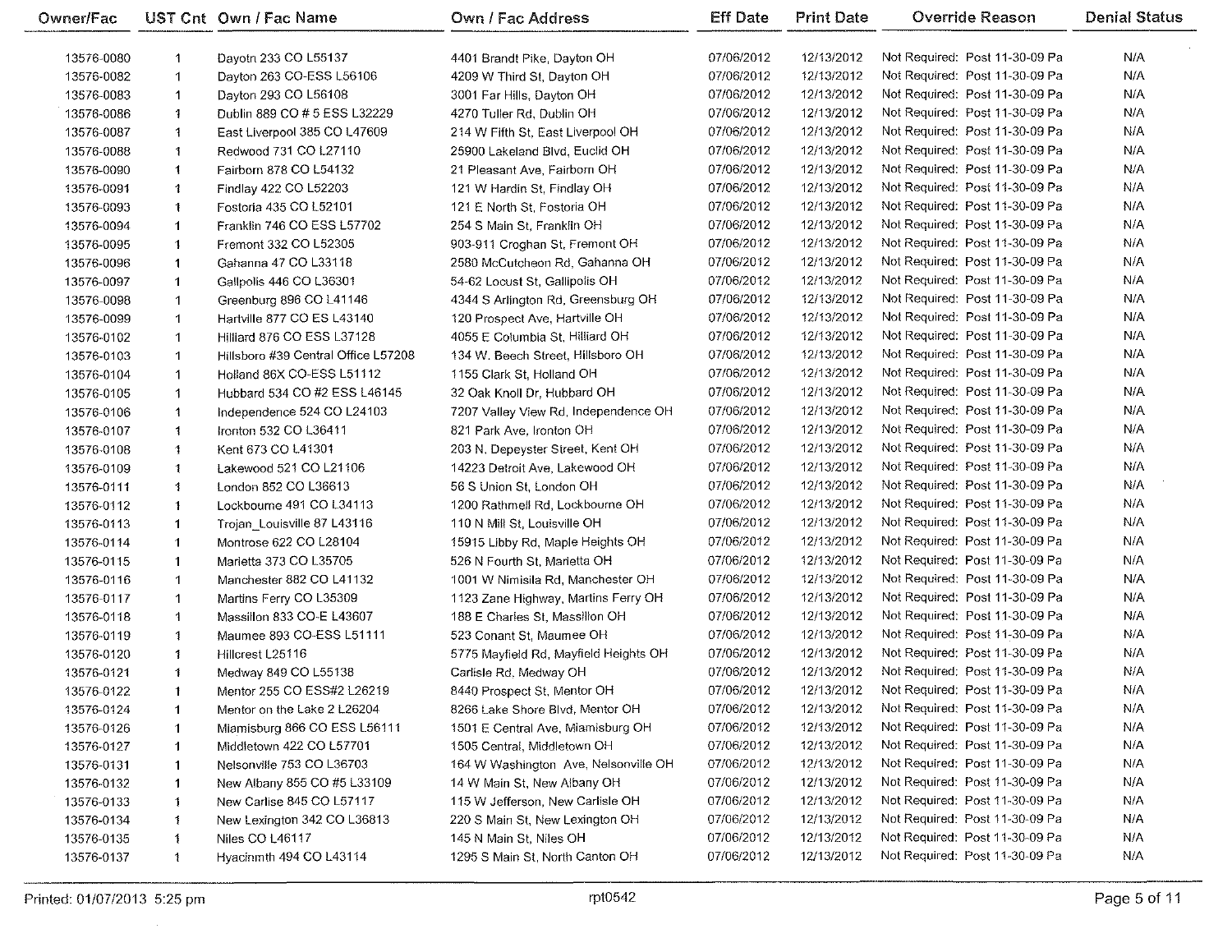| Owner/Fac  |              | UST Cnt Own / Fac Name               | Own / Fac Address                     | <b>Eff Date</b> | <b>Print Date</b> | <b>Override Reason</b>         | <b>Denial Status</b> |
|------------|--------------|--------------------------------------|---------------------------------------|-----------------|-------------------|--------------------------------|----------------------|
| 13576-0138 | 1            | Huxley 494 CO L43123                 | 511 Faircrest, North Industry OH      | 07/06/2012      | 12/13/2012        | Not Required: Post 11-30-09 Pa | N/A                  |
| 13576-0139 | 1            | Spring 777 CO L21107                 | 24150 Lorain Rd, North Olmsted OH     | 07/06/2012      | 12/13/2012        | Not Required: Post 11-30-09 Pa | N/A                  |
| 13576-0142 | 1            | Beacon 237 CO L22120                 | 14090 Ridge Rd, North Royalton OH     | 07/06/2012      | 12/13/2012        | Not Required: Post 11-30-09 Pa | N/A                  |
| 13576-0144 | $\mathbf{1}$ | Olmstead Falls 235 CO L21115         | 25200 Bagley Rd, Olmsted Falls OH     | 07/06/2012      | 12/13/2012        | Not Required: Post 11-30-09 Pa | N/A                  |
| 13576-0145 | $\mathbf{1}$ | Toledo 691 CO-ESS L53113             | 3100 Navarre Ave, Oregon OH           | 07/06/2012      | 12/13/2012        | Not Required: Post 11-30-09 Pa | N/A                  |
| 13576-0146 | 1            | Tuxedo 842 CO L22118                 | 7205 Southington Dr, Parma OH         | 07/06/2012      | 12/13/2012        | Not Required: Post 11-30-09 Pa | N/A                  |
| 13576-0147 | $\mathbf{1}$ | Elmwood-Painesville L26206           | 34 S St Clair, Painesville OH         | 07/06/2012      | 12/13/2012        | Not Required: Post 11-30-09 Pa | N/A                  |
| 13576-0148 | 1            | Perrysburg 874 CO L51107             | 144 Second St, Perrysburg OH          | 07/06/2012      | 12/13/2012        | Not Required: Post 11-30-09 Pa | N/A                  |
| 13576-0149 | 1            | Toledo 666 CO L53139                 | 7345 Walbridge, Perrysburg OH         | 07/06/2012      | 12/13/2012        | Not Required: Post 11-30-09 Pa | N/A                  |
| 13576-0151 | $\mathbf 1$  | Piqua 773 CO L57306                  | 630 W. High Street, Piqua OH          | 07/06/2012      | 12/13/2012        | Not Required: Post 11-30-09 Pa | N/A                  |
| 13576-0152 | 1            | Ravenna 296 CO L41307                | 147 N Prospect Ave, Ravenna OH        | 07/06/2012      | 12/13/2012        | Not Required: Post 11-30-09 Pa | N/A                  |
| 13576-0153 | 1            | Reynoldsburg 866 CO L34117           | 1126 McNaughton Rd, Reynoldsburg OH   | 07/06/2012      | 12/13/2012        | Not Required: Post 11-30-09 Pa | N/A                  |
| 13576-0155 | 1            | Edison 331 CO L21122                 | 1588 Wagar Rd, Rocky River OH         | 07/06/2012      | 12/13/2012        | Not Required: Post 11-30-09 Pa | N/A                  |
| 13576-0156 | 1            | St. Clairsville 695 CO L35502        | 155 Woodrow Ave, St Clairsville OH    | 07/06/2012      | 12/13/2012        | Not Required: Post 11-30-09 Pa | N/A                  |
| 13576-0157 | $\mathbf{1}$ | Salem 332 CO & Service Center L47511 | 165 N Lundy St, Salem OH              | 07/06/2012      | 12/13/2012        | Not Required: Post 11-30-09 Pa | N/A                  |
| 13576-0159 | 1            | Sandusky 625 CO-PO L52407            | 429 Wayne St, Sandusky OH             | 07/06/2012      | 12/13/2012        | Not Required: Post 11-30-09 Pa | N/A                  |
| 13576-0160 | 1            | Washington 921 CO L28106             | 15715 Chagrin Blvd, Shaker Heights OH | 07/06/2012      | 12/13/2012        | Not Required: Post 11-30-09 Pa | N/A                  |
| 13576-0161 | $\mathbf{1}$ | Churchhill-Solon 24 L28107           | 6130 Som Center Rd, Solon OH          | 07/06/2012      | 12/13/2012        | Not Required: Post 11-30-09 Pa | N/A                  |
| 13576-0163 | 1            | Centerville 885 CO L56507            | 368 E Lytle-Five Pts, Springboro OH   | 07/06/2012      | 12/13/2012        | Not Required: Post 11-30-09 Pa | N/A                  |
| 13576-0164 | 1            | Evergreen 381 CO L25107              | 1424 Argonne Rd, S Euclid OH          | 07/06/2012      | 12/13/2012        | Not Required: Post 11-30-09 Pa | N/A                  |
| 13576-0165 | $\mathbf{1}$ | Springfield 399 CO L57102            | 4332 Derr Rd, Springfield OH          | 07/06/2012      | 12/13/2012        | Not Required: Post 11-30-09 Pa | N/A                  |
| 13576-0166 | 1            | Springfield 323 CO L57115            | 121 S Spring St, Springfield OH       | 07/06/2012      | 12/13/2012        | Not Required: Post 11-30-09 Pa | N/A                  |
| 13576-0168 | 1            | Stubenville 264 CO L35106            | 3901 Sunset Blvd, Steubenville OH     | 07/06/2012      | 12/13/2012        | Not Required: Post 11-30-09 Pa | N/A                  |
| 13576-0169 | 1            | Overdale 688 CO ESS L41142           | 3410 Kent Rd, Stow OH                 | 07/06/2012      | 12/13/2012        | Not Required: Post 11-30-09 Pa | N/A                  |
| 13576-0170 | $\mathbf{1}$ | Strongsville 238 CO L22102           | 14001 Pearl Rd, Strongsville OH       | 07/06/2012      | 12/13/2012        | Not Required: Post 11-30-09 Pa | N/A                  |
| 13576-0171 | 1            | Plaza Struthers 75 L47113            | 69 Stewart St, Struthers OH           | 07/06/2012      | 12/13/2012        | Not Required: Post 11-30-09 Pa | N/A                  |
| 13576-0172 | 1            | Tallmadge 633 CO L41101              | 83 W Ave, Tallmadge OH                | 07/06/2012      | 12/13/2012        | Not Required: Post 11-30-09 Pa | N/A                  |
| 13576-0173 | 1            | Tiffin 447 CO L52501                 | 41 Madison St, Tiffin OH              | 07/06/2012      | 12/13/2012        | Not Required: Post 11-30-09 Pa | N/A                  |
| 13576-0174 | $\ddagger$   | Toledo 536 CO/JEFFERS L51103         | 3332 Dorr St, Toledo OH               | 07/06/2012      | 12/13/2012        | Not Required: Post 11-30-09 Pa | N/A                  |
| 13576-0175 | 1.           | Toledo Greenwood 472 L51101          | 2414 Sylvania, Toledo OH              | 07/06/2012      | 12/13/2012        | Not Required: Post 11-30-09 Pa | N/A                  |
| 13576-0176 | $\mathbf{1}$ | Toledo Evergreen CO L51109           | 2406 Glendale Ave, Toledo OH          | 07/06/2012      | 12/13/2012        | Not Required: Post 11-30-09 Pa | N/A                  |
| 13576-0178 | 1            | Toledo 476CO-ESS L51149              | 4840 Lewis Ave, Toledo OH             | 07/06/2012      | 12/13/2012        | Not Required: Post 11-30-09 Pa | N/A                  |
| 13576-0179 | 1            | Toledo 726 CO RANDOL L53107          | 408 New York Ave, Toledo OH           | 07/06/2012      | 12/13/2012        | Not Required: Post 11-30-09 Pa | N/A                  |
| 13576-0180 | 1            | Toledo 241 CO ESS L53121             | 130 Erie St, Toledo OH                | 07/06/2012      | 12/13/2012        | Not Required: Post 11-30-09 Pa | N/A                  |
| 13576-0182 | 1            | Toronto 537 CO # 5 RS L35107         | 204 Sixth St. Toronto OH              | 07/06/2012      | 12/13/2012        | Not Required: Post 11-30-09 Pa | N/A.                 |
| 13576-0183 | -1           | Uniontown 699 CO L41143              | 13500 Cleveland Ave, Uniontown OH     | 07/06/2012      | 12/13/2012        | Not Required: Post 11-30-09 Pa | N/A                  |
| 13576-0184 | 1            | Upper Sandusky 294 CO L52604         | 129 N Seventh St, Upper Sandusky OH   | 07/06/2012      | 12/13/2012        | Not Required: Post 11-30-09 Pa | N/A.                 |
| 13576-0185 | 1            | Vandalia 890 CO L55122               | 3465 Little York Rd, Vandalia OH      | 07/06/2012      | 12/13/2012        | Not Required: Post 11-30-09 Pa | N/A                  |
| 13576-0188 | 1            | <b>Trinity 871 CO L21108</b>         | 1425 Dover Center Rd, Westlake OH     | 07/06/2012      | 12/13/2012        | Not Required: Post 11-30-09 Pa | N/A                  |
| 13576-0189 | 1            | Whitehall 942/976 CO L26208          | 38043 Third St, Willoughby OH         | 07/06/2012      | 12/13/2012        | Not Required: Post 11-30-09 Pa | N/A                  |
| 13576-0192 | 1            | Xenia 372 CO L57610                  | 230 E Main St, Xenia OH               | 07/06/2012      | 12/13/2012        | Not Required: Post 11-30-09 Pa | N/A                  |
| 13576-0194 | 1            | Girard Hubbard 759 CO L46102         | 1127 Girard-Hubbard Rd, Youngstown OH | 07/06/2012      | 12/13/2012        | Not Required: Post 11-30-09 Pa | N/A                  |
| 13576-0196 | 1            | Ohio Bell Tele Co L46111             | 7 N Osborn Ave, Youngstown OH         | 07/06/2012      | 12/13/2012        | Not Required: Post 11-30-09 Pa | N/A                  |
| 13576-0197 | 1            | Riverside 743 CO ESS L46114          | 221 W Rayen, Youngstown OH            | 07/06/2012      | 12/13/2012        | Not Required: Post 11-30-09 Pa | N/A                  |

e.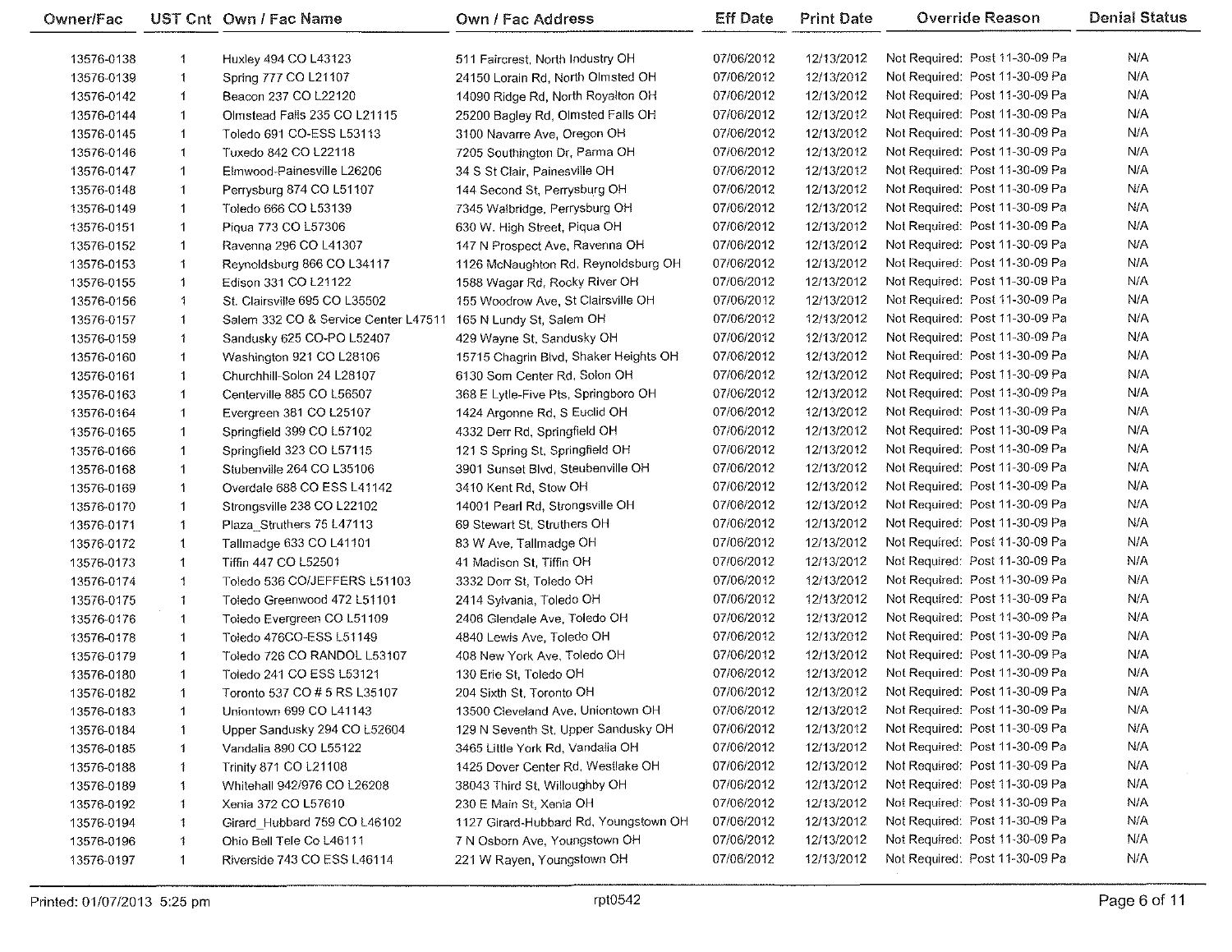| Owner/Fac  |                      | UST Cnt Own / Fac Name           | <b>Own / Fac Address</b>                   | <b>Eff Date</b> | <b>Print Date</b> | <b>Override Reason</b>         | <b>Denial Status</b> |
|------------|----------------------|----------------------------------|--------------------------------------------|-----------------|-------------------|--------------------------------|----------------------|
| 13576-0200 | -1                   | Sterling 782 CO L47110           | 3715 Southern Blvd, Youngstown OH          | 07/06/2012      | 12/13/2012        | Not Required: Post 11-30-09 Pa | N/A                  |
| 13576-0203 | $\mathbf 1$          | Zanesville 452 CO L36110         | 160 N 6th St, Zanesville OH                | 07/06/2012      | 12/13/2012        | Not Required: Post 11-30-09 Pa | N/A                  |
| 13576-0204 | $\mathbf 1$          | Streetsboro Mail 626 L41313      | 9024 SR 43, Streetsboro OH                 | 07/06/2012      | 12/13/2012        | Not Required: Post 11-30-09 Pa | N/A                  |
| 13576-0205 | 1                    | Beachwood Village CO L28108      | 3445 Richmond Rd, Beachwood Village O      | 07/06/2012      | 12/13/2012        | Not Required: Post 11-30-09 Pa | N/A                  |
| 13576-0207 | $\mathbf{1}$         | Lenox-Wellsville 532 L47611      | 515 Riverside Dr, Wellsville OH            | 07/06/2012      | 12/13/2012        | Not Required: Post 11-30-09 Pa | N/A                  |
| 13576-0208 | $\mathbf 1$          | Worthington 885 CO L32117        | 6650 N High St, Worthington OH             | 07/06/2012      | 12/13/2012        | Not Required: Post 11-30-09 Pa | N/A                  |
| 13576-0210 | $\ddot{\phantom{1}}$ | Kirkland 256 CO L26202           | 7786 Maple St, Kirtland OH                 | 07/06/2012      | 12/13/2012        | Not Required: Post 11-30-09 Pa | N/A                  |
| 13576-0212 | 1                    | Columbiana 482 CO L47510         | 34 S Elm St, Columbiana OH                 | 07/06/2012      | 12/13/2012        | Not Required: Post 11-30-09 Pa | N/A                  |
| 13576-0213 | $\mathbf{1}$         | Poland 757 CO L47108             | 118 S Main St, Poland OH                   | 07/06/2012      | 12/13/2012        | Not Required: Post 11-30-09 Pa | N/A                  |
| 13576-0223 | $\mathbf{1}$         | Bowling Green RPTRS L52045       | Dunbridge Rd, Bowling Green OH             | 07/06/2012      | 12/13/2012        | Not Required: Post 11-30-09 Pa | N/A                  |
| 13576-0224 | 1                    | Bloomingville 359 CO L52404      | 5808 Taylor Rd, Bloomingville OH           | 07/06/2012      | 12/13/2012        | Not Required: Post 11-30-09 Pa | N/A                  |
| 13576-0225 | 1                    | Canal Fulton 854 CO L43619       | 322 E Cherry St, Canal Fulton OH           | 07/06/2012      | 12/13/2012        | Not Required: Post 11-30-09 Pa | N/A                  |
| 13576-0226 | -1                   | Grove City 875 CO L37130         | 4581 Haughn Rd, Grove City OH              | 07/06/2012      | 12/13/2012        | Not Required: Post 11-30-09 Pa | N/A                  |
| 13576-0227 | $\overline{1}$       | Uhrichsville 922 CO L35601       | 219 N Uhrich St, Uhrichsville OH           | 07/06/2012      | 12/13/2012        | Not Required: Post 11-30-09 Pa | N/A                  |
| 13576-0229 | $\overline{1}$       | Ashland Pop                      | 540 Orange Street, Ashland OH              | 07/06/2012      | 12/13/2012        | Not Required: Post 11-30-09 Pa | N/A                  |
| 13576-0230 | 1                    | Sidney Fiber Pop                 | 900 Vandermark Road, Sidney OH             | 07/06/2012      | 12/13/2012        | Not Required: Post 11-30-09 Pa | N/A                  |
| 13576-0231 | $\mathbf 1$          | Xenia                            | 2716 E Spring Vly Paintersvile, Xenia OH   | 07/06/2012      | 12/13/2012        | Not Required: Post 11-30-09 Pa | N/A                  |
| 13576-0232 | -1                   | Bluffton                         | 15821 County Road 15, Bluffton OH          | 07/06/2012      | 12/13/2012        | Not Required: Post 11-30-09 Pa | N/A                  |
| 13576-0233 | $\mathbf 1$          | Dayton                           | 215 W. 2nd Street, Dayton OH               | 07/06/2012      | 12/13/2012        | Not Required: Post 11-30-09 Pa | N/A                  |
| 13576-0234 | 1                    | Whitehouse                       | 7630 Finzel Rd, Whitehouse OH              | 07/06/2012      | 12/13/2012        | Not Required: Post 11-30-09 Pa | N/A                  |
| 13576-0235 | 1                    | Youngstown                       | 106 W Rayen, Youngstown OH                 | 07/06/2012      | 12/13/2012        | Not Required: Post 11-30-09 Pa | N/A                  |
| 13576-0236 | 2                    | Medina                           | 3833 Weymouth Rd, Medina OH                | 07/06/2012      | 12/13/2012        | Not Required: Post 11-30-09 Pa | N/A                  |
| 13576-0237 | $\mathbf{2}$         | AT and T                         | 48 W. Bowrey Street, Akron OH              | 07/06/2012      | 12/13/2012        | Not Required: Post 11-30-09 Pa | N/A                  |
| 13576-0238 | $\overline{2}$       | AT&T Cleveland                   | 700 Huron Road E., Cleveland OH            | 07/06/2012      | 12/13/2012        | Not Required: Post 11-30-09 Pa | N/A                  |
| 13815-0001 | $\mathbf{1}$         | Mount Orab 1st Stop #04          | 101 S. High Street, Mount Orab OH          | 08/20/2012      | 12/13/2012        | Not Required: Post 11-30-09 Pa | N/A                  |
| 15293-0001 | 1                    | Bay Point Management             | 10948 E. Bayshore Road, Marblehead OH      | 08/13/2012      | 01/04/2013        | Not Required: Post 11-30-09 Pa | N/A                  |
| 15658-0001 | $\overline{a}$       | Pickaway County Memorial Airport | 28181 McCrady Road, Circleville OH         | 07/09/2012      | 01/04/2013        | Not Required: Post 11-30-09 Pa | N/A                  |
| 15658-0003 | $\mathbf{1}$         | Pickaway Countylaw Enforcement   | 600 Island Road, Circleville OH            | 07/09/2012      | 01/04/2013        | Not Required: Post 11-30-09 Pa | N/A                  |
| 15681-0002 | $\mathbf 1$          | Royal Ice Cream Co               | 6200 Euclid Ave, Cleveland OH              | 07/03/2012      | 12/13/2012        | Not Required: Post 11-30-09 Pa | N/A                  |
| 15829-0001 | $\mathbf{2}$         | Notre Dame Educational Center    | 13000 Auburn Road, Chardon OH              | 12/26/2012      | 01/04/2013        | PD Response Accepted           | Accepted             |
| 16055-0001 | 3                    | 7 11 17534                       | 2601 Bancroft Avenue, Toledo OH            | 07/26/2012      | 11/29/2012        | Not Required: Post 11-30-09 Pa | N/A                  |
| 16055-0005 | $\overline{2}$       | 7 11 19775                       | 4504 Lewis Avenue, Toledo OH               | 07/26/2012      | 11/29/2012        | Not Required: Post 11-30-09 Pa | N/A                  |
| 16055-0006 | 4                    | 7 11 19776                       | 537 Woodville Road, Toldeo OH              | 07/26/2012      | 11/29/2012        | Not Required: Post 11-30-09 Pa | N/A                  |
| 16055-0012 | 3                    | 7 11 21420                       | 1101 Western Avenue, Toldeo OH             | 07/26/2012      | 11/29/2012        | Not Required: Post 11-30-09 Pa | N/A                  |
| 16055-0018 | $\mathbf{2}$         | 7-Eleven Store No. 35958         | 604 Main Street, Belpre OH                 | 12/04/2012      | 12/13/2012        | Not Required: Post 11-30-09 Pa | N/A                  |
| 16055-0019 | 4                    | 7-Eleven Store No. 36173         | 26 W. Main Street, Lexington OH            | 12/04/2012      | 12/13/2012        | Not Required: Post 11-30-09 Pa | N/A                  |
| 16055-0020 | 3                    | 7-Eleven Store No. 36174         | 2264 S. Main Street, Mansfield OH          | 12/04/2012      | 12/13/2012        | Not Required: Post 11-30-09 Pa | N/A                  |
| 16055-0021 | 4                    | 7-Eleven Store No. 36175         | 3636 Park Avenue W., Ontario OH            | 12/04/2012      | 12/13/2012        | Not Required: Post 11-30-09 Pa | N/A                  |
| 16055-0022 | 4                    | 7-Eleven Store No. 36176         | 101 E. Main Street, Crestline OH           | 12/04/2012      | 12/13/2012        | Not Required: Post 11-30-09 Pa | N/A                  |
| 16055-0023 | 4                    | 7-Eleven Store No. 36177         | 876 Park Avenue E., Mansfield OH           | 12/04/2012      | 12/13/2012        | Not Required: Post 11-30-09 Pa | N/A                  |
| 16055-0024 | 5                    | 7-Eleven Store No. 36178         | 2424 O'Possum Run Road, Mansfield OH       | 12/04/2012      | 12/13/2012        | Not Required: Post 11-30-09 Pa | N/A                  |
| 16055-0025 | 5                    | 7-Eleven Store No. 36180         | 150 Sandusky Street, Monroeville OH        | 12/04/2012      | 12/13/2012        | Not Required: Post 11-30-09 Pa | N/A                  |
| 16055-0026 | 3                    | 7-Eleven Store No. 36207         | 6267 Wilson Mills Road, Highland Heights ( | 12/04/2012      | 12/13/2012        | Not Required: Post 11-30-09 Pa | N/A                  |
| 16055-0027 | $\mathbf{3}$         | 7-Eleven Store No. 36208         | 9202 State Route 14, Streetsboro OH        | 12/04/2012      | 12/13/2012        | Not Required: Post 11-30-09 Pa | N/A                  |

 $\sim 10^7$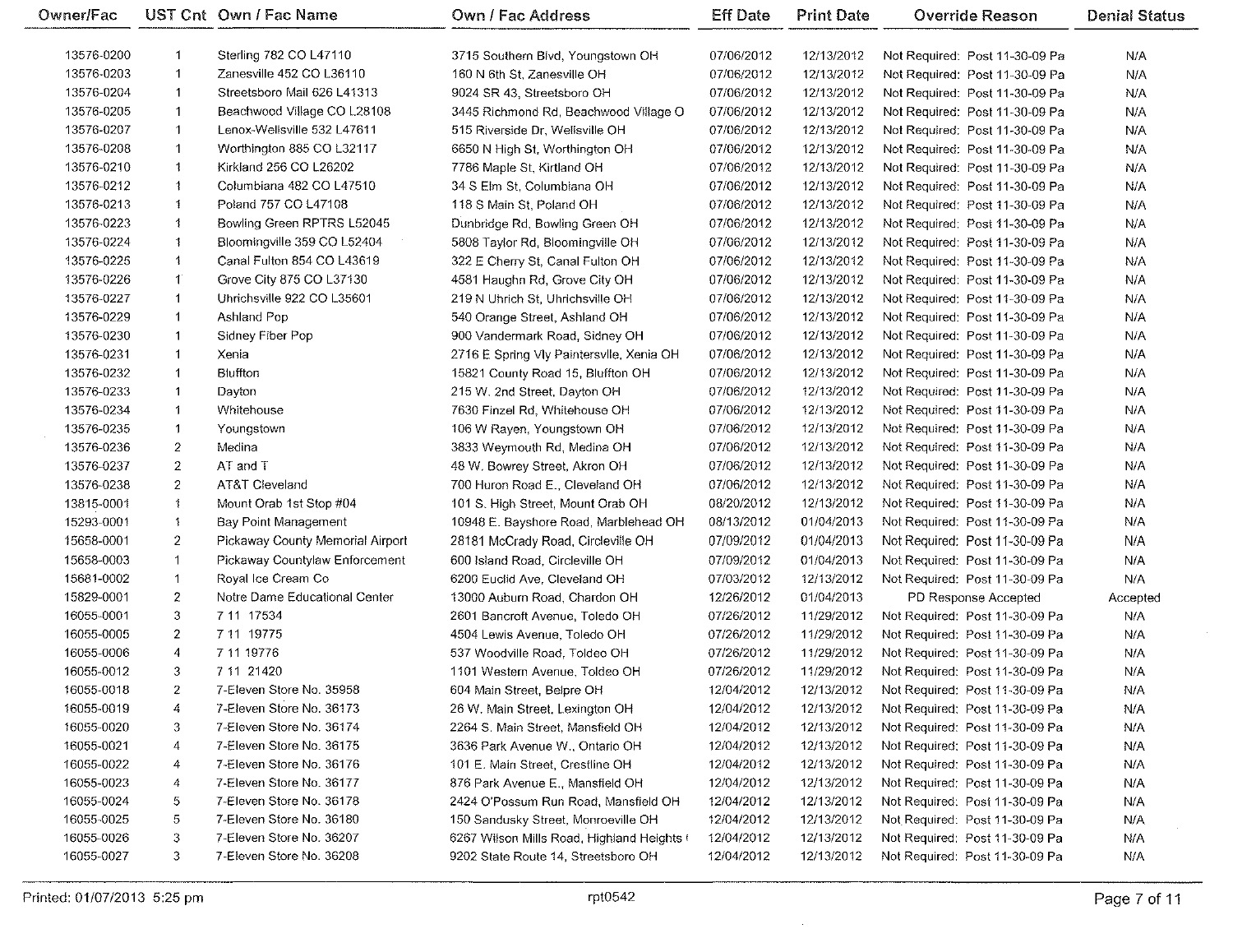| Owner/Fac  |                | UST Cnt Own / Fac Name                                                | Own / Fac Address                        | <b>Eff Date</b>          | <b>Print Date</b> | <b>Override Reason</b>         | <b>Denial Status</b> |
|------------|----------------|-----------------------------------------------------------------------|------------------------------------------|--------------------------|-------------------|--------------------------------|----------------------|
| 16055-0028 | 4              | 7-Eleven Store No. 36209                                              | 27 S. Main Street, Hudson OH             | 12/04/2012               | 12/13/2012        | Not Required: Post 11-30-09 Pa | N/A                  |
| 16055-0029 | 3              | 7-Eleven Store No. 36210                                              | 3349 W. Kent Road, Stow OH               | 12/04/2012               | 12/13/2012        | Not Required: Post 11-30-09 Pa | N/A                  |
| 16055-0030 | 4              | 7-Eleven Store No. 36211                                              | 2900 Medina Road, Medina OH              | 12/04/2012               | 12/13/2012        | Not Required: Post 11-30-09 Pa | N/A                  |
| 16055-0032 | 3              | 7-Eleven Store No. 36213                                              | 3119 Center Road, Brunswick OH           | 12/04/2012               | 12/13/2012        | Not Required: Post 11-30-09 Pa | N/A                  |
| 16055-0033 | 3              | 7-Eleven Store No. 36214                                              | 4591 Richmond Road, Warrensville Heigh   | 12/04/2012               | 12/13/2012        | Not Required: Post 11-30-09 Pa | N/A                  |
|            |                |                                                                       | 8 E. Erie Street, Painesville OH         | 12/04/2012               | 12/13/2012        | Not Required: Post 11-30-09 Pa | N/A                  |
| 16055-0034 | 3              | 7-Eleven Store No. 36215                                              | 35068 Vine Street, Eastlake OH           | 12/04/2012               | 12/13/2012        | Not Required: Post 11-30-09 Pa | N/A                  |
| 16055-0035 | 3              | 7-Eleven Store No. 36216                                              |                                          |                          |                   | Not Required: Post 11-30-09 Pa | N/A                  |
| 16055-0036 | 3              | 7-Eleven Store No. 36217                                              | 22311 Lakeshore Boulevard, Euclid OH     | 12/04/2012               | 12/13/2012        |                                |                      |
| 16055-0037 | 3              | 7-Eleven Store No. 36218                                              | 17644 Chillicothe Road, Chagrin Falls OH | 12/04/2012               | 12/13/2012        | Not Required: Post 11-30-09 Pa | N/A                  |
| 16055-0038 | 3              | 7-Eleven Store No. 36219                                              | 120 Broadway Avenue, Bedford OH          | 12/04/2012               | 12/13/2012        | Not Required: Post 11-30-09 Pa | N/A                  |
| 16055-0039 | $\overline{2}$ | 7-Eleven Store No. 36220                                              | 15 Pearl Road, Brunswick OH              | 12/04/2012               | 12/13/2012        | Not Required: Post 11-30-09 Pa | N/A                  |
| 16055-0040 | 4              | 7-Eleven Store No. 36221                                              | 5711 Heisley Road, Mentor OH             | 12/04/2012               | 12/13/2012        | Not Required: Post 11-30-09 Pa | N/A                  |
| 16055-0041 | 3              | 7-Eleven Store No. 36222                                              | 1205 Main Street, Cuyahoga Falls OH      | 12/04/2012               | 12/13/2012        | Not Required: Post 11-30-09 Pa | N/A                  |
| 16055-0042 | 4              | 7-Eleven Store No. 36223                                              | 157 W. Garfield Road, Aurora OH          | 12/04/2012               | 12/13/2012        | Not Required: Post 11-30-09 Pa | N/A                  |
| 16055-0043 | 3              | 7-Eleven Store No. 36224                                              | 4015 Erie Street, Willoughby OH          | 12/04/2012               | 12/13/2012        | Not Required: Post 11-30-09 Pa | N/A                  |
| 16055-0044 | 3              | 7-Eleven Store No. 36225                                              | 8775 Darrow Road, Twinsburg OH           | 12/04/2012               | 12/13/2012        | Not Required: Post 11-30-09 Pa | N/A                  |
| 16055-0045 | 4              | 7-Eleven Store No. 36226                                              | 316 E. Highland Road, Macedonia OH       | 12/04/2012               | 12/13/2012        | Not Required: Post 11-30-09 Pa | N/A                  |
| 16055-0046 | 4              | 7-Eleven Store No. 36227                                              | 8360 Broadmoor Road, Mentor OH           | 12/04/2012               | 12/13/2012        | Not Required: Post 11-30-09 Pa | N/A                  |
| 16055-0047 | 4              | 7-Eleven Store No. 36228                                              | 30502 Lakeland Boulevard, Wickliffe OH   | 12/04/2012               | 12/13/2012        | Not Required. Post 11-30-09 Pa | N/A                  |
| 16055-0048 | 4              | 7-Eleven Store No. 36229                                              | 2481 Som Center Road, Willoughby OH      | 12/04/2012               | 12/13/2012        | Not Required: Post 11-30-09 Pa | N/A                  |
| 16055-0049 | 4              | 7-Eleven Store No. 36230                                              | 2496 E. Aurora Road, Twinsburg OH        | 12/04/2012               | 12/13/2012        | Not Required: Post 11-30-09 Pa | N/A                  |
| 16055-0050 | 3              | 7-Eleven Store No. 36231                                              | 16625 Royalton Road, Strongsville OH     | 12/04/2012               | 12/13/2012        | Not Required: Post 11-30-09 Pa | N/A                  |
| 16055-0051 | 3              | 7-Eleven Store No. 36232                                              | 34050 Aurora Road, Solon OH              | 12/04/2012               | 12/13/2012        | Not Required: Post 11-30-09 Pa | N/A                  |
| 16055-0052 | 3              | 7-Eleven Store No. 36233                                              | 2865 Bishop Road, Willoughby Hills OH    | 12/04/2012               | 12/13/2012        | Not Required: Post 11-30-09 Pa | N/A                  |
| 16055-0053 | 3              | 7-Eleven Store No. 36234                                              | 6709 Center Street, Mentor OH            | 12/04/2012               | 12/13/2012        | Not Required: Post 11-30-09 Pa | N/A                  |
| 16055-0054 | 4              | 7-Eleven Store No. 36235                                              | 6680 Mayfield Road, Mayfield Heights OH  | 12/04/2012               | 12/13/2012        | Not Required: Post 11-30-09 Pa | N/A                  |
| 16055-0055 | 4              | 7-Eleven Store No. 36236                                              | 7515 Auburn Road, Concord OH             | 12/04/2012               | 12/13/2012        | Not Required: Post 11-30-09 Pa | N/A                  |
| 16055-0056 | 4              | 7-Eleven Store No. 36237                                              | 1035 E. 185th Street, Cleveland OH       | 12/04/2012               | 12/13/2012        | Not Required: Post 11-30-09 Pa | N/A                  |
| 16055-0057 | 2              | 7-Eleven Store No. 36238                                              | 1614 Merriman Road, Akron OH             | 12/04/2012               | 12/13/2012        | Not Required: Post 11-30-09 Pa | N/A                  |
| 16055-0058 | $\overline{2}$ | 7-Eleven Store No. 36239                                              | 1050 N. Court Street, Medina OH          | 12/04/2012               | 12/13/2012        | Not Required: Post 11-30-09 Pa | N/A                  |
| 16055-0059 | 4              | 7-Eleven Store No. 36240                                              | 959 E. Steels Corners Road, Stow OH      | 12/04/2012               | 12/13/2012        | Not Required: Post 11-30-09 Pa | N/A                  |
| 16055-0060 | 3              | 7-Eleven Store No. 36241                                              | 3050 Graham Road, Stow OH                | 12/04/2012               | 12/13/2012        | Not Required: Post 11-30-09 Pa | N/A                  |
| 16055-0061 | 5              | 7-Eleven Store No. 36246                                              | 20 E. Washington Street, Chagrin Falls O | 12/04/2012               | 12/13/2012        | Not Required: Post 11-30-09 Pa | N/A                  |
| 16055-0062 | 5              | 7-Eleven Store No. 36247                                              | 8889 Brecksville Road, Brecksville OH    | 12/04/2012               | 12/13/2012        | Not Required: Post 11-30-09 Pa | N/A                  |
| 16055-0063 | 4              | 7-Eleven Store No. 36248                                              | 16 W. Streetsboro Road, Peninsula OH     | 12/04/2012               | 12/13/2012        | Not Required: Post 11-30-09 Pa | N/A                  |
| 16898-0001 | 3              | City Of Galion                                                        | 301 Harding Way East, Galion OH          | 07/02/2012               | 11/29/2012        | Not Required: Post 11-30-09 Pa | N/A                  |
| 16898-0002 |                | City of Galion - Waste Water Treatment F 6374 Hosford Road, Galion OH |                                          | 07/02/2012               | 11/29/2012        | Not Required: Post 11-30-09 Pa | N/A                  |
|            | 1              |                                                                       | 8240 State Route 309, Gallon OH          | 07/02/2012               | 11/29/2012        | Not Required: Post 11-30-09 Pa | N/A                  |
| 16898-0003 | $\mathbf{1}$   | City of Galion Airport<br>South Campus                                | 1248 Kinneys Lane, Portsmouth OH         | 07/27/2012               | 11/29/2012        | Not Required: Post 11-30-09 Pa | N/A                  |
| 17651-0001 | $\mathbf{1}$   | Southern Ohio Medical Center                                          | 1805 27th Street, Portsmouth OH          | 07/27/2012               | 11/29/2012        | Not Required: Post 11-30-09 Pa | N/A                  |
| 17651-0002 | 2              |                                                                       |                                          | 07/23/2012               | 11/29/2012        | Not Required: Post 11-30-09 Pa | N/A                  |
| 18497-0001 | $\overline{2}$ | C-Plus Market                                                         | 6325 Newark Road, Nashport OH            |                          | 11/29/2012        | Not Required: Post 11-30-09 Pa | N/A                  |
| 18687-0001 | 1              | Jefferson Justice Facility                                            | 16001 Dean Martin Boulevard, Steubenvi   | 07/17/2012<br>08/06/2012 | 01/04/2013        | Not Required: Post 11-30-09 Pa | N/A                  |
| 19020-0001 | 4              | Spremulli American Service                                            | 19548 Detroit Road, Rocky River OH       |                          |                   |                                | N/A                  |
| 19020-0002 | 5              | Spremulli Amoco Goodyear                                              | 15002 Puritas Avenue, Cleveland OH       | 08/06/2012               | 01/04/2013        | Not Required: Post 11-30-09 Pa |                      |

 $\overline{\phantom{0}}$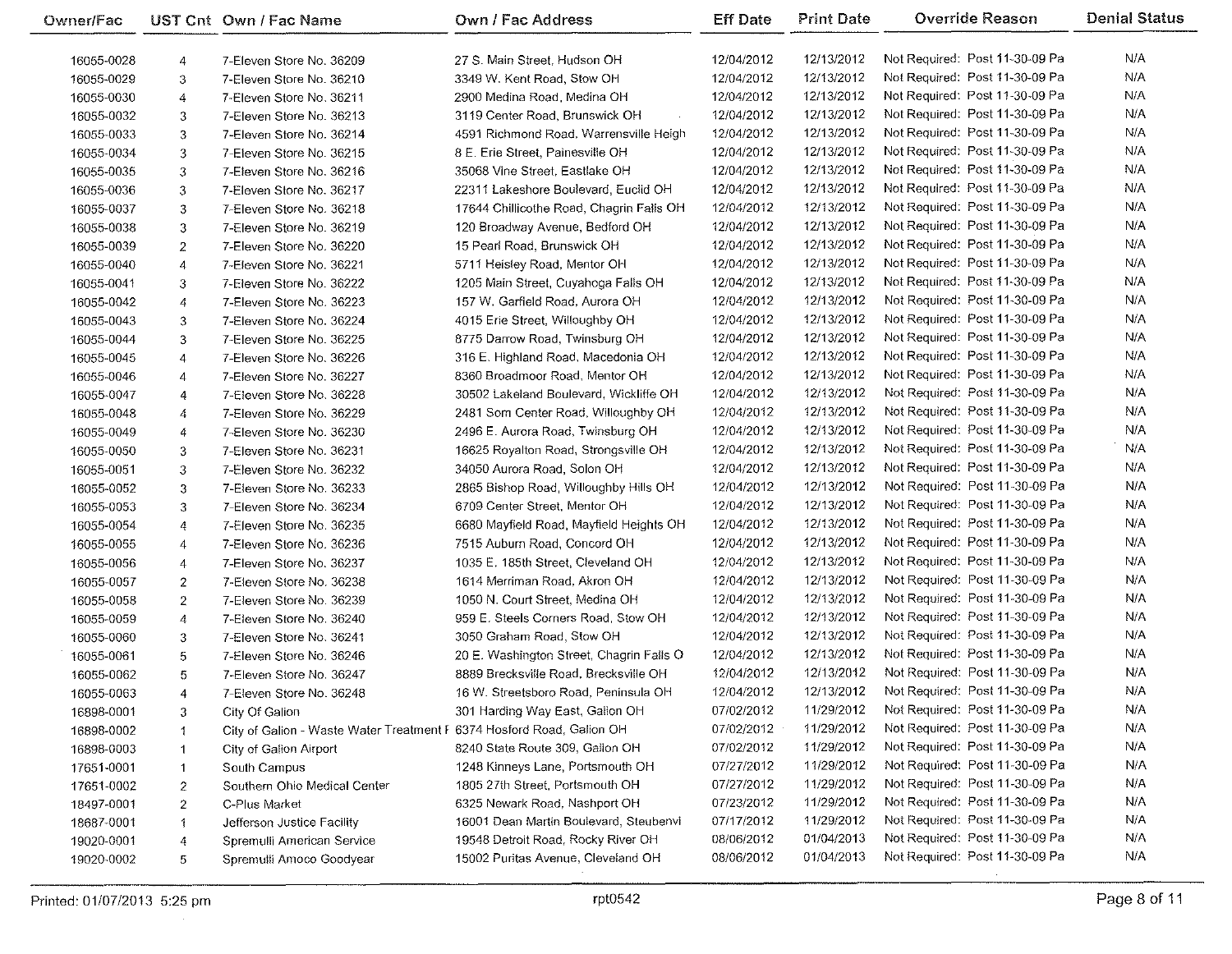| Owner/Fac  |                  | UST Cnt Own / Fac Name              | <b>Own / Fac Address</b>                  | <b>Eff Date</b> | <b>Print Date</b> | <b>Override Reason</b>         | <b>Denial Status</b> |
|------------|------------------|-------------------------------------|-------------------------------------------|-----------------|-------------------|--------------------------------|----------------------|
| 19034-0001 | 4                | Daves Citgo                         | 531 3rd Avenue, Chesapeake OH             | 07/27/2012      | 11/29/2012        | Not Required: Post 11-30-09 Pa | N/A                  |
| 19184-0001 | $\overline{c}$   | Houchens North Foods                | 440 E. Washington Street, Sabina OH       | 07/23/2012      | 11/29/2012        | Not Required: Post 11-30-09 Pa | N/A                  |
| 19429-0001 | 3                | Beechwood Exxon                     | 3251 Mt Carmel Rd, Cincinnati OH          | 07/09/2012      | 12/13/2012        | FR Demonstrated                | Accepted             |
| 19481-0001 | 3                | <b>Starfire Express</b>             | 1404 S. Main Street, Akron OH             | 07/02/2012      | 11/29/2012        | FR Demonstrated                | Accepted             |
| 19491-0003 | $\overline{c}$   | General Electric Co.                | 1200 Jaybird Road, Peebles OH             | 07/26/2012      | 11/29/2012        | Not Required: Post 11-30-09 Pa | N/A                  |
| 19528-0001 | $\boldsymbol{z}$ | Exxon                               | 3106 Glenmore Avenue, Cincinnati OH       | 08/23/2012      | 01/04/2013        | Not Required: Post 11-30-09 Pa | N/A                  |
| 19617-0001 | $\overline{2}$   | Wild Willies Ashland                | 9507 State Route 68, Georgetown OH        | 09/04/2012      | 01/04/2013        | Not Required: Post 11-30-09 Pa | N/A                  |
| 19891-0001 | 3                | Ohio Fresh Eggs LLC                 | 10513 Croton Road, Croton OH              | 07/30/2012      | 01/04/2013        | Not Required: Post 11-30-09 Pa | N/A                  |
| 20018-0001 | $\mathbf{1}$     | Marina del Isle                     | 6801 E Harbor Rd, Marblehead OH           | 07/10/2012      | 11/29/2012        | Not Required: Post 11-30-09 Pa | N/A                  |
| 20198-0001 | $\overline{4}$   | Batavia Marathon                    | 520 W Main St. Batavia OH                 | 07/01/2012      | 01/04/2013        | Tank Qty Split for COC         | N/A                  |
| 20265-0001 | 3                | Aossey Automotive Center            | 4644 N. Summit Street, Toledo OH          | 07/26/2012      | 11/29/2012        | Not Required: Post 11-30-09 Pa | N/A                  |
| 20384-0001 | 3                | Lordstown Speed Check               | 6565 Tod Avenue S.W., Warren OH           | 07/01/2012      | 01/04/2013        | Tank Qty Split for COC         | N/A                  |
| 20394-0002 | 3                | Elza, Inc.                          | 1509 Lockbourne Road, Columbus OH         | 07/01/2012      | 12/13/2012        | FR Demonstrated                | Accepted             |
| 20412-0001 | $\overline{2}$   | Centerburg Hometown Market          | 3895 Columbus Road, Centerburg OH         | 07/02/2012      | 11/29/2012        | Not Required: Post 11-30-09 Pa | N/A                  |
| 20550-0001 | 4                | Appalachian Food Mart               | 15130 Eastwood Road, Williamburg OH       | 08/15/2012      | 01/04/2013        | Not Required: Post 11-30-09 Pa | N/A                  |
| 20571-0003 | $\mathbf{2}$     | Tom's Carry Out                     | 329 Highway 7 N., Powhatan Point OH       | 07/30/2012      | 01/04/2013        | Not Required: Post 11-30-09 Pa | N/A                  |
| 20571-0004 | 3                | <b>Belle Center Market</b>          | 2598 State Route 273, Belle Center OH     | 07/30/2012      | 01/04/2013        | Not Required: Post 11-30-09 Pa | N/A                  |
| 20571-0005 | 3                | Dharni Properties Inc.              | 642 E. State Street, Alliance OH          | 07/30/2012      | 01/04/2013        | Not Required: Post 11-30-09 Pa | N/A                  |
| 20571-0007 | 3                | Dhami Properties Inc.               | 6459 Bellefontaine Road, Lima OH          | 07/30/2012      | 01/04/2013        | Not Required: Post 11-30-09 Pa | N/A                  |
| 20618-0001 | 3                | Krajcer Properties Inc.             | 1975 N. Danbury Road, Marblehead OH       | 07/30/2012      | 01/04/2013        | Not Required: Post 11-30-09 Pa | N/A                  |
| 20749-0001 | 2                | Kenny's Convenience Mart            | 7482 N. State Route 139, Lucasville OH    | 07/02/2012      | 12/13/2012        | FR Demonstrated                | Accepted             |
| 20755-0001 | 3                | Alexandria Service Center           | 261 W. Main Street, Alexandria OH         | 07/16/2012      | 11/29/2012        | Not Required: Post 11-30-09 Pa | N/A                  |
| 20842-0001 | $\ddagger$       | South Town Market - Marathon        | 675 Cleveland Avenue (South), Defiance O  | 12/20/2012      | 01/04/2013        | PD Response Accepted           | Accepted             |
| 20842-0002 | $\overline{2}$   | South Town Market                   | 675 Cleveland Avenue (North), Defiance O  | 07/10/2012      | 01/04/2013        | PD Response Accepted           | Accepted             |
| 20896-0001 | 3                | Seville Citgo                       | 8851 Wooster Pike, Seville OH             | 11/30/2012      | 12/13/2012        | PD Response Accepted           | Accepted             |
| 20953-0001 | $\overline{2}$   | Marathon Gas Station                | 1102 W. Mound Street, Columbus OH         | 07/01/2012      | 11/29/2012        | PD Response Accepted           | Accepted             |
| 20955-0001 | 4                | Sauer's Milford Marathon and Market | 300 Main Street, Milford OH               | 07/02/2012      | 11/29/2012        | PD Response Accepted           | Accepted             |
| 20998-0001 | 4                | Glenmoor Marathon                   | 46638 Y and O Road, East Liverpool OH     | 08/15/2012      | 01/04/2013        | Not Required: Post 11-30-09 Pa | N/A                  |
| 21009-0001 | $\mathbf{1}$     | Eaton Center                        | 1111 Superior Avenue, Cleveland OH        | 07/16/2012      | 01/04/2013        | FR Demonstrated                | Accepted             |
| 21028-0001 | 4                | Okeana Quick Stop                   | 6085 Cincinnati Brookville Road, Okeana C | 07/02/2012      | 12/13/2012        | FR Demonstrated                | Accepted             |
| 21062-0001 | 4                | Cheshire Food Shop                  | 7828 State Route 7 N. Cheshire OH         | 07/02/2012      | 11/29/2012        | FR Demonstrated                | Accepted             |
| 21086-0002 | 5                | Morinda Petroleum, LLC              | 1250 W. Breese Road, Fort Shawnee OH      | 07/27/2012      | 01/04/2013        | Not Required: Post 11-30-09 Pa | N/A                  |
| 21094-0001 | 3                | Fulton Denison Sunoco               | 3742 Fulton Avenue, Cleveland OH          | 07/20/2012      | 11/29/2012        | Not Required: Post 11-30-09 Pa | N/A                  |
| 21181-0001 | 4                | A & L National LLC                  | 230 S. Main Street, Urbana OH             | 07/23/2012      | 11/29/2012        | Not Required: Post 11-30-09 Pa | N/A                  |
| 21181-0002 | 5                | A & L National LLC                  | 355 W. Main Street, St Paris OH           | 07/23/2012      | 11/29/2012        | Not Required: Post 11-30-09 Pa | N/A                  |
| 21418-0001 | 3                | Swaran Realty Inc.                  | 1744 W. Market Street, Warren OH          | 07/16/2012      | 01/04/2013        | FR Demonstrated                | Accepted             |
| 21472-0004 | 3                | Stop & Go #19                       | 3841 Airport Highway, Toledo OH           | 10/18/2012      | 01/04/2013        | PD Response Accepted           | Accepted             |
| 21481-0001 | 3                | Sunrise Hospitality Fuel Mart       | 3894 W. 4th Street, Mansfield OH          | 08/06/2012      | 01/04/2013        | Not Required: Post 11-30-09 Pa | N/A                  |
| 21665-0001 | 4                | Hanover Pit Stop                    | 2732 E. High Street, Newark OH            | 07/27/2012      | 11/29/2012        | Not Required: Post 11-30-09 Pa | N/A                  |
| 21669-0001 | 4                | Cecil W. Phelps Facility            | 204 S. East Street, Gratis OH             | 07/26/2012      | 01/04/2013        | FR Demonstrated                | Accepted             |
| 21713-0001 | 3                | Turkey Hill Mini Market #702        | 753 Hebron Road, Heath OH                 | 07/01/2012      | 01/04/2013        | PD Response Accepted           | Accepted             |
| 21713-0002 | 2                | Turkey Hill Mini Market #710        | 6977 E. Broad Street, Columbus OH         | 07/01/2012      | 01/04/2013        | PD Response Accepted           | Accepted             |
| 21713-0003 | 3                | Turkey Hill Mini Market #708        | 1425 Cassady Avenue, Columbus OH          | 07/01/2012      | 01/04/2013        | PD Response Accepted           | Accepted             |
| 21713-0004 | 3 <sup>1</sup>   | Turkey Hill Mini Market #709        | 5350 Tuttle Crossing Boulevard, Columbu   | 07/01/2012      | 01/04/2013        | PD Response Accepted           | Accepted             |
|            |                  |                                     |                                           |                 |                   |                                |                      |

 $\ddot{\phantom{a}}$ 

 $\sim$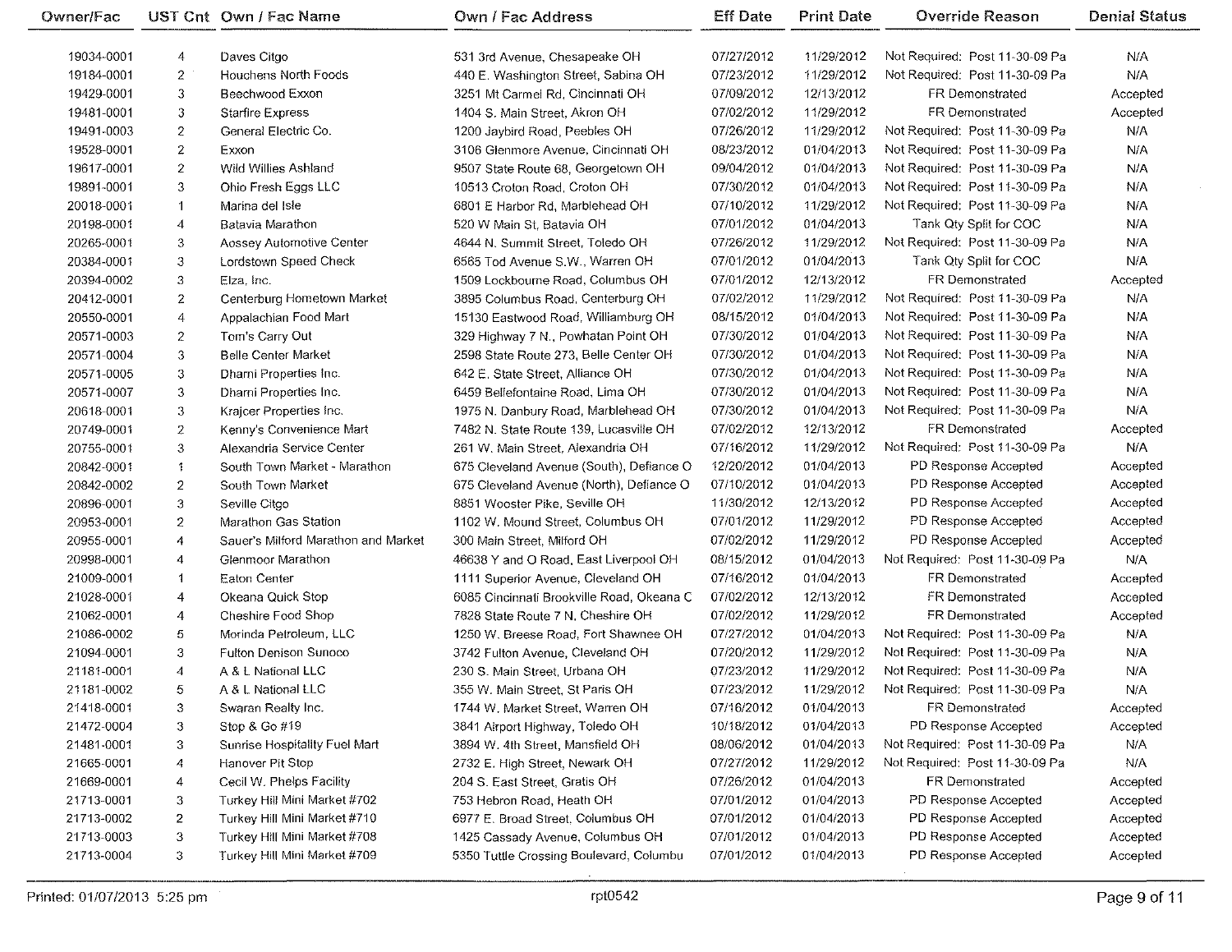| Owner/Fac  |                  | UST Cnt Own / Fac Name                                                     | Own / Fac Address                         | <b>Eff Date</b> | <b>Print Date</b> | <b>Override Reason</b>         | <b>Denial Status</b> |
|------------|------------------|----------------------------------------------------------------------------|-------------------------------------------|-----------------|-------------------|--------------------------------|----------------------|
| 21713-0005 | 3                | Turkey Hill Mini Market #711                                               | 7447 State Route 3, Westerville OH        | 07/01/2012      | 01/04/2013        | PD Response Accepted           | Accepted             |
| 21713-0006 | 3                | Turkey Hill Mini Market #712                                               | 3900 S. High Street, Columbus OH          | 07/01/2012      | 01/04/2013        | PD Response Accepted           | Accepted             |
| 21713-0007 | 3                | Turkey Hill Minit Market #703                                              | 721 S. Hamilton Road, Whitehall OH        | 07/01/2012      | 01/04/2013        | PD Response Accepted           | Accepted             |
| 21713-0008 | 3                | Turkey Hill Minit Market #704                                              | 2685 N. High Street, Columbus OH          | 07/01/2012      | 01/04/2013        | PD Response Accepted           | Accepted             |
| 21713-0009 | 3                | Turkey Hill Mini Market #713                                               | 3000 Centerpoint Drive, Urbancrest OH     | 07/01/2012      | 01/04/2013        | . PD Response Accepted         | Accepted             |
| 21713-0010 | 3                | Turkey Hill Mini Market #706                                               | 1880 E. Broad Street, Columbus OH         | 07/01/2012      | 01/04/2013        | PD Response Accepted           | Accepted             |
| 21713-0011 | 3                | Turkey Hill Mini Market #714                                               | 1910 Stringtown Road, Grove City OH       | 07/01/2012      | 01/04/2013        | PD Response Accepted           | Accepted             |
| 21713-0012 | 3                | Turkey Hill Minit Market #707                                              | 2740 Stratford Road, Delaware OH          | 07/01/2012      | 01/04/2013        | PD Response Accepted           | Accepted             |
| 21713-0013 | 4                | Turkey Hill Mini Market #705                                               | 1953 Morse Road, Columbus OH              | 07/01/2012      | 01/04/2013        | PD Response Accepted           | Accepted             |
|            |                  | 7363 Kingsgate Way, LLC                                                    |                                           |                 |                   |                                | N/A                  |
| 21823-0001 | 2                |                                                                            | 7363 Kingsgate Way, West Chester OH       | 07/30/2012      | 01/04/2013        | Not Required: Post 11-30-09 Pa |                      |
| 21864-0001 | 3                | Main Oil Inc.                                                              | 50 W. Mitchell Avenue, Cincinnati OH      | 07/01/2012      | 12/13/2012        | <b>FR Demonstrated</b>         | Accepted             |
| 21933-0001 | 2                | J and T One Stop Shop, LLC                                                 | 1132 Sharon Avenue, Zanesville OH         | 07/25/2012      | 11/29/2012        | Not Required: Post 11-30-09 Pa | N/A                  |
| 21951-0001 | 4                | 7025 Fleet Inc.                                                            | 7025 Fleet Avenue, Cleveland OH           | 12/17/2012      | 01/04/2013        | PD Response Accepted           | Accepted             |
| 21965-0001 | $\mathbf{1}$     | Cincinnati Mall                                                            | 100 Cincinnati Mills Drive, Cincinnati OH | 11/30/2012      | 12/13/2012        | FR Demonstrated                | Accepted             |
| 21986-0001 | 5                | OM Shri Laxmi LLC                                                          | 2145 Needmore Road, Dayton OH             | 12/04/2012      | 12/13/2012        | FR Demonstrated                | Accepted             |
| 21995-0001 | 3                | Difesa Solutions, LLC                                                      | 704 Sherrick Road S.E., Canton OH         | 07/01/2012      | 01/04/2013        | Not Required: Post 11-30-09 Pa | N/A                  |
| 22028-0001 | 4                | <b>Fair Price Station</b>                                                  | 417 Harding Way E., Galion OH             | 07/02/2012      | 12/13/2012        | FR Demonstrated                | Accepted             |
| 22042-0001 | 5                | ASD Investments, LLC                                                       | 900 Upton Avenue, Toledo OH               | 07/27/2012      | 01/04/2013        | FR Demonstrated                | Accepted             |
| 22164-0001 | 1                | YMCA of Greater Toledo                                                     | 306 Bush Street, Toledo OH                | 07/23/2012      | 01/04/2013        | Not Required: Post 11-30-09 Pa | N/A                  |
| 22211-0001 | 3                | VED Petroleum, LLC                                                         | 7550 State Route 48, Waynesville OH       | 12/04/2012      | 12/13/2012        | FR Demonstrated                | Accepted             |
| 22264-0002 | 3                | SHLR Management, LLC                                                       | 3362 S. Bridge Street, Chillicothe OH     | 12/17/2012      | 01/04/2013        | Not Required: Post 11-30-09 Pa | N/A                  |
| 22300-0001 | 4                | Dinberu, Inc.                                                              | 10025 Hamilton Avenue, Cincinnati OH      | 12/20/2012      | 01/04/2013        | <b>FR Demonstrated</b>         | Accepted             |
| 22323-0001 | 5                | Doran-McQuiston, LLC                                                       | 201 W. Central Avenue, Camden OH          | 07/01/2012      | 12/13/2012        | Not Required: Post 11-30-09 Pa | N/A                  |
| 22336-0001 | 4                | Ravenna Petroleum, LLC                                                     | 527 N. Freedom Street, Ravenna OH         | 07/01/2012      | 12/13/2012        | PD Response Accepted           | Accepted             |
| 22354-0001 | 1                | Seasons - Retirement Community in Ken 7300 Dearwester Drive, Cincinnati OH |                                           | 08/06/2012      | 01/04/2013        | Not Required: Post 11-30-09 Pa | N/A                  |
| 22412-0001 | 3                | Special Way                                                                | 721 N. 4th Street, Toronto OH             | 07/02/2012      | 12/13/2012        | PD Response Accepted           | Accepted             |
| 22452-0001 | $\boldsymbol{2}$ | Vinman 10, LLC                                                             | 3003 Colorado Avenue, Lorain OH           | 07/02/2012      | 01/04/2013        | PD Response Accepted           | Accepted             |
| 22491-0001 | 4                | TimRho, LLC                                                                | 17746 State Route 127, Cecil OH           | 11/14/2012      | 11/29/2012        | PD Response Accepted           | Accepted             |
| 22511-0001 | 1                | Ortner Airport, LLC                                                        | 9620 State Route 60 N., Wakeman OH        | 07/01/2012      | 01/04/2013        | PD Response Accepted           | Accepted             |
| 22514-0001 | 4                | Westerville Petroleum, LLC                                                 | 5870 Westerville Road, Westerville OH     | 12/24/2012      | 01/04/2013        | PD Response Accepted           | Accepted             |
| 22586-0001 | 3                | Moody Auto Sales                                                           | 111 E. Canal Street, Ansonia OH           | 07/17/2012      | 11/29/2012        | Not Required: Post 11-30-09 Pa | N/A                  |
| 22587-0001 | 3                | FIRA Inc.                                                                  | 9609 Cincinnati Columbus Road, Cincinna   | 07/02/2012      | 01/04/2013        | PD Response Accepted           | Accepted             |
| 22636-0001 | 4                | Gurnam S. Lealh Property                                                   | 134 E. Tuscarawas Avenue, Barberton OH    | 12/07/2012      | 12/13/2012        | FR Demonstrated                | Accepted             |
| 22641-0001 | 3                | Chet and Fran's Country Store                                              | 27050 State Route 58, Wellington OH       | 08/06/2012      | 12/13/2012        | Not Required: Post 11-30-09 Pa | N/A                  |
| 22655-0001 | 3                | South High Sunoco                                                          | 1690 S. High Street, Columbus OH          | 07/05/2012      | 12/13/2012        | PD Response Accepted           | Accepted             |
| 22656-0001 | 3                | B & K Beverage, LLC                                                        | 42 W. Main Street, Salineville OH         | 10/01/2012      | 01/04/2013        | PD Response Accepted           | Accepted             |
| 22674-0001 | 4                | N & G Takhar Oil, LLC                                                      | 6670 State Route 503 N., Lewisburg OH     | 07/02/2012      | 12/13/2012        | PD Response Accepted           | Accepted             |
| 22692-0001 | 3                | Shah's J.T., LLC                                                           | 912 W. Galbraith Road, Cincinnati OH      | 12/13/2012      | 12/13/2012        | FR Demonstrated                | Accepted             |
| 22695-0001 | 4                | Pari Oil, LLC                                                              | 1398 State Route 131, Milford OH          | 09/01/2012      | 01/04/2013        | Not Required: Post 11-30-09 Pa | N/A                  |
| 22707-0001 | 3                | Kiser Lake Petroleum, LLC                                                  | 5726 N. State Route 235, Conover OH       | 10/15/2012      | 11/29/2012        | PD Response Accepted           | Accepted             |
| 22731-0001 | 3                | Shoup Shell, LLC                                                           | 110 Shoup Mill Road, Dayton OH            | 12/31/2012      | 01/04/2013        | Not Required: Post 11-30-09 Pa | N/A                  |
| 22736-0001 | 4                | Valero Gas Station                                                         | 322 W. Market Street, Troy OH             | 11/30/2012      | 12/13/2012        | Not Required: Post 11-30-09 Pa | N/A                  |
| 22737-0001 | 4                | Valero Gas Station                                                         | 1116 Bechtle Avenue, Springfield OH       | 11/30/2012      | 12/13/2012        | Not Required: Post 11-30-09 Pa | N/A                  |
| 22748-0001 | 4                | Sai Nath Properties, Ltd.                                                  | 129 Western Avenue, Chillicothe OH        | 10/30/2012      | 11/29/2012        | Not Required: Post 11-30-09 Pa | N/A                  |
|            |                  |                                                                            |                                           |                 |                   |                                |                      |

 $\overline{a}$